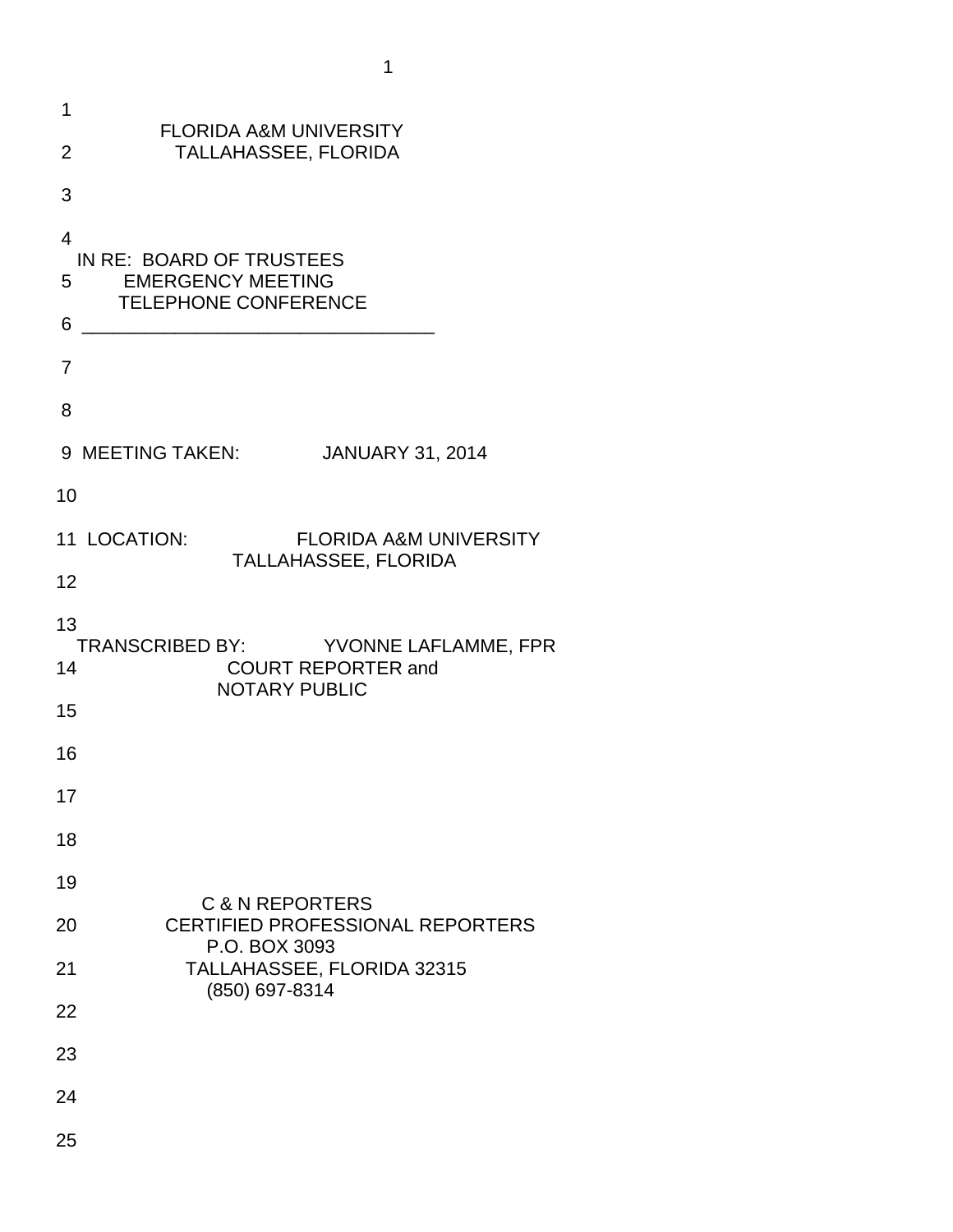| 1               |                                                                    |
|-----------------|--------------------------------------------------------------------|
| 2               | <b>APPEARANCES</b>                                                 |
| 3               |                                                                    |
| 4               | <b>CHAIRMAN SOLOMON BADGER</b><br><b>TRUSTEE MARJORIE TURNBULL</b> |
| 5               | <b>TRUSTEE NARAYAN PERSAUD</b><br><b>TRUSTEE ANTHONY SIDERS</b>    |
| 6               | <b>TRUSTEE KIMBERLY MOORE</b><br><b>TRUSTEE KELVIN LAWSON</b>      |
| 7               | <b>TRUSTEE RUFUS MONTGOMERY</b><br><b>TRUSTEE TORY ALSTON</b>      |
| 8               | <b>TRUSTEE CLEVE WARREN</b><br><b>TRUSTEE KARL WHITE</b>           |
| 9               | <b>TRUSTEE BELINDA SHANNON</b><br><b>TRUSTEE GLEN GILZEAN</b>      |
| 10              | <b>TRUSTEE ANTHONY SIDERS</b>                                      |
| 11              | <b>ATTORNEY LINDA BARGE-MILES</b>                                  |
| 12              |                                                                    |
| 13              | ON BEHALF OF FLORIDA A&M:                                          |
| 14              | <b>FAMU Office of General Counsel</b><br>AVERY D. McKNIGHT, ESQ.   |
| 15 <sup>1</sup> | 300 Lee Hall<br>Tallahassee, FL 32358                              |
| 16              |                                                                    |
| 17              |                                                                    |
| 18              |                                                                    |
| 19              |                                                                    |
| 20              |                                                                    |
| 21              |                                                                    |
| 22              |                                                                    |
| 23              |                                                                    |
| 24              |                                                                    |
|                 |                                                                    |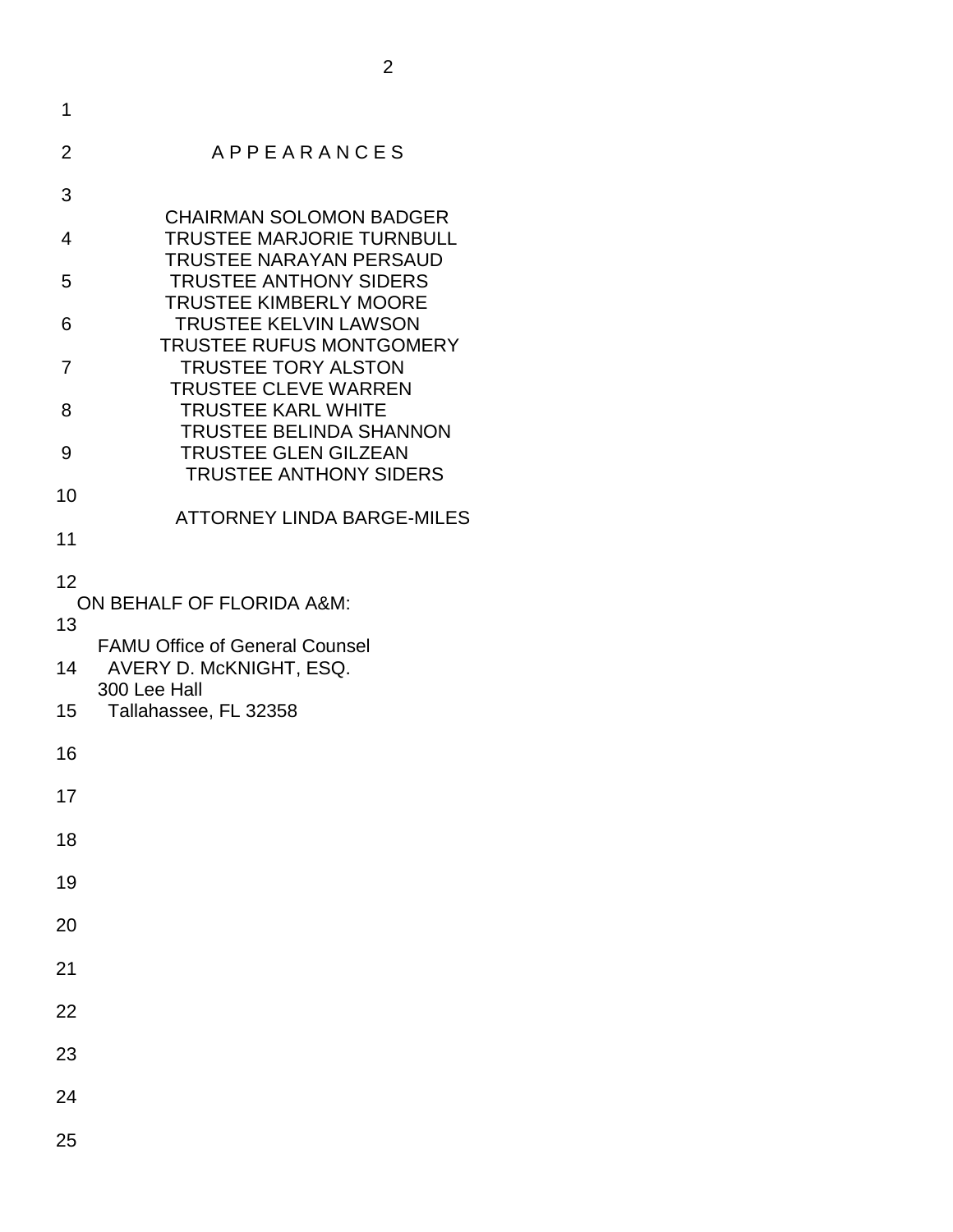| 1  |                                                  |
|----|--------------------------------------------------|
| 2  |                                                  |
| 3  | <b>PROCEEDINGS</b>                               |
| 4  |                                                  |
| 5  | CHAIRMAN BADGER: Good morning, again. I'm        |
| 6  | calling this meeting to order.                   |
| 7  | Attorney Barge-Miles, will you please call the   |
| 8  | roll?                                            |
| 9  | <b>ATTORNEY BARGE-MILES: Trustee Alston?</b>     |
| 10 | <b>TRUSTEE ALSTON: Here.</b>                     |
| 11 | ATTORNEY BARGE-MILES: Trustee Badger?            |
| 12 | <b>CHAIRMAN BADGER: Here.</b>                    |
| 13 | ATTORNEY BARGE-MILES: Trustee Gilzean?           |
| 14 | <b>TRUSTEE GILZEAN: Present.</b>                 |
| 15 | ATTORNEY BARGE-MILES: Trustee Lawson?            |
| 16 | <b>TRUSTEE LAWSON: Here.</b>                     |
| 17 | <b>ATTORNEY BARGE-MILES: Trustee McWilliams?</b> |
| 18 | <b>Trustee McWilliams?</b>                       |
| 19 | <b>Trustee Montgomery?</b>                       |
| 20 | TRUSTEE MONTGOMERY: Here.                        |
| 21 | <b>ATTORNEY BARGE-MILES: Trustee Moore?</b>      |
| 22 | <b>TRUSTEE MOORE: Here.</b>                      |
| 23 | <b>TRUSTEE ALSTON: Trustee Persaud?</b>          |
| 24 | <b>TRUSTEE PERSAUD: Here.</b>                    |
| 25 | ATTORNEY BARGE-MILES: Trustee Shannon?           |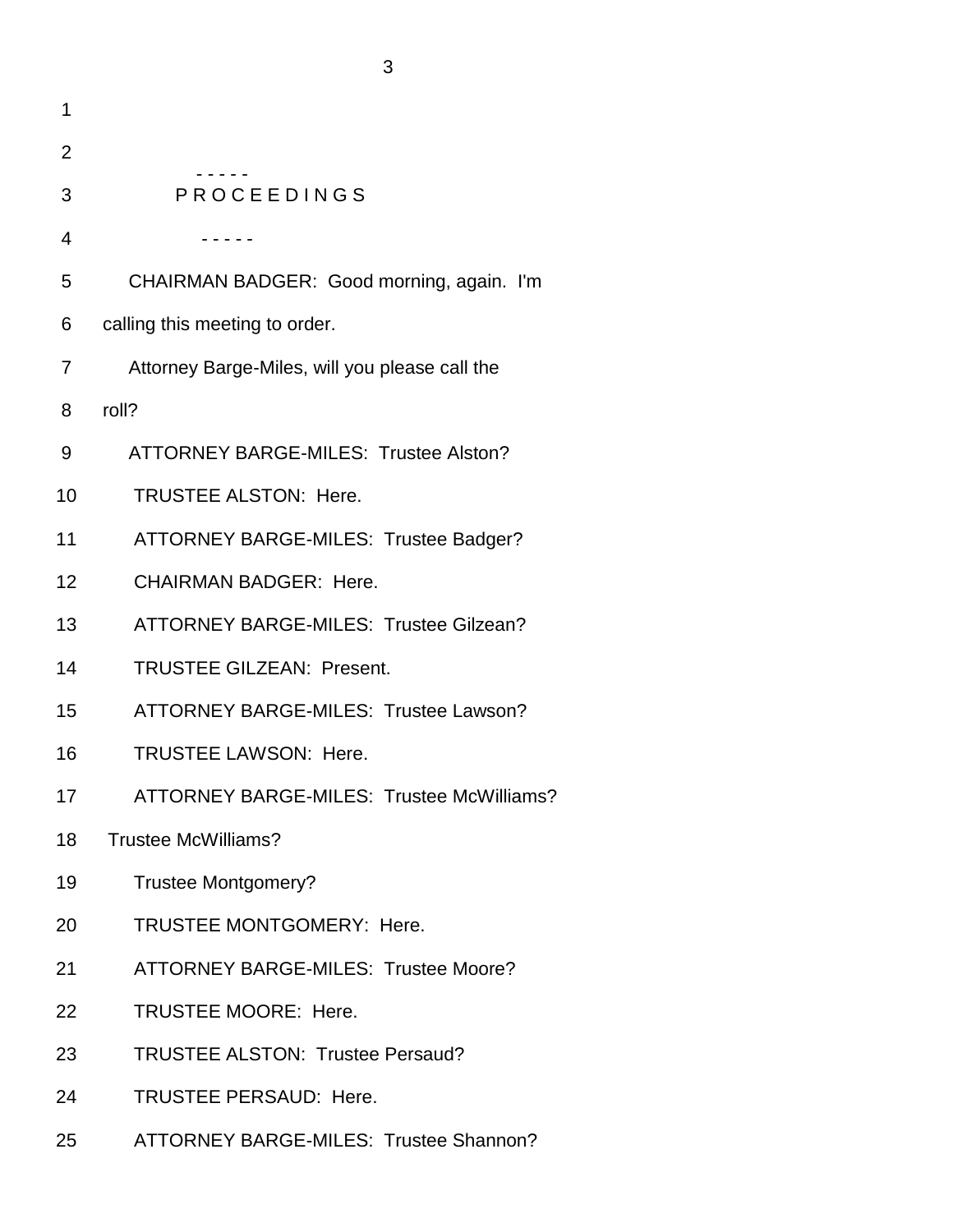- 1 TRUSTEE SHANNON: Here.
- 2 ATTORNEY BARGE-MILES: Trustee Siders?
- 3 TRUSTEE SIDERS: Here.
- 4 ATTORNEY BARGE-MILES: Trustee Turnbull?
- 5 TRUSTEE TURNBULL: Here.
- 6 ATTORNEY BARGE-MILES: Trustee Warren?
- 7 TRUSTEE WARREN: Here.
- 8 ATTORNEY BARGE-MILES: Trustee White?
- 9 TRUSTEE WHITE: Here.
- 10 ATTORNEY BARGE-MILES: Mr. Chair, you have a
- 11 quorum.
- 12 CHAIRMAN BADGER: Thank you very much. The
- 13 purpose of this conference call is to -- hello?
- 14 ATTORNEY BARGE-MILES: We're here.
- 15 CHAIRMAN BADGER: The purpose of this conference
- 16 call is to approve the employment contract for
- 17 Dr. Elmira Mangum. You were provided a copy of the
- 18 contract and I hope that each of you had enough time
- 19 to (inaudible).
- 20 Are there any questions? Hearing none, I call
- 21 for a motion to --
- 22 TRUSTEE MONTGOMERY: Mr. Chairman, I have a
- 23 question.
- 24 CHAIRMAN BADGER: Okay.
- 25 TRUSTEE MONTGOMERY: I've taken a look at the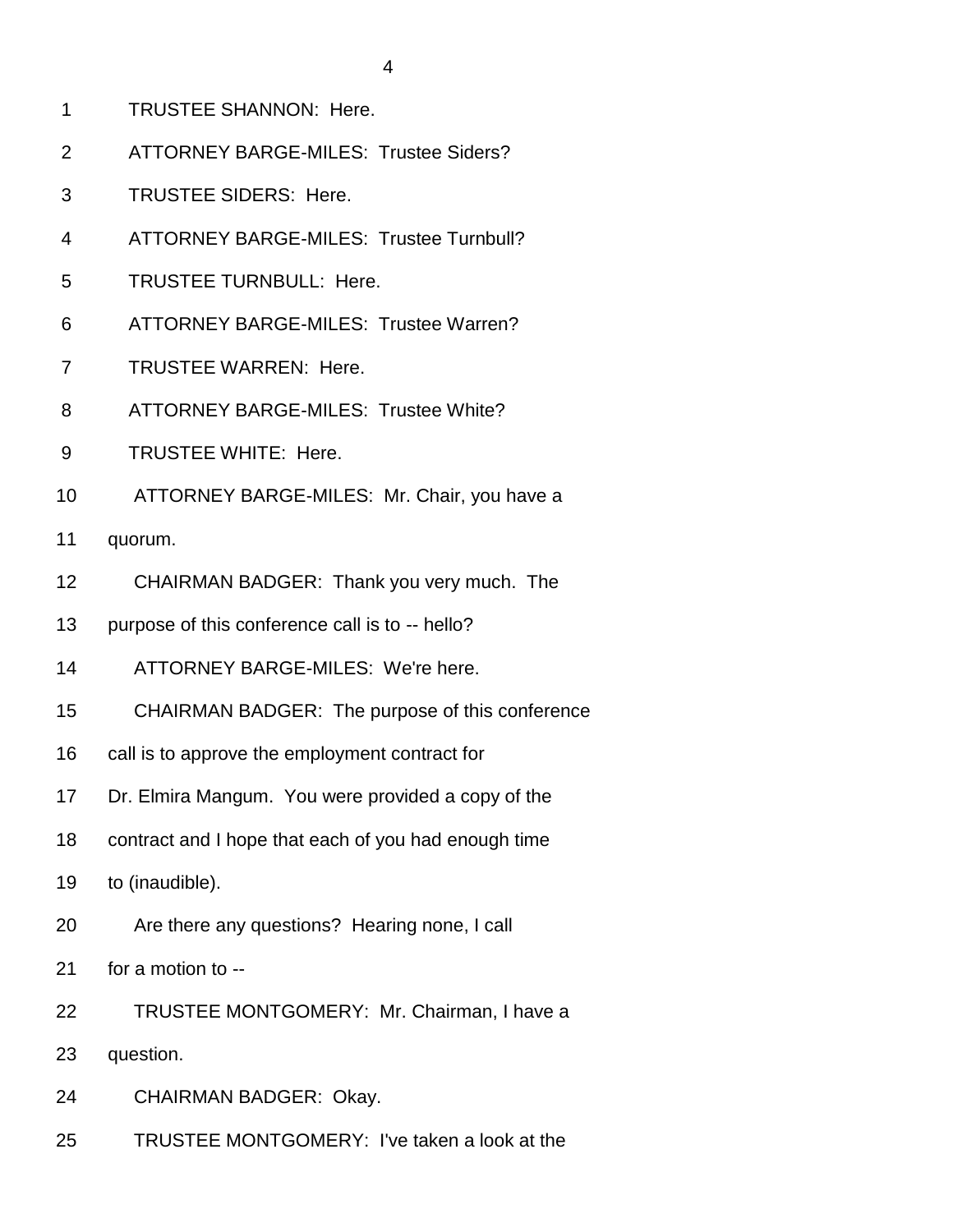1 actual contract as drafted, and preface my comments 2 with saying: Those that were on the Board with the 3 problems that we had with the previous president 4 should know that this is not personal, but there are 5 some things that we will be responsible for and that 6 this contract actually binds future boards with this 7 agreement. 8 If you'll skip to section 2.0, under the "term," 9 it talks about (inaudible.) To my knowledge, we 10 haven't determined what those goals and objectives 11 are. I did want to make note that we have not covered 12 that; 13 If you'll drop down to the last sentence, I 14 propose that we clarify the last sentence by saying, 15 "If such renewal or extension does not occur prior to 16 June 16, 2016, the parties agree to allow the 17 maturation of the terms of the agreement;" 18 If you drop down to section 3.0, it says "as 19 President;" I propose the addition of "and Chief 20 Executive Officer of the University." This is 21 language that has been consistent in other contracts, 22 and I think it is, in addition, clarifies that she 23 will in fact be the Chief Executive Officer of the

24 University;

25 If you drop down to the second paragraph, in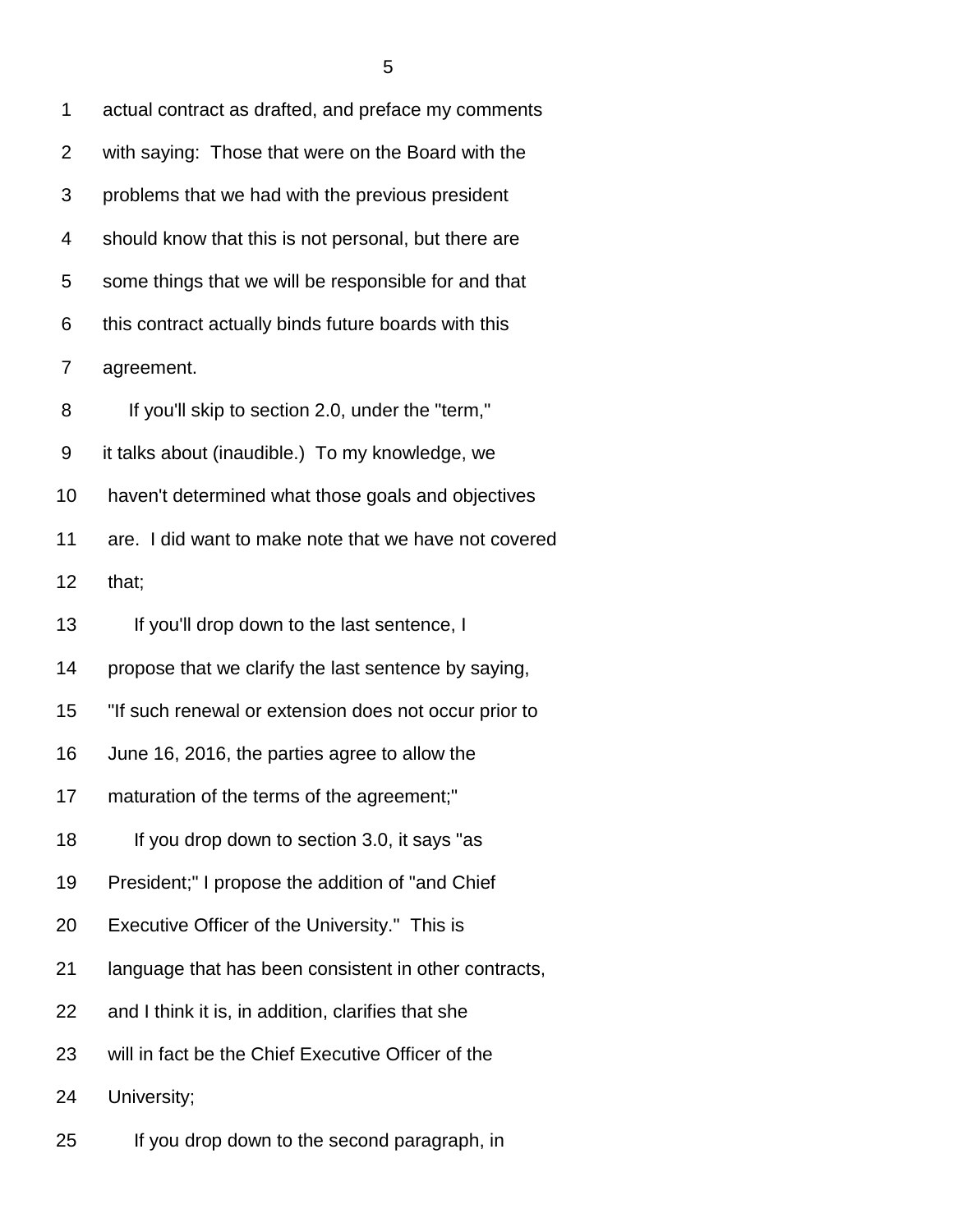1 section 3.0, the second sentence says that, "This 2 shall include but not be limited to;" I propose an 3 amendment that says, "annual establishment and 4 successful achievement of," and then operational 5 goals." That is to clarify what that really means. 6 TRUSTEE TURNBULL: (Inaudible.) 7 TRUSTEE MONTGOMERY: Excuse me? 8 TRUSTEE TURNBULL: Where is that under 3.0? 9 TRUSTEE MONTGOMERY: 3.0 in the second 10 paragraph. It starts with "during her Presidency;" if 11 you'll jump to the second sentence. 12 TRUSTEE TURNBULL: Uh-huh. 13 TRUSTEE MONTGOMERY: In the second sentence, it 14 starts out with, "This shall include." The version we 15 have says, "This shall include but shall not be 16 limited to annual leave establishing operational 17 goals." I propose the change to say, "upon annual 18 establishment and successful achievement of 19 operational goals." 20 Section under 5.1, under goal setting, it 21 currently says by July 1st. I have consistently said 22 that we should not start processes for time periods 23 that have already begun, and I propose that the goal 24 be set prior to the period for which the goals are

25 designed to be achieved, thus prompting the change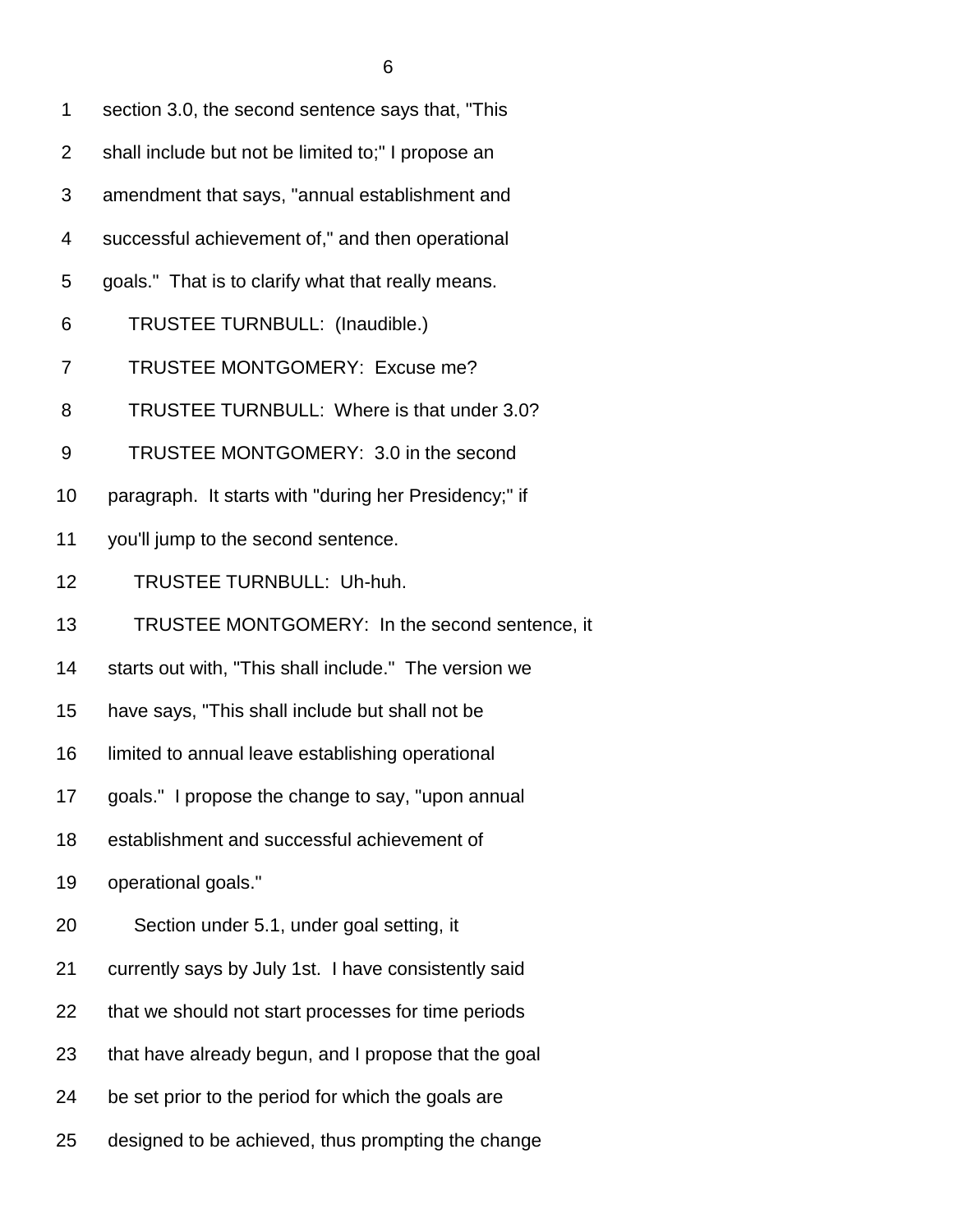1 from July 1, 2014, and to move that back to June 15th;

- 2 so the goals will be set, there will be time to
- 3 evaluate by the Chairman or a committee, and then by
- 4 the start of the period for which she will be

5 evaluated the goals should have already been set.

- 6 By changing "on or before July 1," to, "on or
- 7 before June 15th" and "on or before each June 15th
- 8 thereafter."
- 9 If you drop down to the second sentence, it says,
- 10 "The Board or a committee thereof;" I propose that you
- 11 change that to, "the Board or a committee solely
- 12 comprised of members of the Board." The language
- 13 would allow the appointment of individuals who were
- 14 not members of the Board, and this clarifies that
- 15 position;
- 16 To continue that sentence, and I'll read my
- 17 proposal in its entirety: "The Board or a committee
- 18 solely composed of members of the Board and Dr. Mangum
- 19 shall agree upon finalized goals and objectives for
- 20 that 12-month period prior to July 1st or each year

21 thereafter;"

- 22 Section 5.2, evaluation. The second sentence
- 23 begins, "Commencing July 1st and concluding not later
- 24 than;" the current language says October 30th. I
- 25 believe that four months is a bit excessive. We can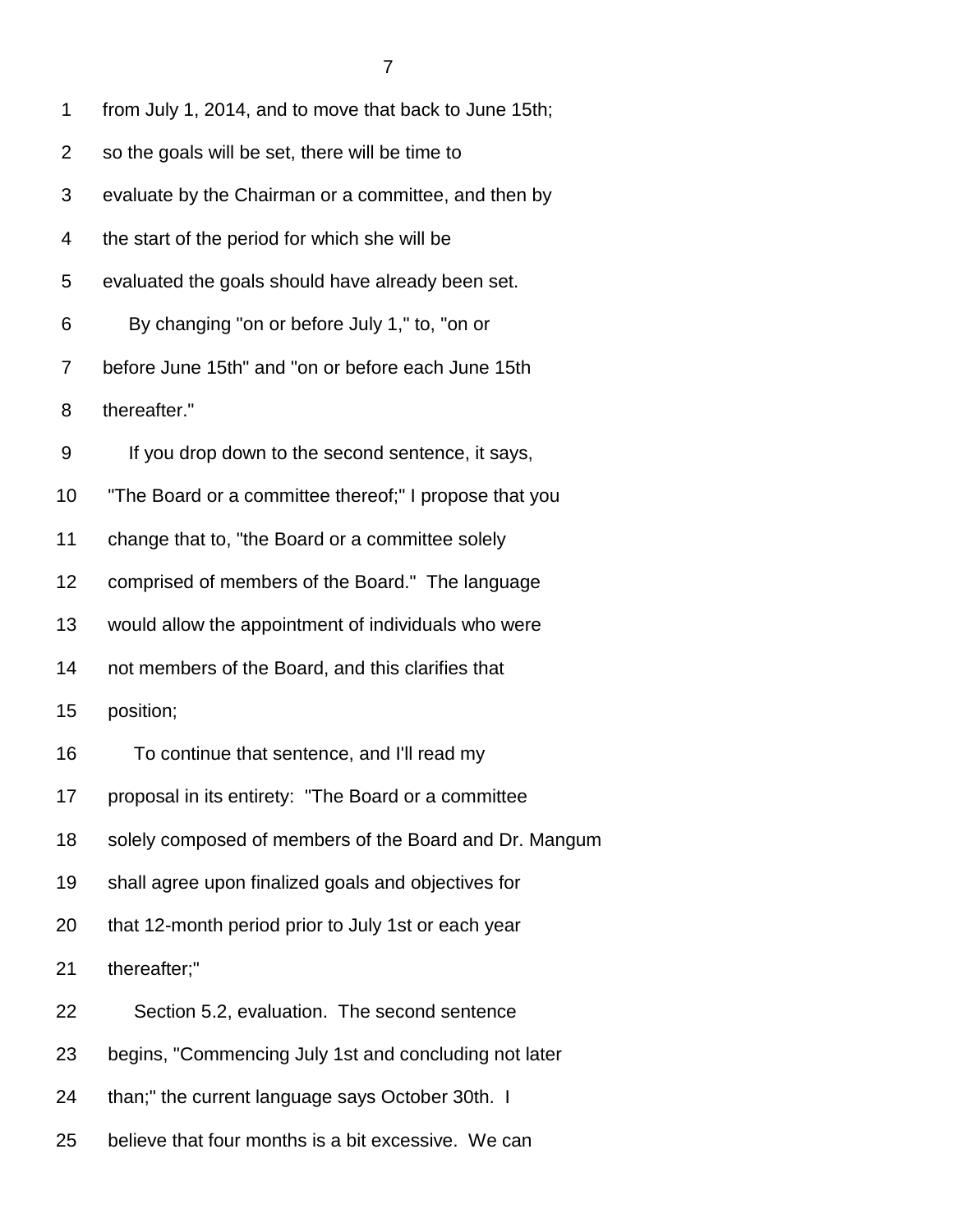- 1 accomplish this within 90 days from July 1, and so I
- 2 would propose the change from October to
- 3 September 30th of each year.
- 4 Under performance bonuses, I propose the addition
- 5 of a clarifying paragraph under this text. At the
- 6 first meeting after September 30 of each year, the
- 7 Board shall take a vote on payment of a bonus and
- 8 shall state the amount thereof.
- 9 CHAIRMAN BADGER: Where are you now, Trustee
- 10 Montgomery?
- 11 TRUSTEE MONTGOMERY: This is a proposed
- 12 additional paragraph under section 5.3.
- 13 CHAIRMAN BADGER: Okay.
- 14 TRUSTEE TURNBULL: Mr. Chairman? Excuse me,
- 15 Trustee Montgomery. Trustee Montgomery, this is
- 16 putting us in a very uncomfortable position. I'm
- 17 wondering if you can e-mail this to us so we can have
- 18 this in writing. I'm very uncomfortable accepting
- 19 something verbally.
- 20 And also, has this been run by the attorneys? I
- 21 know we have had a copy of this contract for over a
- 22 week and had the opportunities to submit these sorts
- 23 of suggestions, which would have been very helpful
- 24 prior to this meeting. Have you had a chance to share
- 25 them with the attorneys so they can review them and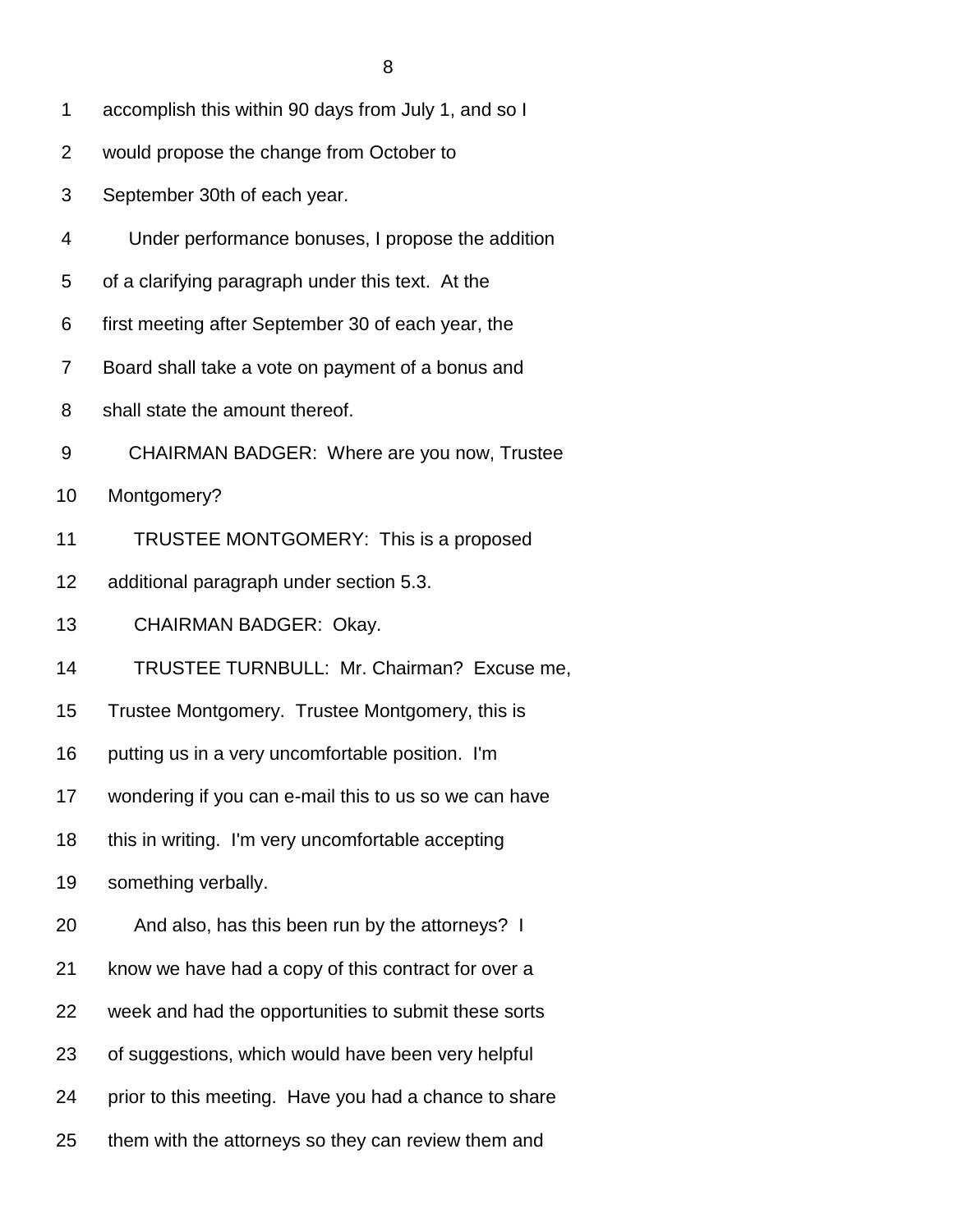- 1 make sure they are in accord with other contracts and
- 2 with the discussions with --
- 3 TRUSTEE MONTGOMERY: The obvious answer is no and
- 4 I'm glad you bring up that point. This was an
- 5 emergency called hearing. If this had been a
- 6 regularly called meeting -- I don't see what the
- 7 urgency is. If this had been a regularly called
- 8 meeting, we would have had one entire week to review
- 9 this.
- 10 Unfortunately, there have been -- and I'm not
- 11 blaming it on the weather, but if you've been watching
- 12 the news, there's a lot of stuff going on up here and
- 13 many of us have to -- we have to work. We have
- 14 something to do other than take three to four hours to
- 15 review a contract that could affect our institution
- 16 for years to come.
- 17 The thing that jumps out at me is that we are
- 18 proposing a significant pay increase, and everyone
- 19 should be mindful of the fact that it's never going to
- 20 go down. So whatever we raise this time, it's not
- 21 going to go down with the next president and
- 22 subsequent things along.
- 23 But I took three or four hours last night looking
- 24 at this; that was the earliest I could get to it. But
- 25 if it would have been a regularly scheduled meeting a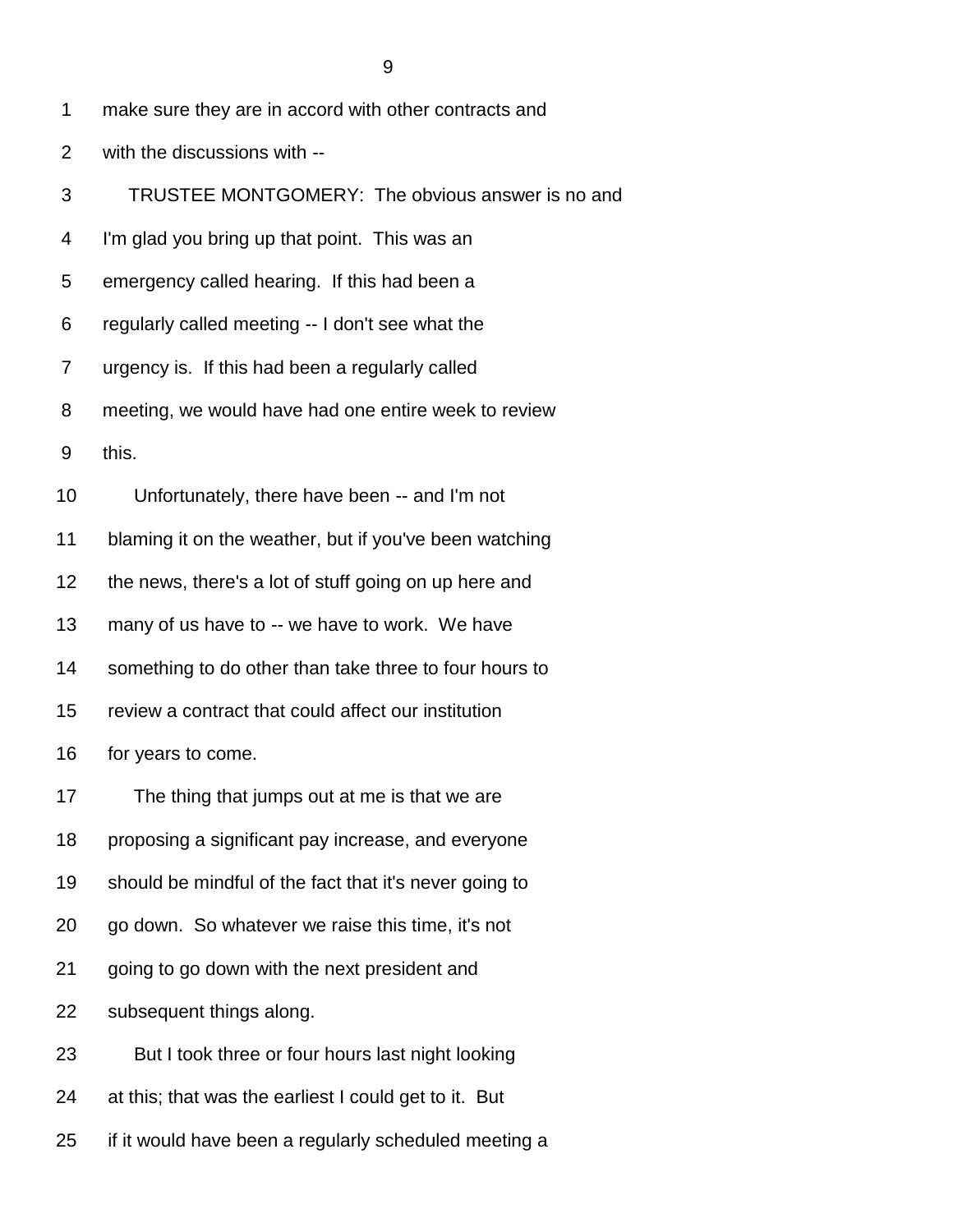| 1              | week out, I would've had the time. So the answer to    |
|----------------|--------------------------------------------------------|
| $\overline{2}$ | your question is, no, I have not.                      |
| 3              | And I would be glad to take a draft. I did my          |
| 4              | comments here in writing, so I would be happy to draft |
| 5              | it up and send the comments to the Board or send these |
| 6              | comments out to you, but the process that was laid out |
| 7              | for us was there would be a call today and at that     |
| 8              | time we would be able to discuss this, and we were     |
| 9              | not, to my knowledge, not encouraged to send out this  |
| 10             | information.                                           |
| 11             | And finally, we just got updates that were             |
| 12             | requested from the staff, we just got those last       |
| 13             | night. So you're not telling me as professionals, we   |
| 14             | just got the SUS presidential comparison chart, we     |
| 15             | just got that last night at 8;30; we just got a copy   |
| 16             | of Dr. Ammons' contract at 8:30. So I beg to differ    |
| 17             | with your contention that we had ample time to prepare |
| 18             | for this. And I would be happy to meet your request.   |
| 19             | TRUSTEE PERSAUD: Mr. Chairman, this is Trustee         |
| 20             | Persaud.                                               |
| 21             | <b>CHAIRMAN BADGER: Trustee Persaud, you're</b>        |
| 22             | recognized.                                            |
| 23             | TRUSTEE PERSAUD: Yes. I agree with Trustee             |
|                |                                                        |

- 24 Turnbull, and some of the proposals that Trustee
- 25 Montgomery -- I don't -- his use of old -- I can't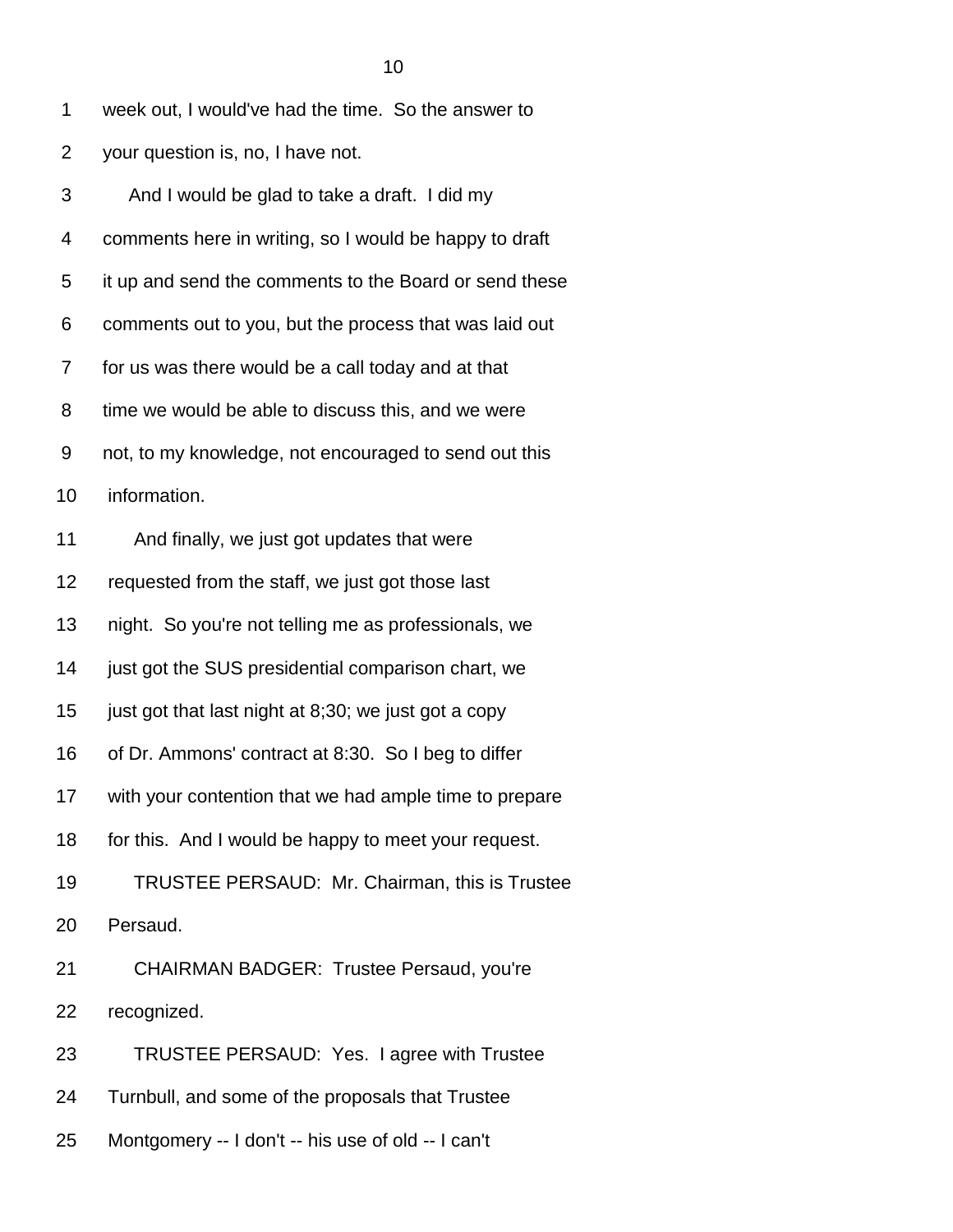- 2 have a problem with.
- 3 But secondly, is that the fiscal year starts
- 4 July 1. And I don't have a problem with us setting
- 5 goals on or before July 1, because those goals should
- 6 be ready to go in place by July 1, and given the fact
- 7 that our Board would meet before that most of the
- 8 time, then these -- I think it's only quibbling over
- 9 wordsmithing here, really.
- 10 CHAIRMAN BADGER: I think Trustee Turnbull, did I
- 11 hear you next?
- 12 TRUSTEE LAWSON: Trustee Lawson in the cue.
- 13 TRUSTEE GILZEAN: Trustee Gilzean in the cue.
- 14 CHAIRMAN BADGER: Wait a minute. Let me make
- 15 note of that. Lawson. Turnbull.
- 16 TRUSTEE TURNBULL: Not in the cue.
- 17 TRUSTEE MONTGOMERY: Mr. Chairman, mind you, I
- 18 was interrupted by another member of the Board, and I
- 19 would ask respectfully in accordance with the Rules
- 20 that I be allowed to continue.
- 21 CHAIRMAN BADGER: Okay. You may be interrupted
- 22 again, but please proceed.
- 23 TRUSTEE MONTGOMERY: I propose the addition of a
- 24 paragraph, section 5.3, a second paragraph that
- 25 clarifies when a bonus shall be paid. We've had this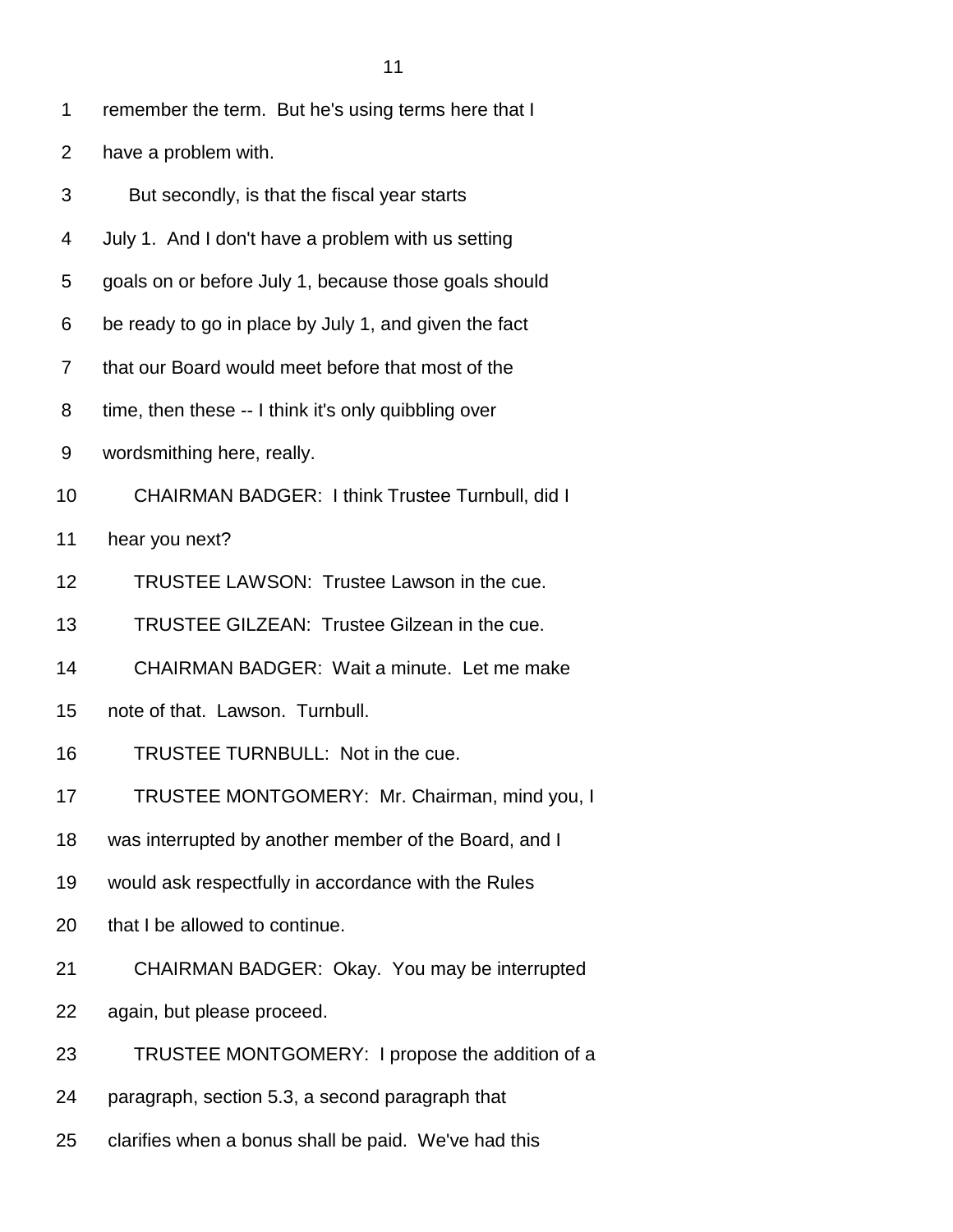|    | 12                                                      |
|----|---------------------------------------------------------|
| 1  | problem before. My solution to this problem is          |
| 2  | proposing a specific time period in which a bonus can   |
| 3  | be approved and paid with this verbiage:                |
| 4  | "At its first meeting in September 30 of each           |
| 5  | year, the Board shall take a vote on payment of a       |
| 6  | bonus and shall state the amount thereof. Upon Board    |
| 7  | approval of performance bonus, payment of said bonus    |
| 8  | shall be made within 60 days."                          |
| 9  | Drop down to section 6.1 which proposes an              |
| 10 | annuity of 15 percent. That was consistent with the     |
| 11 | previous presidents, but it's not apples and oranges    |
| 12 | because it (inaudible) lower based salary. I propose    |
| 13 | that the annuity -- I propose an annuity of 10          |
| 14 | percent, and that will reduce it from \$63,750 to       |
| 15 | \$42,500, which is several thousand dollars higher than |
| 16 | the previous president's contract.                      |
| 17 | If you drop down to 6.2, under housing, a couple        |
| 18 | of sentences down, it says, "the University shall be    |
| 19 | responsible for any real estate tax liabilities." I     |
| 20 | think it's incumbent upon the Board to know what that   |

- 21 amount has historically been so we can make an
- 22 informed decision going forward with regard to the
- 23 liability that the University will assume here.
- 24 If you drop down to the last sentence, it starts
- 25 with "The Board's designee." I propose that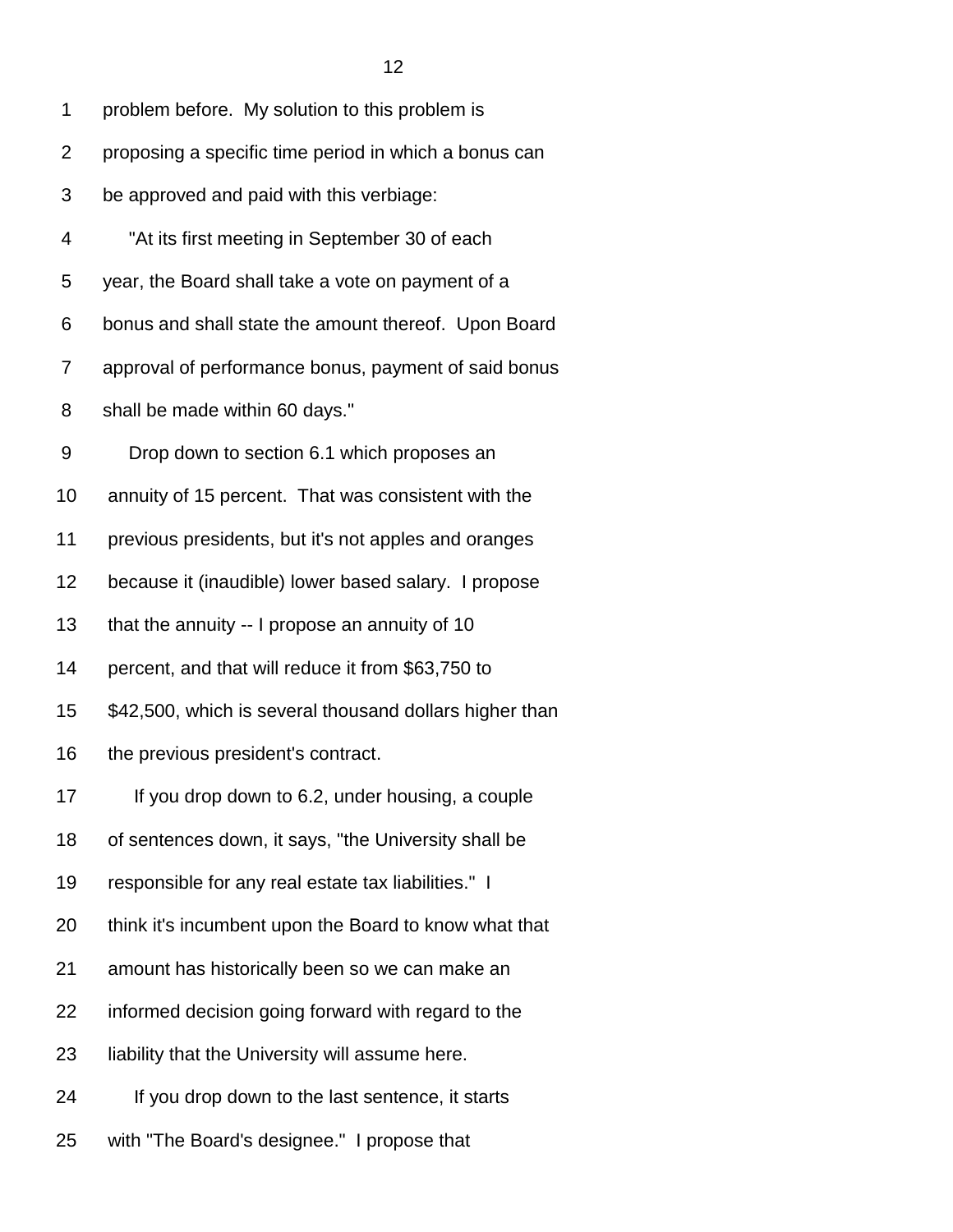|                | 13                                                     |
|----------------|--------------------------------------------------------|
| 1              | (inaudible) that it says, "The University shall        |
| $\overline{2}$ | arrange for completion prior to Dr. Mangum's occupancy |
| 3              | of the residence."                                     |
| 4              | If you jump to the second sentence, the second         |
| 5              | paragraph second sentence, it says, "The University    |
| 6              | and Dr. Mangum shall coordinate on the hosting." I     |
| 7              | propose that it says "of said events at the            |
| 8              | President's residence."                                |
| 9              | If you drop down to the third paragraph, second        |
| 10             | sentence -- this is under 6.0, it says, "In the event  |
| 11             | of termination of Dr. Mangum's employment due to her   |
| 12             | health or disability;" I propose that you add the line |
| 13             | that says, "any members of her family who resided in   |
| 14             | the residence immediately prior may continue to live   |
| 15             | in the residence up to 90 days following such          |
| 16             | termination."                                          |
| 17             | In the final sentence, it says, "If the                |

- 18 University fails at any period to make the president's
- 19 residence ready for occupancy by Dr. Mangum, she shall
- 20 receive a housing allowance." I think that should be,
- 21 "She will receive a pro rata housing allowance" if
- 22 there was some unforeseen circumstance that required
- 23 her to be out of the home for a day or two, the
- 24 current language would require us to pay or could be
- 25 interpreted to pay a \$3,000 allowance for such a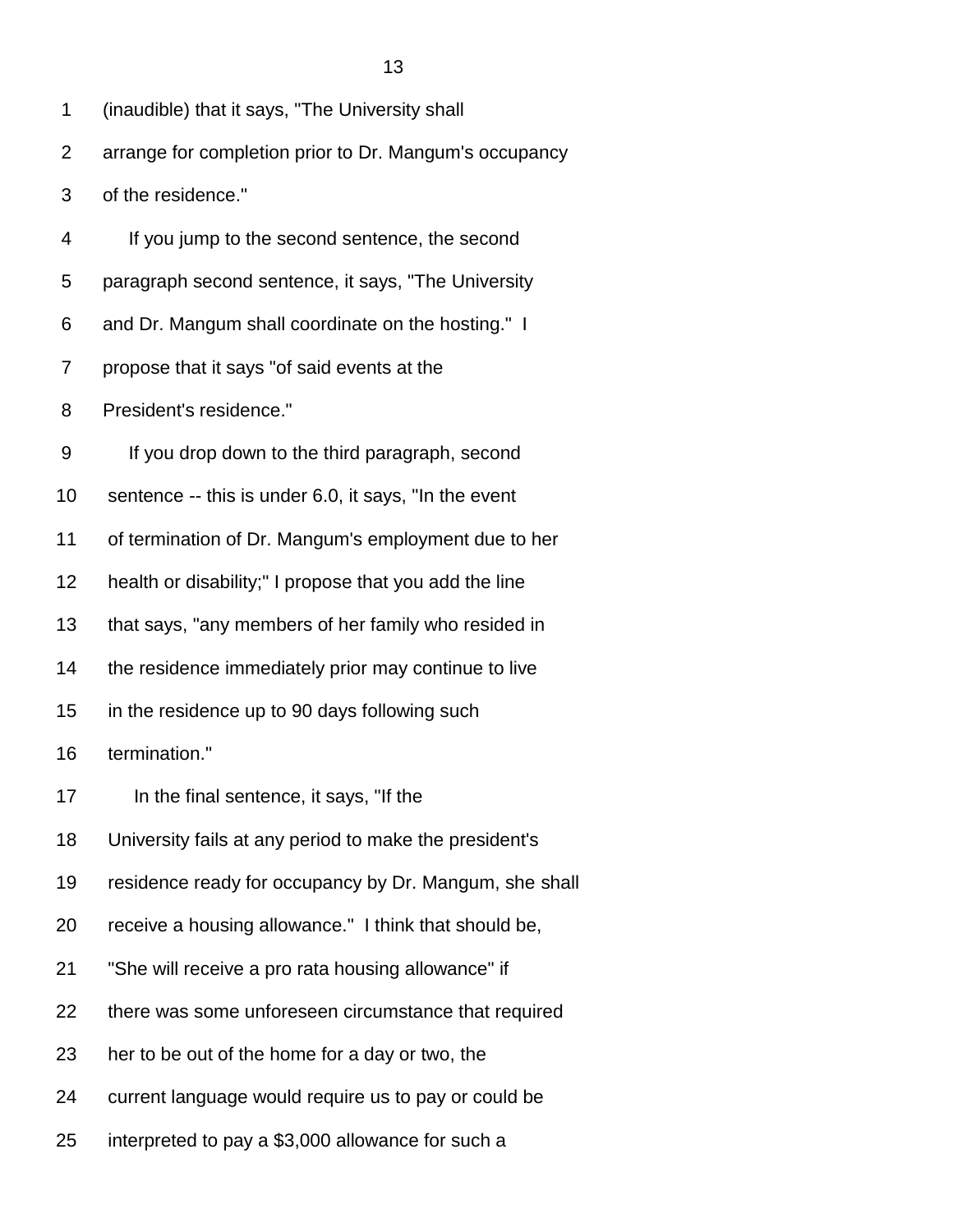1 period;

| $\overline{2}$ | Under 6.3, automobile allowance, my question           |
|----------------|--------------------------------------------------------|
| 3              | would be: Does this also take in account that our      |
| 4              | presidents historically have used a driver and an      |
| 5              | University automobile? And is that in addition to the  |
| 6              | thousand-dollar allowance for clarification purposes,  |
| 7              | or is that a practice that Dr. Mangum plans to         |
| 8              | continue; and, what is the actual cost of having the   |
| 9              | driver and a University vehicle available? It's my     |
| 10             | understanding that two other institutions in town, TCC |
| 11             | and FSU, have presidents, have large enrollments, and  |
| 12             | they drive themselves;                                 |
| 13             | Under club memberships 6.4, it says, "the              |
| 14             | Governor's Club and a Country Club." I propose that    |
| 15             | you add "a Tallahassee area Country Club." The         |
| 16             | language as presented means that it could be any       |
| 17             | country club in any location;                          |
| 18             | If you drop down to 7.1, under relocation              |
| 19             | expenses, on the last three lines it talks -- from her |
| 20             | home in Ithica, New York, to Dr. Mangum's residence.   |
| 21             | I propose you change that "from her current home in    |
| 22             | New York to the President's residence on the           |
| 23             | University's campus."                                  |
| 24             | 7.4, "University shall provide reasonable              |
|                |                                                        |

25 telephonic, computer access, facsimile-related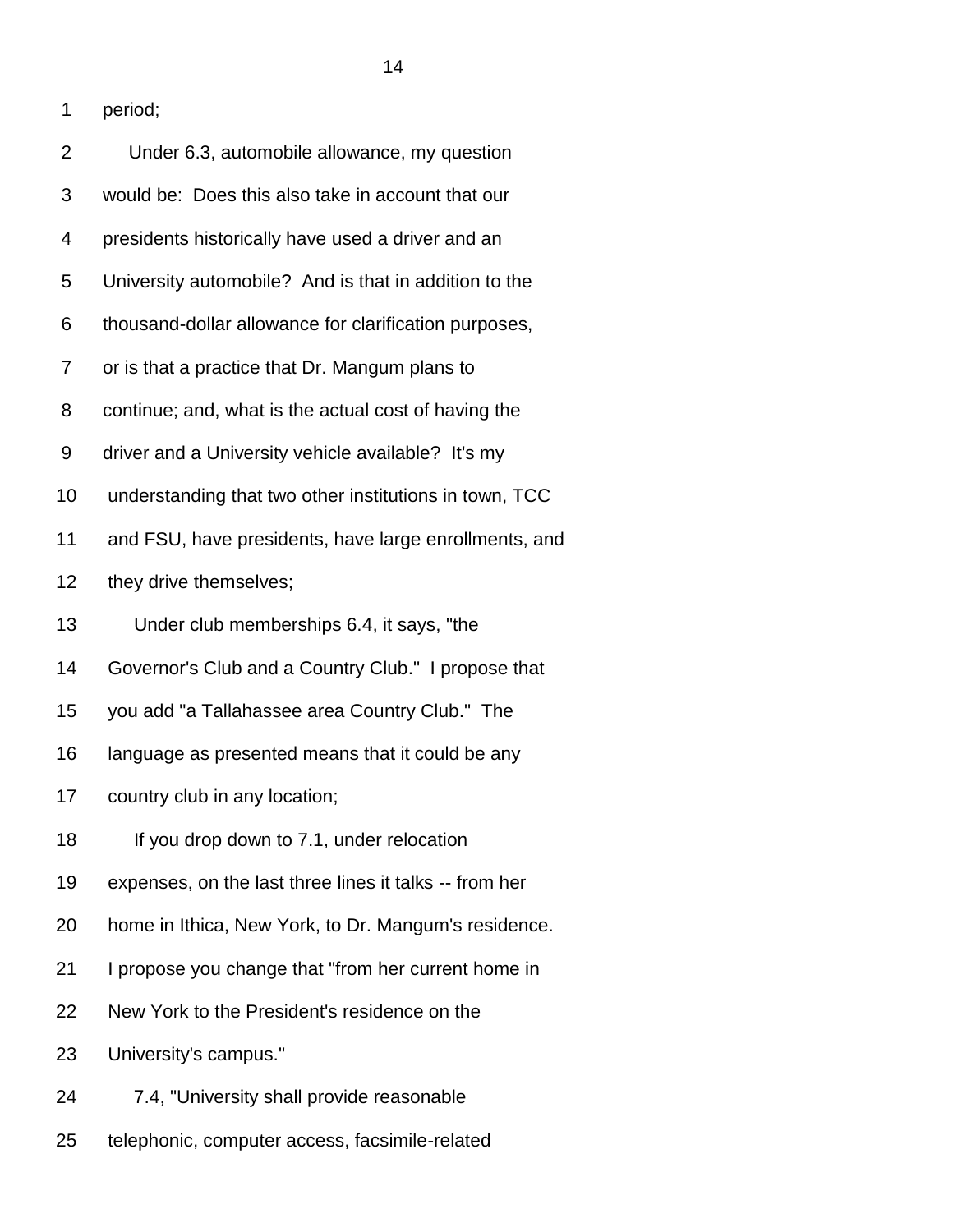| 1  | equipment." It says at Dr. Mangum private residence.  |
|----|-------------------------------------------------------|
| 2  | I propose you change that to "the President's         |
| 3  | residence." For consistency should she be at the      |
| 4  | President's residence on campus or if an unforeseen   |
| 5  | circumstance causes her to take up a temporary        |
| 6  | residence, the "President's residence" is that;       |
| 7  | Second sentence, it says in addition "the             |
| 8  | University shall provide." I propose that in addition |
| 9  | "the University shall provide Dr. Mangum a cellular   |
| 10 | phone for use in her official duties consistent with  |
| 11 | state law and the Board's regulation" and what it     |
| 12 | says;                                                 |
| 13 | 7.5, second sentence, I propose clarifying            |
| 14 | language that says, "The President shall provide a    |
| 15 | report of such noncompensation on or before June 1 of |
| 16 | each year." I am not aware of ever having seen a      |
| 17 | report of what that additional noncompensation is and |
| 18 | I think it factors in to the overall package in       |
| 19 | regards to what's offered here. And given to be what  |
| 20 | are shown to be the projected benefits, I didn't see  |
| 21 | where that (inaudible) conversation.                  |
| 22 | I will direct your attention to the food service      |
| 23 | contract that leaves an additional \$25,000 for food  |
| 24 | services at the discretion of the President and I     |

25 didn't see that included anywhere. Whether that's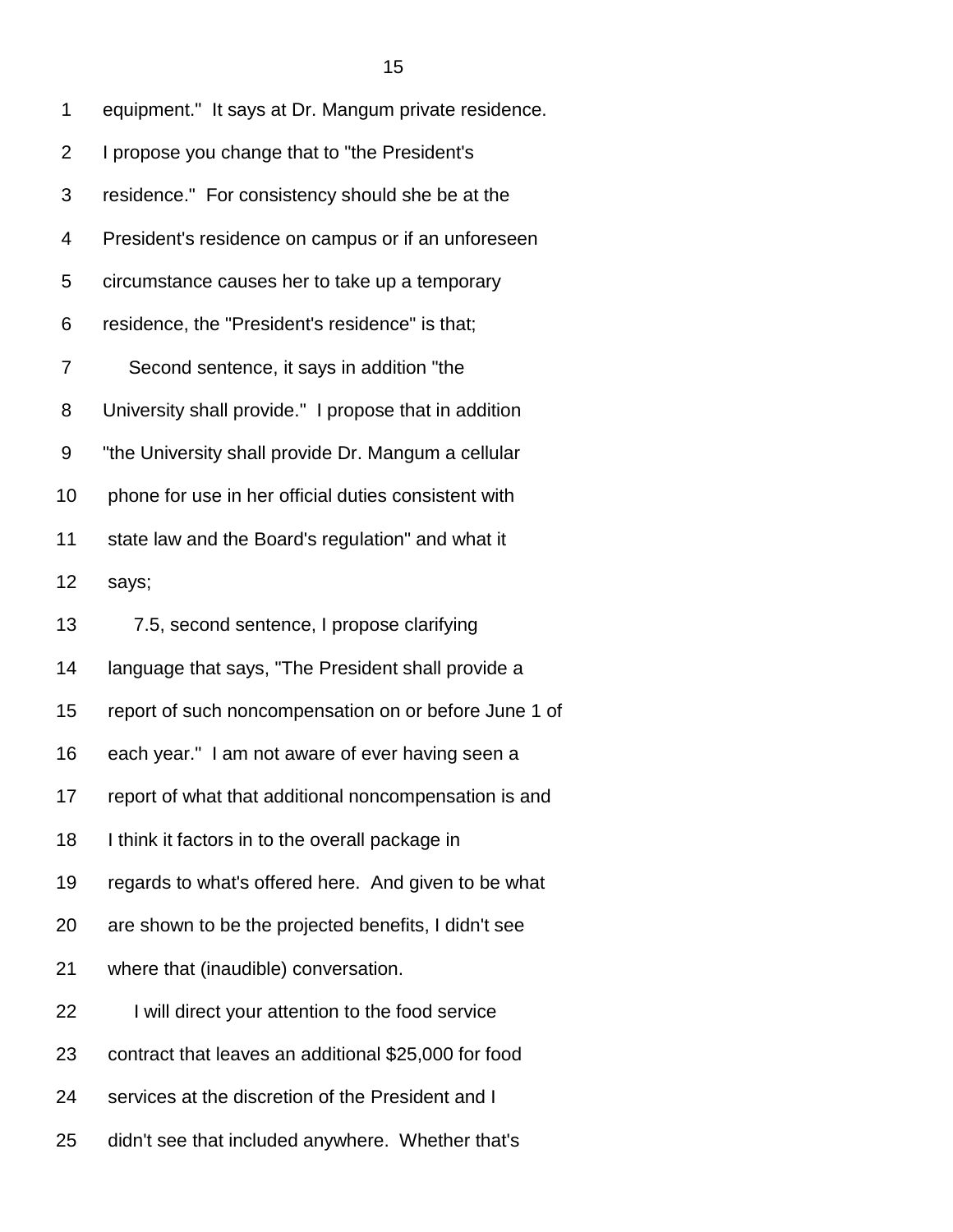| compensation or not, or Attorney McKnight can clarify |
|-------------------------------------------------------|
|                                                       |

- 2 that for us, but I don't see that reflected anywhere.
- 3 But it does provide what I believe to be a benefit
- 4 when you're able to direct the cost of food.
- 5 Under tenure, 10.0, the second paragraph, I

6 propose that the end of the sentence that it says "as

7 provided" -- well, excuse me. However it says,

8 "regulations, policies and procedures have no bearing

9 on the appointment of Dr. Mangum as President as

10 provided herein;" clarify the language and its

11 consistent with previous language that has been used

12 with presidential contracts.

13 Under 11.0, termination, I propose a change for

14 clarifying language that it says, "The Board and

15 Dr. Mangum agree that the Board may terminate this

16 agreement at any time for cause upon a majority vote

- 17 of the Board." The language that you have before you
- 18 on this proposed agreement says "upon a majority vote
- 19 of all members of the Board as set forth in article
- 20 5.6 of the Board operating procedures."

| 21 | The problem is, if we change the Board operating      |
|----|-------------------------------------------------------|
| 22 | procedures, what does that do to the agreement based  |
| 23 | on the contract? Does that bind us to maintain the    |
| 24 | language? There (inaudible) that says what happen in  |
| 25 | the event that we change, and as you know, we've been |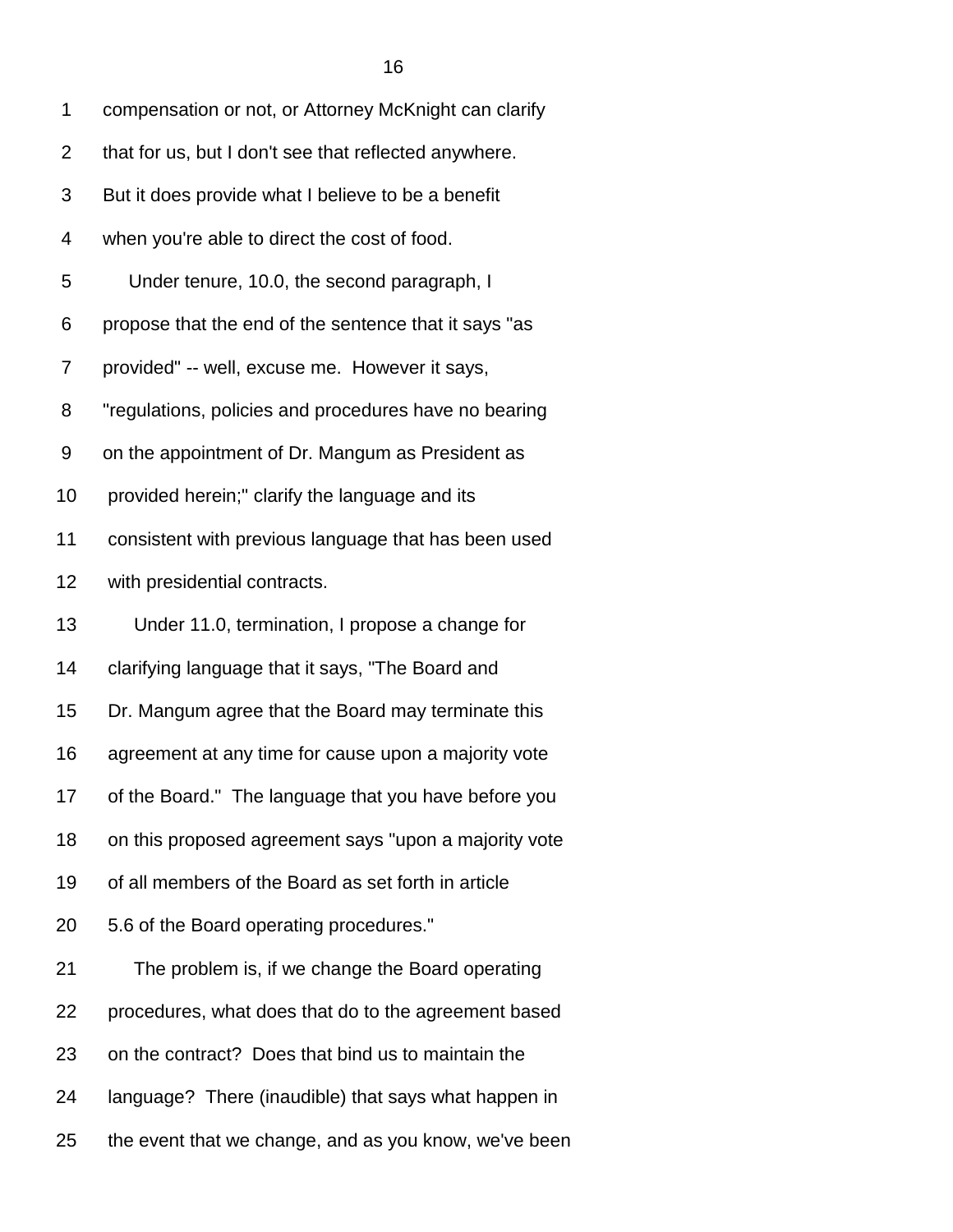| 1              | in the process of reviewing our procedures.           |
|----------------|-------------------------------------------------------|
| $\overline{2}$ | If it's literally interpreted it would require a      |
| 3              | vote of all members of the Board. In effect, a Board  |
| 4              | member could choose not to be present and an action   |
| 5              | could in effect not be taken and that could also      |
| 6              | reflect if the interpretation is a literal            |
| 7              | interpretation, based on your language here, then     |
| 8              | technically the vote to appoint her was not valid.    |
| 9              | Because according to 5.6 which they cite here, "all   |
| 10             | members of the Board."                                |
| 11             | So again, we would get an interpretation from         |
| 12             | General Counsel as to whether that means all members  |
| 13             | of the Board present, but a literal interpretation by |
| 14             | an attorney could mean that it would require all      |
| 15             | members of the board. So that's my rationale for      |
| 16             | removing the reference to section 5.6 of the Board    |
| 17             | operating procedures.                                 |
| 18             | Section 11.1(E), I think y'all -- I think we          |
| 19             | received an e-mail a couple of minutes ago clarifying |
| 20             | and adding the "comply with."                         |
| 21             | If you'll jump down to 11.2, as I close I have        |
| 22             | one or two more items. I would ask for under section  |
| 23             | C if it could be clarification of the 20-week period, |

24 and what that means and why it's listed in that

25 language, under 11.2 section C;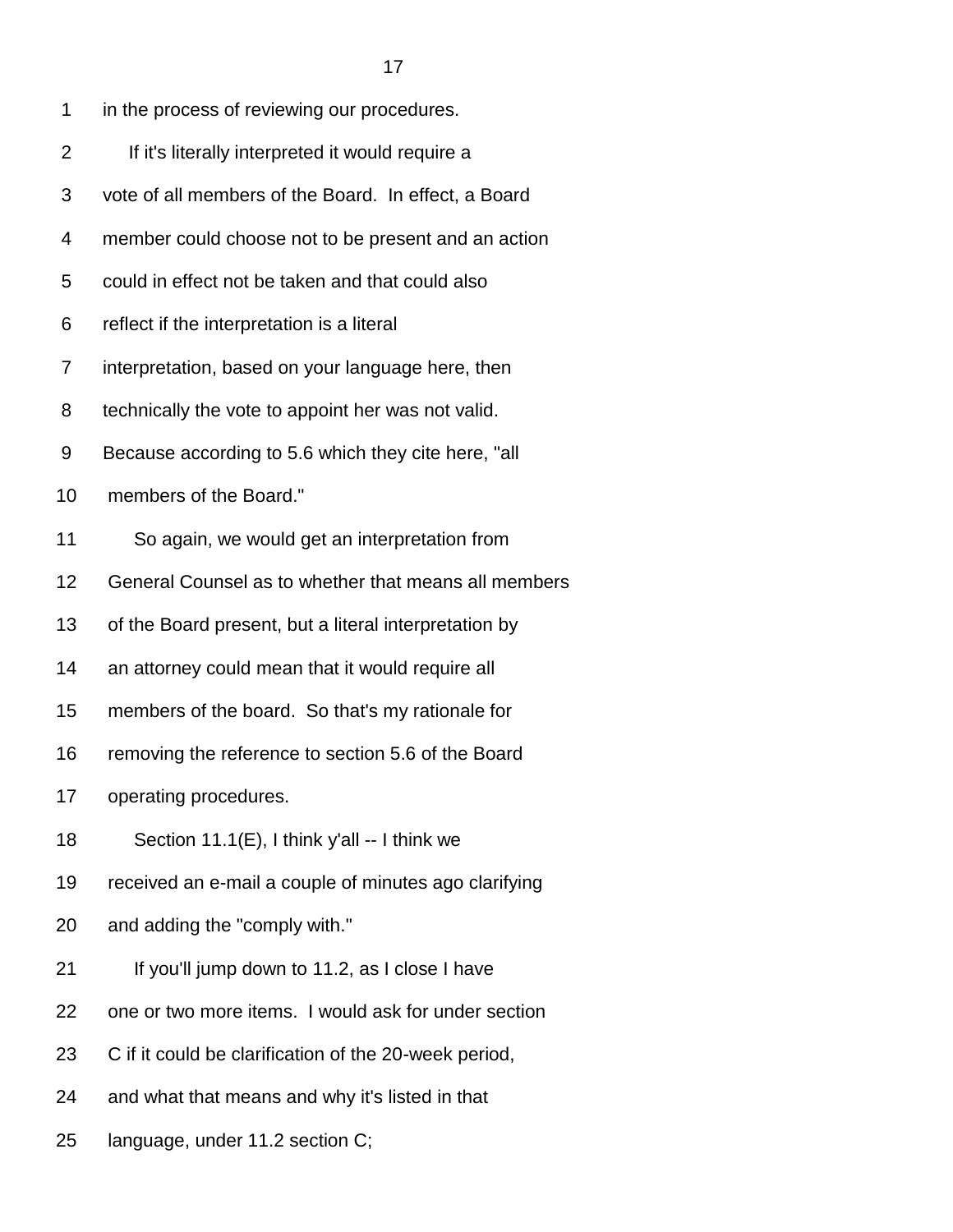| 1              | If you'll jump to 12.0, under resignation, I           |
|----------------|--------------------------------------------------------|
| $\overline{2}$ | propose the addition of a clarifying paragraph with    |
| 3              | regards to what happens, upon resignation and the      |
| 4              | proposal under this language in the event of discovery |
| 5              | of conduct determined by the Board to be consistent    |
| 6              | with paragraph 11.1, sections A, B, C or D "that       |
| 7              | occurred prior to resignation, termination or natural  |
| 8              | expiration of this contract, Dr. Mangum shall not be   |
| 9              | entitle to any further compensation or benefits."      |
| 10             | This is not directed to her personally, but a          |
| 11             | person in the presidential capacity who has knowingly  |
| 12             | violated one of the clauses that calls for immediate   |
| 13             | termination without benefits could effectively resign  |
| 14             | and/or allow for the natural expiration of the         |
| 15             | contract and receive benefits having committed acts    |
| 16             | that would have caused termination had they been       |
| 17             | discovered prior to the resignation.                   |
| 18             | Down to 13.2 post-presidency faculty position.         |
| 19             | Under the second sentence, the current language        |
| 20             | proposes a second year -- so a sabbatical at a full    |
| 21             | salary and then under the second year proposes a 90    |
| 22             | percent of the final base salary.                      |
| 23             | And I think that our compensation for past             |
| 24             | presidents has gotten out of line and gotten out of    |
| 25             | whack, and it is also not consistent with what happens |

ta a 18 an t-Imrìogadh ann an 18 an t-Imrìogadh an t-Imrìogadh an t-Imrìogadh an t-Imrìogadh an t-Imrìogadh an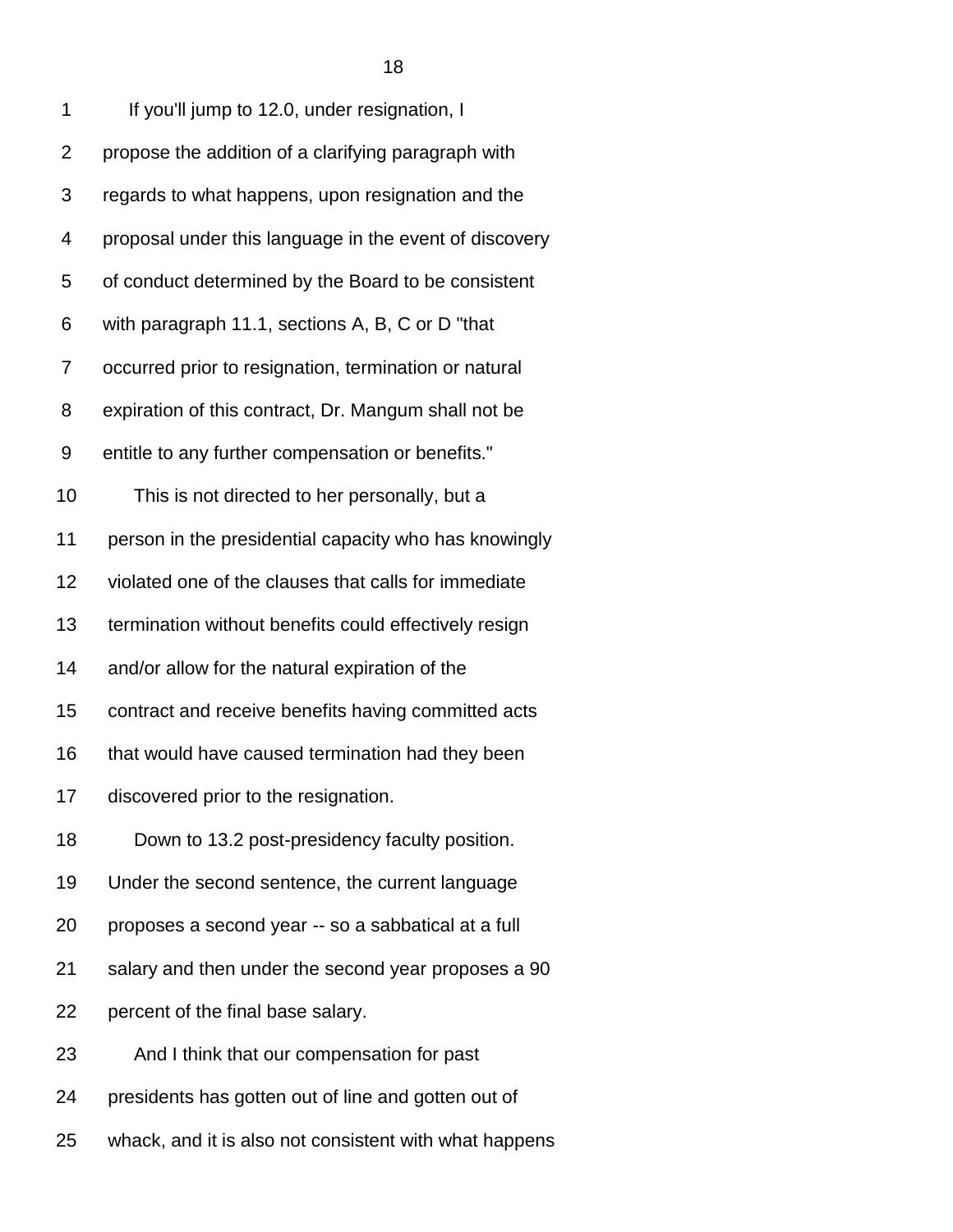| 1              | in the state University system. The previous           |
|----------------|--------------------------------------------------------|
| $\overline{2}$ | president at the 90-percent benefit, by my estimate,   |
| 3              | would receive \$307,125 plus benefits in that second   |
| 4              | year after the sabbatical. I propose this number be    |
| 5              | 75 percent of the final base salary. At 90 percent     |
| 6              | that would pay Dr. Mangum the second year in a post-   |
| 7              | presidency faculty position \$382,500 at 90 percent. I |
| 8              | propose that number be 75 percent and that would lower |
| 9              | it to \$318,750, which is still \$11,000 higher than   |
| 10             | what happened under the previous presidency term.      |
| 11             | The second recommendation is that where it says,       |
| 12             | "Dr. Mangum shall receive a base salary equal to that  |
| 13             | of the highest paid professional at the University."   |
| 14             | I propose a change that "Dr. Mangum shall receive a    |
| 15             | base salary equal to that of the Dean of the College   |
| 16             | of Education." It's my understanding she would         |
| 17             | receive, under this agreement, she would receive       |
| 18             | tenure in the College of Education and I believe that  |
| 19             | a salary equal to the Dean of the college to which     |
| 20             | she's a tenured professor would be more appropriate    |
| 21             | given where we are and where we're going.              |
| 22             | "Former presidents being paid the highest" is a        |
| 23             | bit outdated from my perspective; I think we should    |
| 24             | consider making that change.                           |
| 25             | I would like to point your attention to 16 under       |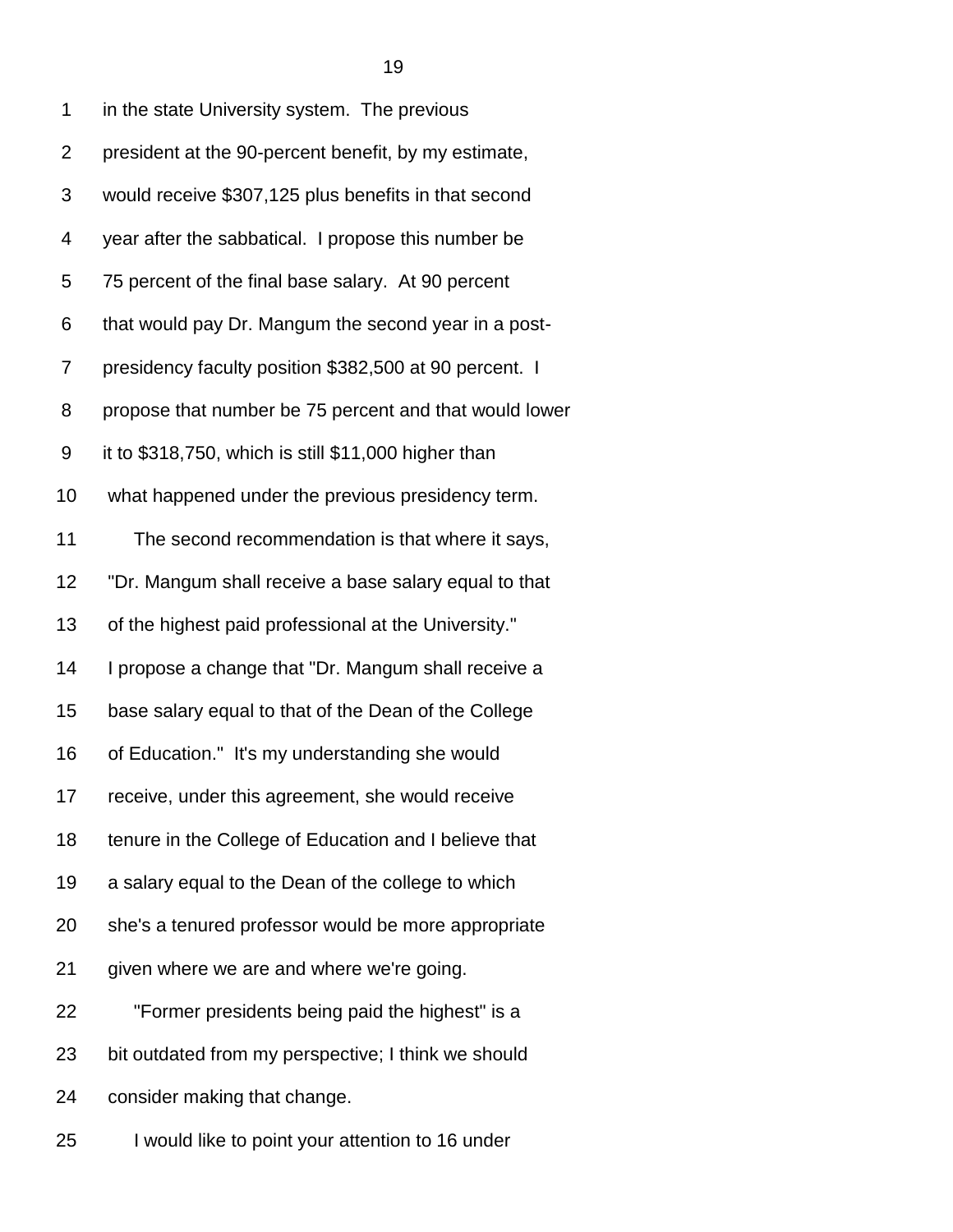| 1              | notice. All of those who were on the Board, and I'm    |
|----------------|--------------------------------------------------------|
| $\overline{2}$ | not sure if the newer members were familiar with the   |
| 3              | horribly bad situation; that the Board was bound by a  |
| 4              | very, very, very bad contract. It was very good for    |
| 5              | the client; horribly bad for Florida A&M University to |
| 6              | the extent we had to have a committee appointed to     |
| 7              | review, and even then changes -- and I applaud you,    |
| 8              | Mr. Chairman, for making changes to not allow the      |
| 9              | similar things to occur.                               |
| 10             | But I was curious about the message to the             |
| 11             | Florida A&M by the selection on an attorney who put    |
| 12             | the University in a bad light by extension of having   |
| 13             | that contract in the previous form. It's my            |
| 14             | understanding that the attorney who negotiated this    |
| 15             | was the same attorney who produced the previous        |
| 16             | contract.                                              |
| 17             | Finally, I would propose that a witness be added       |
| 18             | to the contract, and that this and any discussions, a  |
| 19             | full transcript will be provided as part of the record |
| 20             | so the future Board can understand how we arrive at    |
| 21             | the conclusion or the actual contract that will be     |
| 22             | awarded to Dr. Mangum.                                 |
| 23             | That's it, Mr. Chairman.                               |
| 24             | CHAIRMAN BADGER: Thank you, Trustee Montgomery.        |

25 At this point, Trustee Montgomery, I support what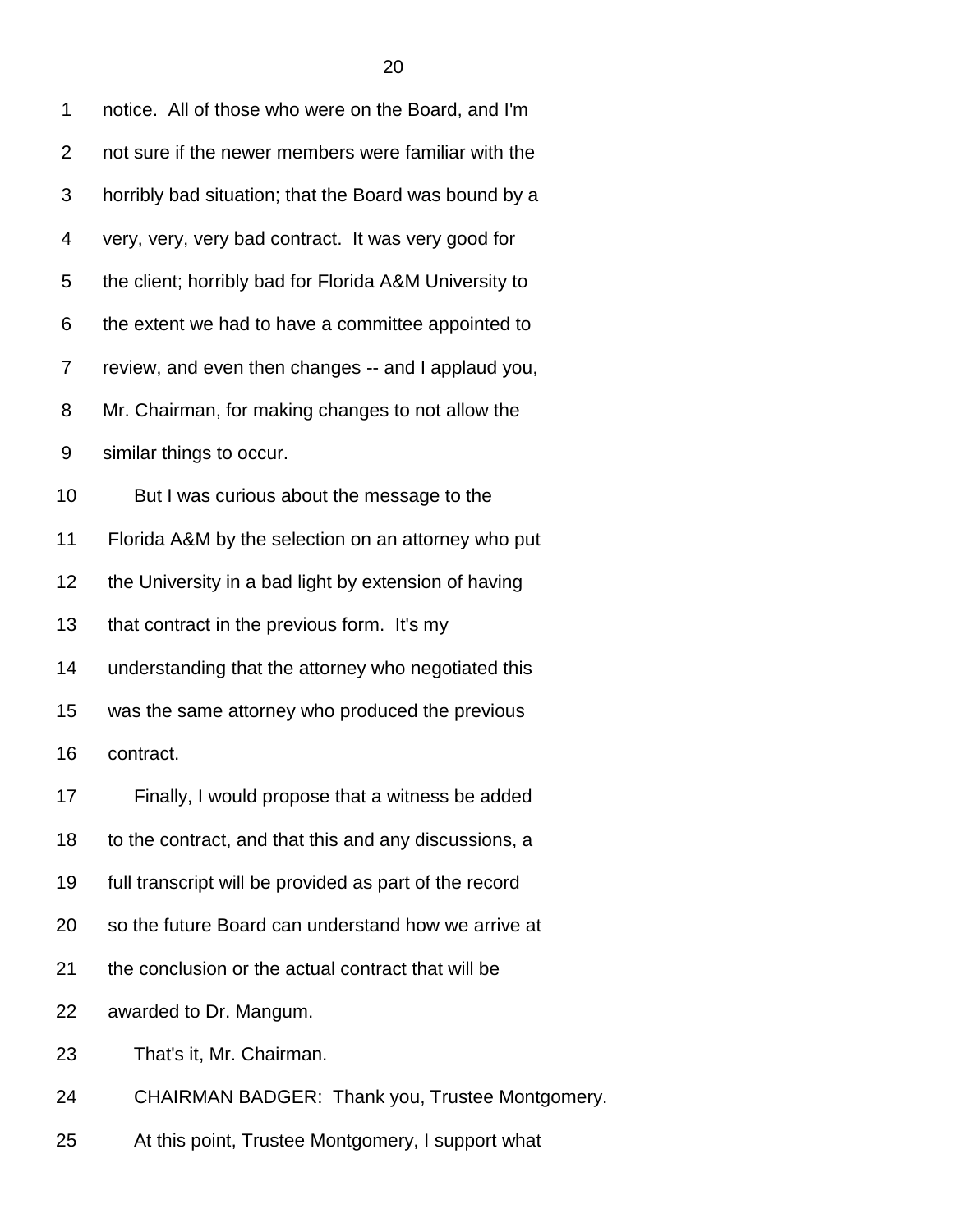| 1              | Dr. Persaud said and I believe (inaudible) what you    |
|----------------|--------------------------------------------------------|
| $\overline{2}$ | have presented has been entirely too much for anybody  |
| 3              | to digest and deal with in this venue; however, we     |
| 4              | strongly suggest that a copy of that be sent in.       |
| 5              | And I need to know the Board's posture now on          |
| 6              | entertaining the number of proposed changes to the     |
| 7              | contract which would require us to send the contract   |
| 8              | back to our attorney, who I hope are on the line, as   |
| 9              | well as to the attorney that Dr. Mangum chose to work  |
| 10             | with her on the contract. I'm limiting responses to    |
| 11             | that and we'll go directly to Trustee Lawson followed  |
| 12             | by Trustee Gilzean.                                    |
| 13             | TRUSTEE SIDERS: Mr. Chairman, this is Trustee          |
| 14             | Siders.                                                |
| 15             | <b>CHAIRMAN BADGER: Trustee Siders.</b>                |
| 16             | TRUSTEE SIDERS: If we were to propose the -- by        |
| 17             | Trustee Montgomery presented to us, what is the        |
| 18             | anticipated time frame from our legal counsel that     |
| 19             | mutual communication from Dr. Mangum; what is the time |
| 20             | expected?                                              |
| 21             | ATTORNEY MCKNIGHT: This is Avery McKnight.             |
| 22             | Trustee Montgomery, how soon can you type up and get   |
| 23             | that to us? Because we would have to incorporate that  |
| 24             | in a red line version and forward that to the          |
| 25             | Dr. Mangum's attorney, and to the extent that the      |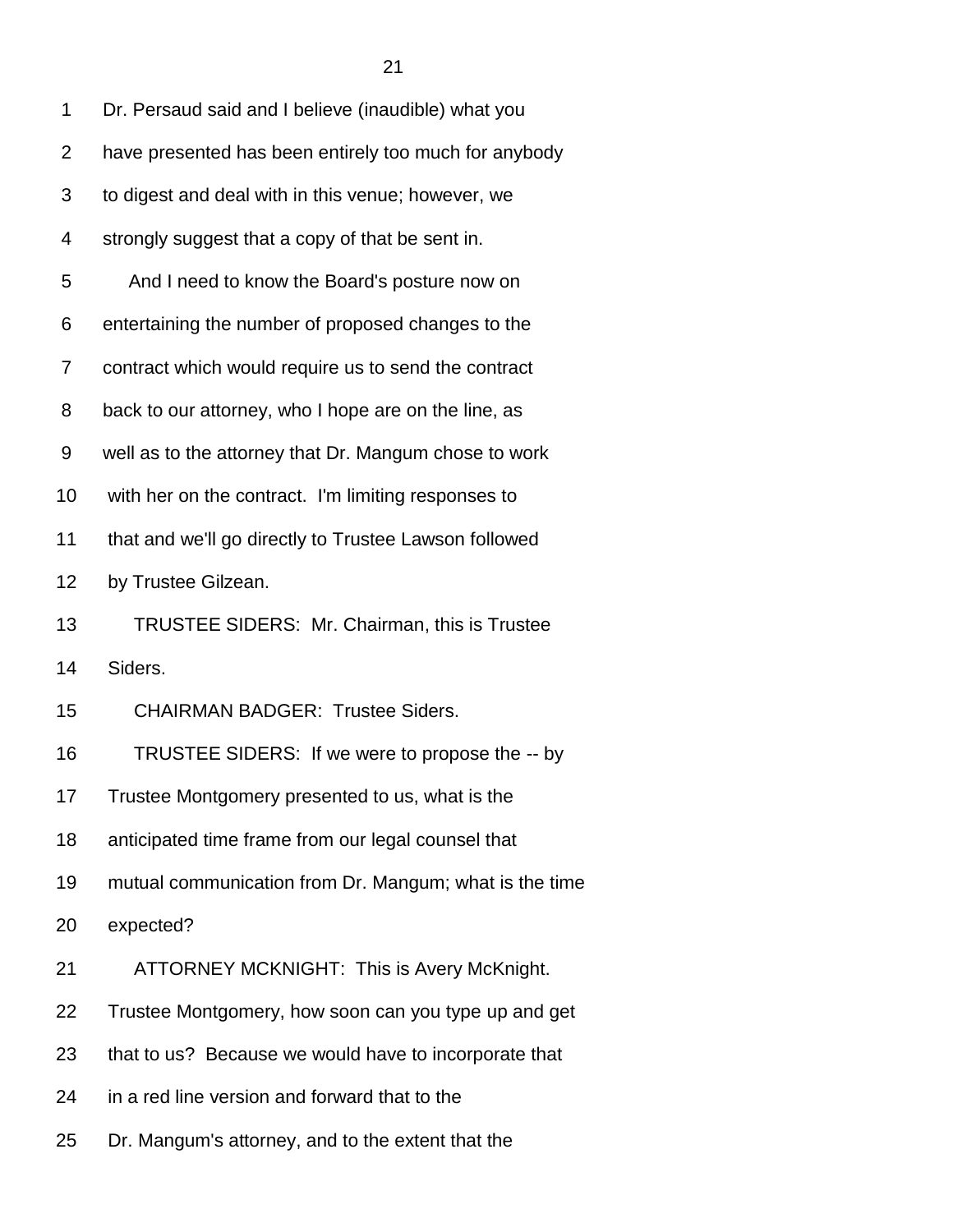1 Board -- and that seems that could happen as soon as

- 2 you could send that. I can't tell you how long it
- 3 would take on their end.
- 4 TRUSTEE MONTGOMERY: Attorney McKnight, I'm
- 5 actually tucked into an office in the Capitol.
- 6 Georgia Legislature is in session. It would be a
- 7 couple of hours before I could reasonably get this
- 8 prepared and get it out to you. I can either scan
- 9 and copy the handwritten notes and provide those, or I
- 10 can provide this in an electronic form; I would say no
- 11 later than 3 p.m.
- 12 ATTORNEY MCKNIGHT: I would strongly suggest
- 13 electronic form so that we capture and so there's no
- 14 mistake or ambiguity about what you present.
- 15 TRUSTEE MONTGOMERY: Could you clarify that
- 16 20-week period, what I referenced before; what does
- 17 that mean?
- 18 ATTORNEY MCKNIGHT: That means to the extent
- 19 there have severance provided as noted there in 11.2,
- 20 paragraph C, that lump sum severance will be limited
- 21 to 20 weeks, so she would only receive her pay for
- 22 that 20-week period.
- 23 TRUSTEE MONTGOMERY: So is it a lump sum to be
- 24 paid over a 20-week period? Or is it an actual
- 25 20-week period?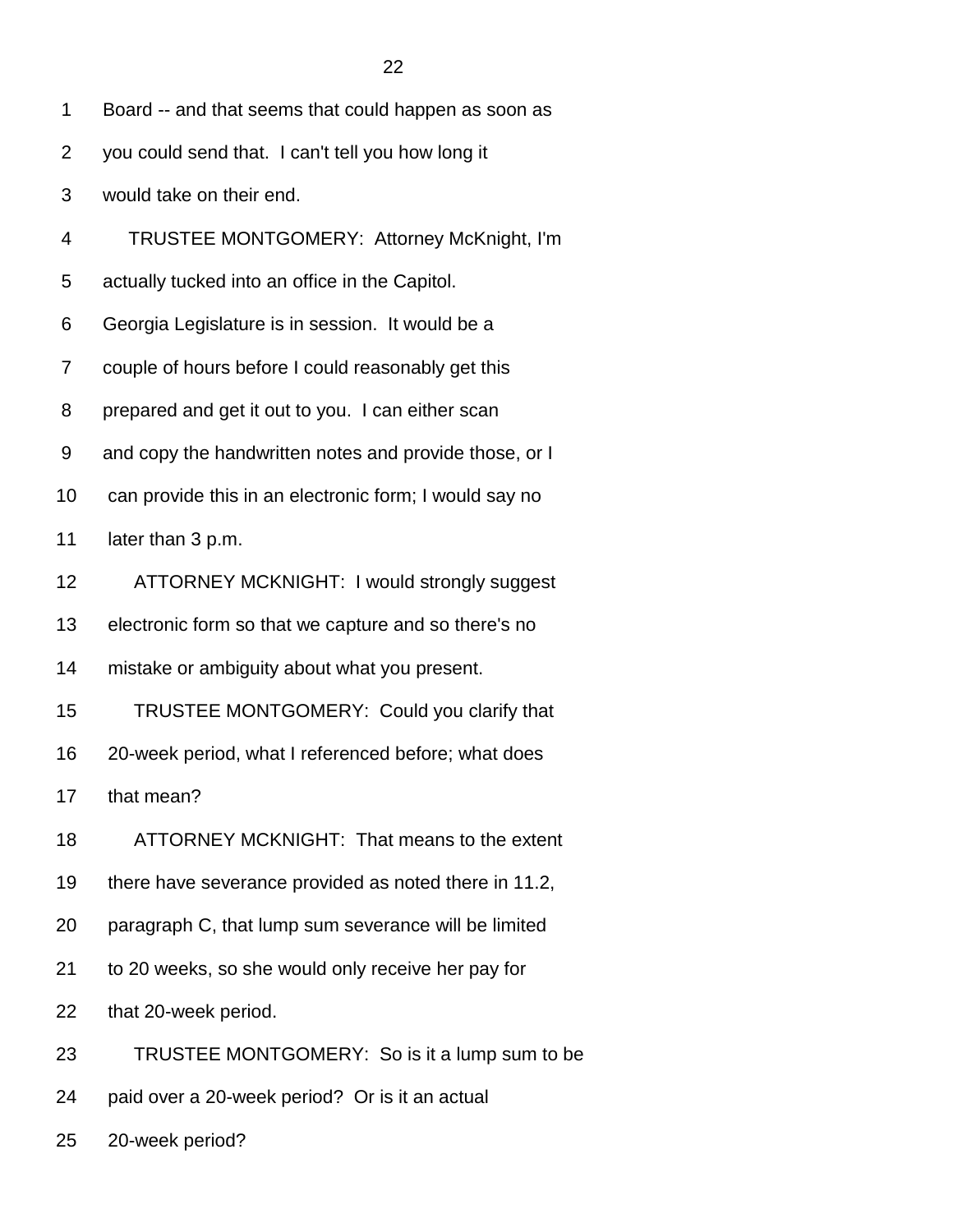- 2 a 20-week period.
- 3 TRUSTEE MONTGOMERY: So would that be paid at the
- 4 beginning of the 20-week period or at the end of the
- 5 20-week (inaudible)?
- 6 ATTORNEY MCKNIGHT: At the beginning. It's
- 7 severance and is typically paid at the beginning of
- 8 the severance period at the termination of the
- 9 contract.
- 10 TRUSTEE MONTGOMERY: But the language then
- 11 becomes confusing because it says "if she becomes
- 12 gainfully employed during the period she will notify
- 13 the Board and all payment will immediately cease." So
- 14 just to be clear, the lump sum gets paid but the other
- 15 benefits or potential payments will cease if in fact
- 16 she's employed at any time during the 20-week period?
- 17 TRUSTEE WARREN: Do you mind if I offer a
- 18 suggestion to you and Attorney McKnight?
- 19 As I listen to the written recommendations and I
- 20 think some of them were quite -- most of them were
- 21 quite worthy of (inaudible,) but before a redraft is
- 22 sent to Dr. Mangum's attorney, I think it's necessary
- 23 for us to see, McKnight, a red line version of this
- 24 contract with proposed changes from Trustee
- 25 Montgomery, but his suggestions have also spurred us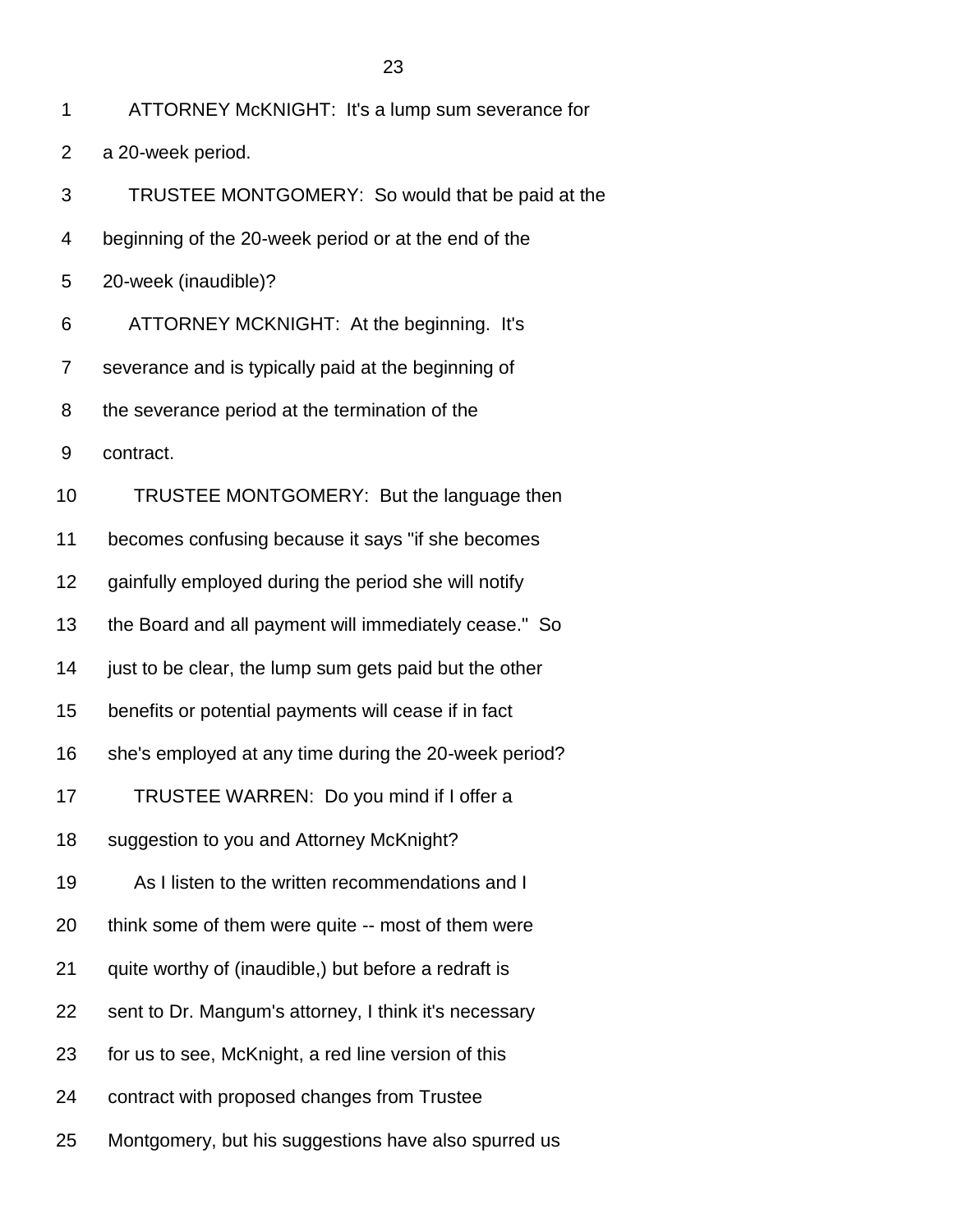1 to have other thoughts as well.

| $\overline{2}$ | So it may be necessary for another conversation        |
|----------------|--------------------------------------------------------|
| 3              | about a different iteration of the contract with the   |
| 4              | language included that we can all agree on and reach   |
| 5              | consensus on; that is what has been forwarded to       |
| 6              | Dr. Mangum's attorneys. So this is just a draft.       |
| 7              | This is, particularly given the list of things         |
| 8              | that have been proposed by Trustee Montgomery, I'm     |
| 9              | sure others of us at this point are boiling with other |
| 10             | ideas as well. So I take this as the opportunity for   |
| 11             | us all to hear one another out, and much of those      |
| 12             | things that some of us might have been thinking were   |
| 13             | enumerated by Trustee Montgomery. We give you that     |
| 14             | input back in red line form so we can discuss the      |
| 15             | consensus agreement that would go to her. Surely she   |
| 16             | wasn't thinking this would be the final document.      |
| 17             | CHAIRMAN BADGER: Trustee Lawson is in the cue          |
| 18             | and then Trustee Gilzean and I think I heard after     |
| 19             | that was Trustee Shannon?                              |
| 20             | TRUSTEE SHANNON: Yes.                                  |
| 21             | CHAIRMAN BADGER: Followed by Trustee Shannon.          |
| 22             | TRUSTEE LAWSON: I will be brief. I know you've         |
| 23             | heard a lot of commentary. I think some of the         |
| 24             | comments by Trustee Montgomery are well-positioned and |
| 25             | things we should seriously consider, and I like the    |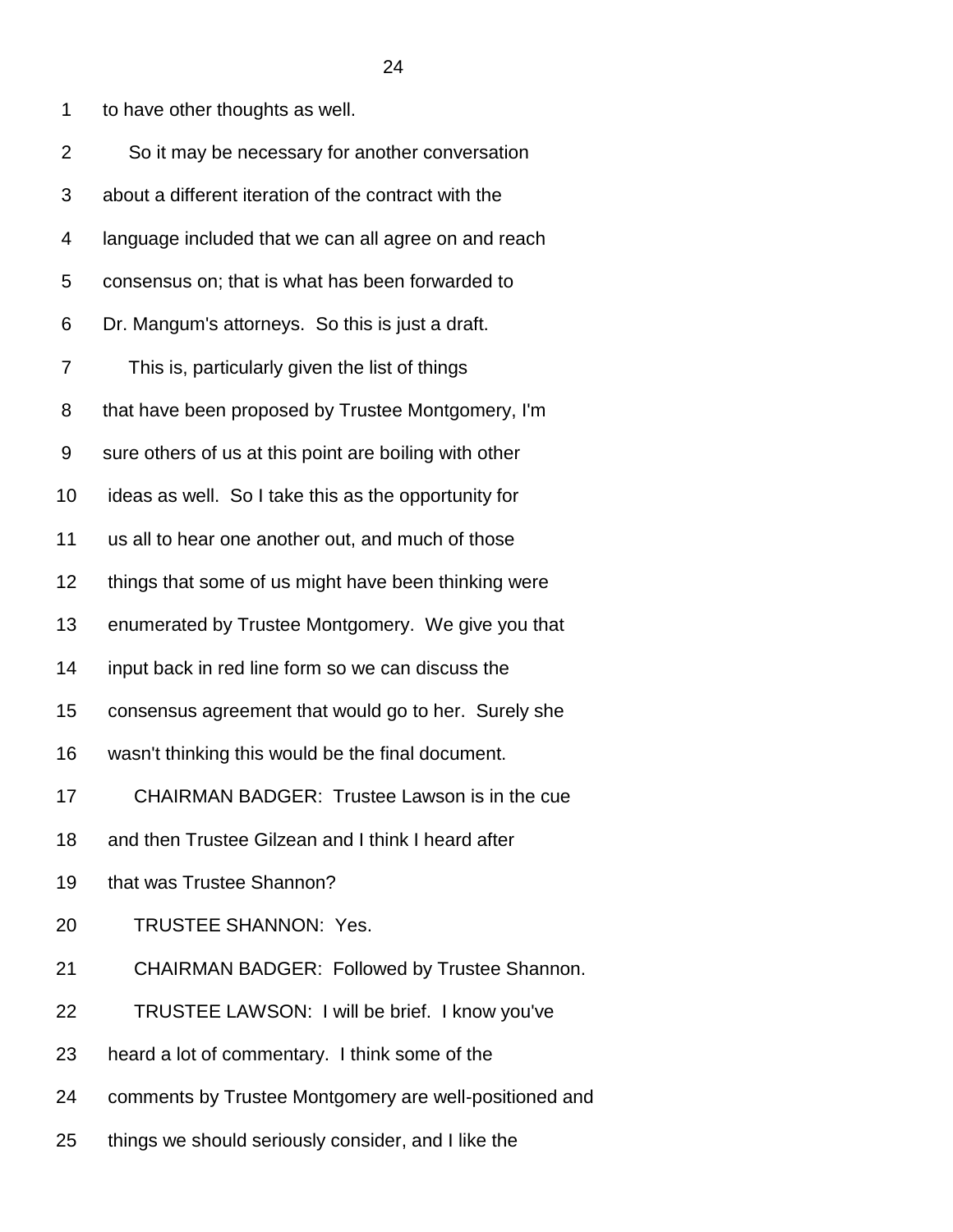| $\overline{2}$ | that.                                                  |
|----------------|--------------------------------------------------------|
| 3              | But my question is around the overall                  |
| 4              | compensation, the dollar amount. The rationale for my  |
| 5              | question I would like to understand how we arrived at, |
| 6              | at that number because it's significantly above her    |
| 7              | predecessor. It's also significantly above what I was  |
| 8              | thinking we would offer to a person that did not have  |
| 9              | prior presidential experience, and it moves us up      |
| 10             | fairly significantly in the pool of the other SUS      |
| 11             | presidents. And also, given our size and financial     |
| 12             | footprint, you know, I just want to make sure we are   |
| 13             | moving prudently because starting with this number     |
| 14             | doesn't give us a lot of room over time to make        |
| 15             | enhancements pending strong performance.               |
| 16             | One of the things I was thinking through as we         |
| 17             | look to renew this after the third year. Hopefully,    |
| 18             | after three solid years it would be renewed with a     |
| 19             | potential salary increase, but it feels like we're     |
| 20             | taxing the Foundation fairly heavily already, because  |
| 21             | only a portion of this funding can come from the state |
| 22             | and the rest has to come from the Foundation.          |
| 23             | So I just wanted a little rationale of how we          |

1 way Trustee Warren framed that so I won't address

24 arrived at the 425 number.

25 CHAIRMAN BADGER: We have legal on, and I don't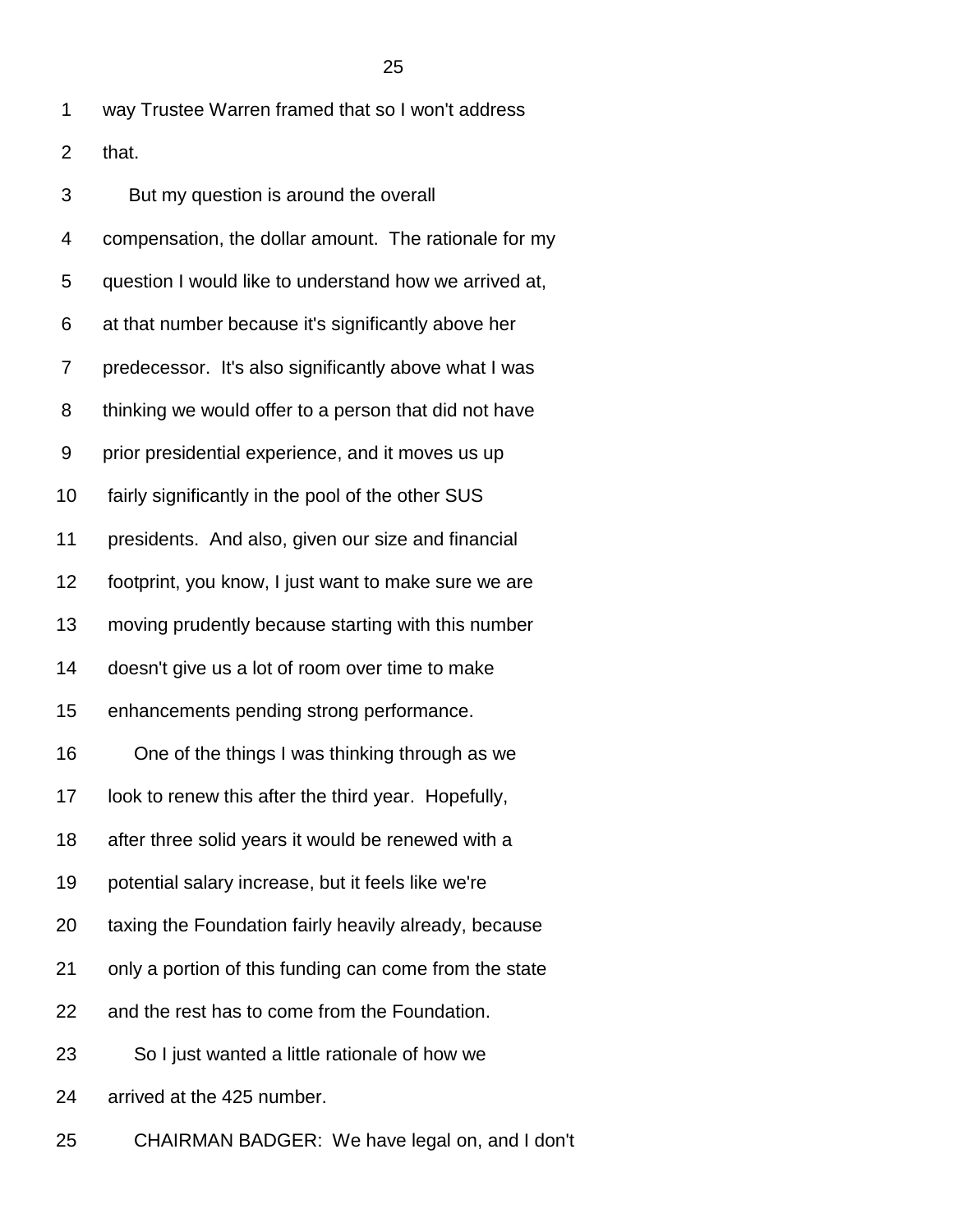| 1  | want to interrupt the process; however, I would like   |
|----|--------------------------------------------------------|
| 2  | to just add, Trustee Lawson, if you accept the fact    |
| 3  | that recommendation comes from the Foundation and it's |
| 4  | a bit lower than what the Foundation had proposed.     |
| 5  | If someone is on from legal; Attorney McKnight         |
| 6  | are you still there?                                   |
| 7  | ATTORNEY MCKNIGHT: Yes, I'm on the line, but I         |
| 8  | think that Dr. Haynes is probably in a good position   |
| 9  | to deal with the financials.                           |
| 10 | CHAIRMAN BADGER: Is Dr. Haynes in the audience?        |
| 11 | DOCTOR HAYNES: I am, Chairman Badger. As y'all         |
| 12 | know, I was asked to provide you with information from |
| 13 | the Foundation as to what the Foundation could afford  |
| 14 | to provide in terms of a supplement for the            |
| 15 | presidency.                                            |
| 16 | I gave to you all three models, funding models,        |
| 17 | and the salary that has been offered did fall within   |
| 18 | the third funding model.                               |
| 19 | CHAIRMAN BADGER: Trustee Lawson, are you done?         |
| 20 | TRUSTEE LAWSON: Well, I don't want to belabor          |
| 21 | this. I just want to go on record and say this is a    |
| 22 | little out of line considering where our predecessor   |
| 23 | was and he had been with us for a number of years.     |
| 24 | And Dr. Haynes, while I can understand where we        |
| 25 | afford it, but at the same time we do want to have     |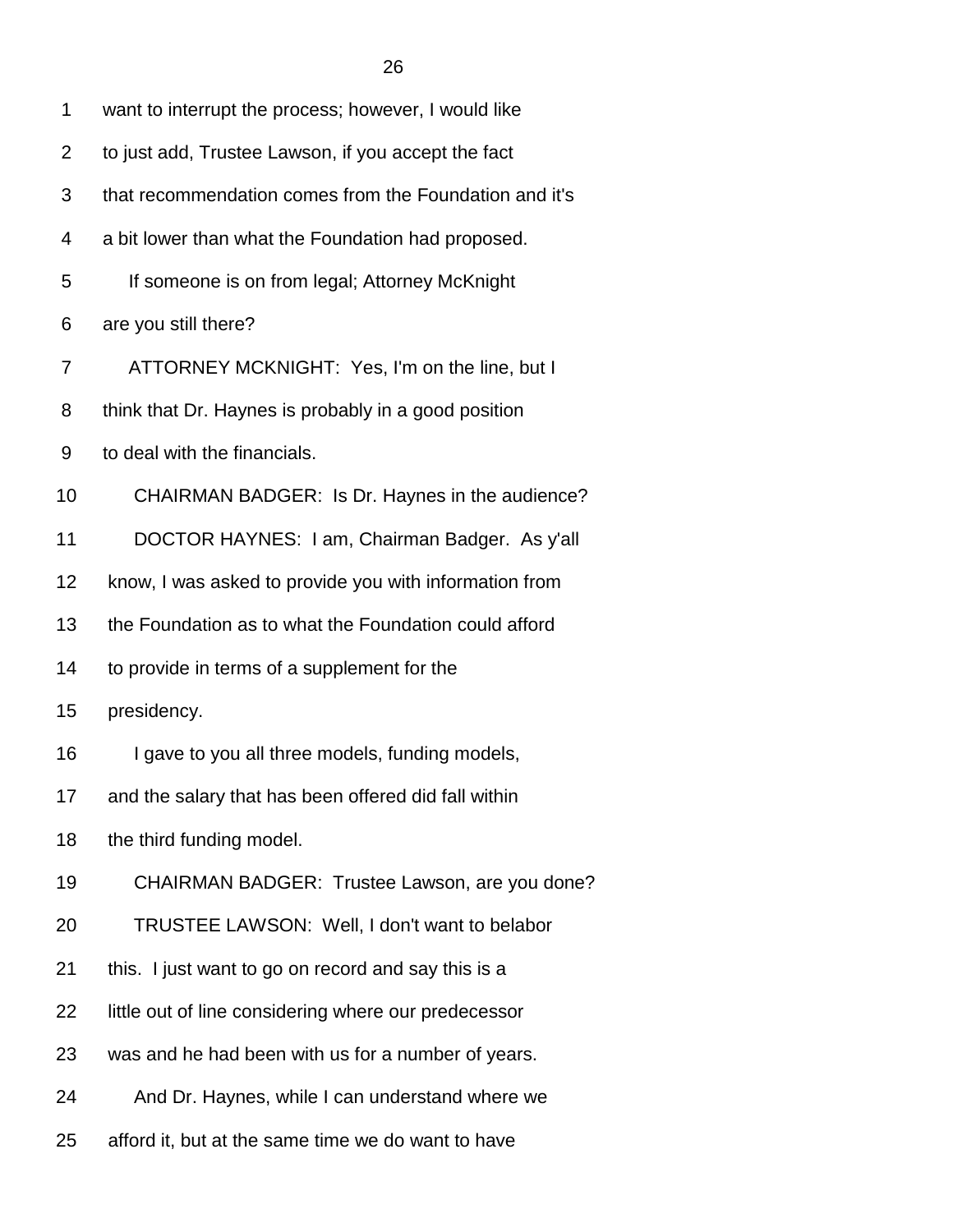- 1 some balance with history and also have some room to
- 2 continue to properly incent i.e. for a strong
- 3 performance, and I just feel like we're starting
- 4 really high and not leaving a lot of head room to move
- 5 forward.
- 6 CHAIRMAN BADGER: Trustee Lawson?
- 7 TRUSTEE LAWSON: I'm done, Mr. Chair.
- 8 CHAIRMAN BADGER: There are -- I should say when
- 9 you look at the list of salaries for all state
- 10 Universities there are two categories and then one
- 11 category is the base salary, and the other category it
- 12 shows the total. And I think these two probably
- 13 balance out dollar-wise, and perhaps this is even when
- 14 we look at the overall package for presidents
- 15 throughout the state of Florida.
- 16 I looked at both lines, and like Dr. Haynes, I
- 17 think we are within range of where we could or should
- 18 be.
- 19 Trustee Gilzean.
- 20 TRUSTEE GILZEAN: Thank you, Mr. Chair. So I
- 21 agree with Trustee Turnbull's concerns that, you know,
- 22 the items that Trustee Montgomery presented I feel
- 23 really uncomfortable without seeing. So I agree that
- 24 we're going forward allowing to do that. So I what I
- 25 think we should do -- I take that back.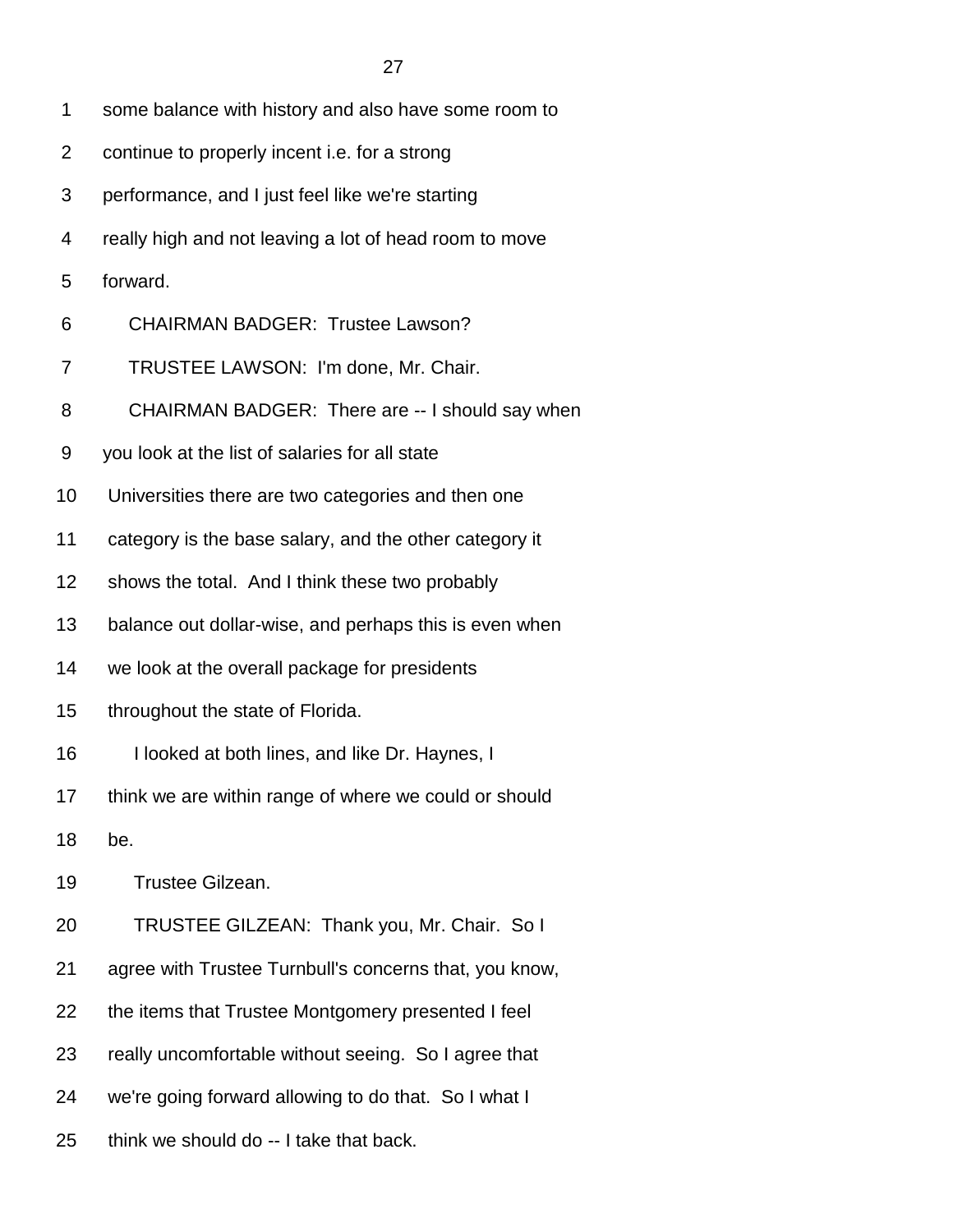| 1              | I'm making a motion to Mr. Chair that we give 72       |
|----------------|--------------------------------------------------------|
| $\overline{2}$ | hours to all members to submit any red lines or any    |
| 3              | additional change, and we will come back seven days,   |
| 4              | by next week Friday, and hopefully have the ability to |
| 5              | agree on a particular terminology that can ultimately  |
| 6              | be sent back.                                          |
| 7              | So I agree with Trustee Warren that only have all      |
| 8              | of us have some input that we want to put in, and I    |
| 9              | think that we go back and forth and until we get it in |
| 10             | writing and we can see what kind of edits and          |
| 11             | ultimately come to an agreement on one particular      |
| 12             | language that gets sent back.                          |
| 13             | CHAIRMAN BADGER: Is there a second?                    |
| 14             | TRUSTEE GILZEAN: Yes, sir.                             |
| 15             | <b>TRUSTEE TURNBULL: Second.</b>                       |
| 16             | CHAIRMAN BADGER: Motion and second. Those in           |
| 17             | favor of the motion? We need a roll call?              |
| 18             | TRUSTEE WARREN: Discussion, Mr. Chairman?              |
| 19             | CHAIRMAN BADGER: I'm sorry. Discussion on the          |
| 20             | motion. I'm sorry.                                     |
| 21             | TRUSTEE TURNBULL: Mr. Chairman?                        |
| 22             | <b>CHAIRMAN BADGER: Trustee Turnbull?</b>              |
| 23             | TRUSTEE TURNBULL: Yes. I wonder if he would            |
| 24             | accept a friendly amendment in order to have the       |

25 meeting next Friday, if we get our responses to the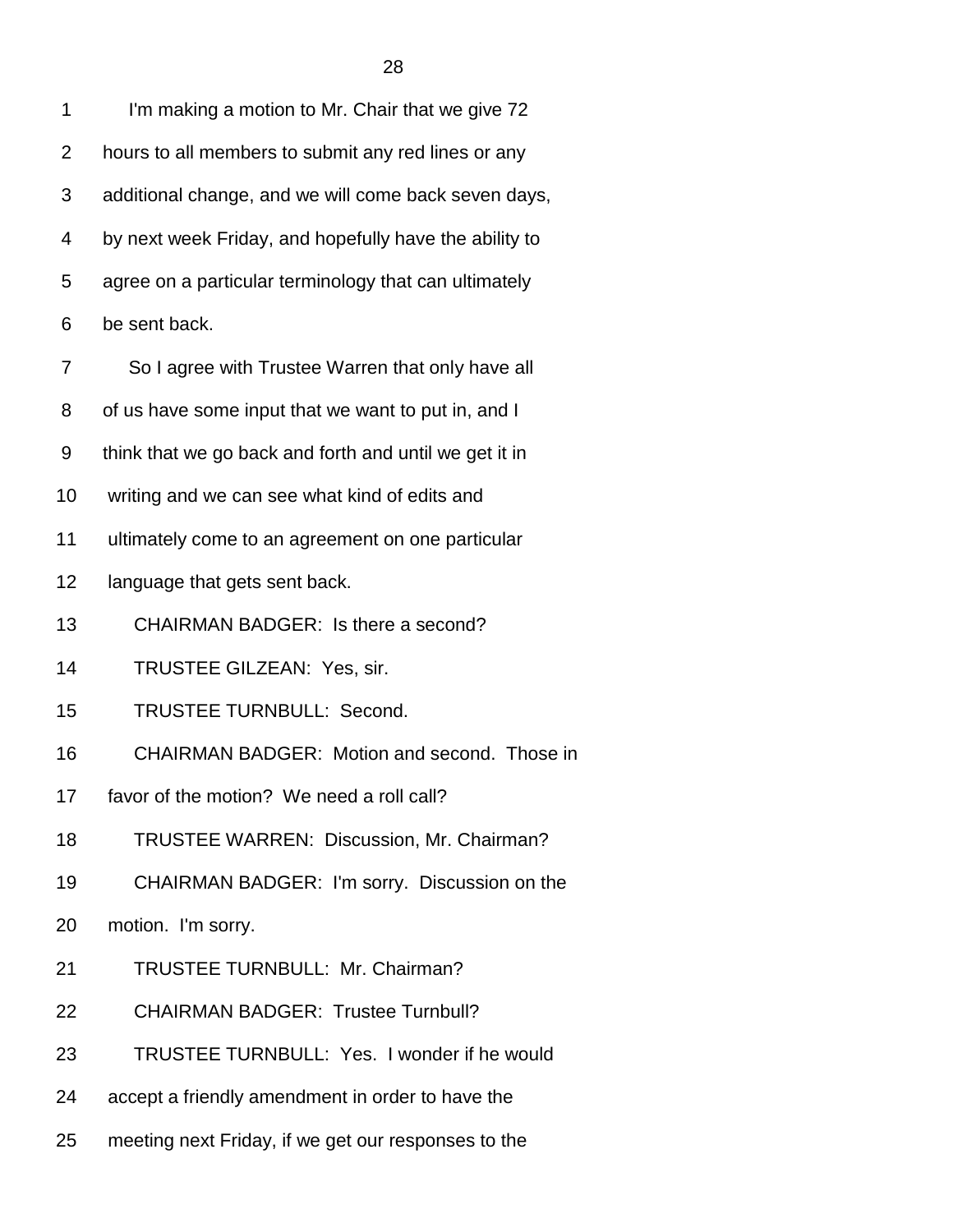| 1  | attorney by Tuesday so that will give them or         |
|----|-------------------------------------------------------|
| 2  | Wednesday latest and that will give them the          |
| 3  | opportunity to review them and make sure if there are |
| 4  | any legal issues that need to be addressed and then   |
| 5  | get them back out to us so we will have them before   |
| 6  | the meeting, if he would accept that as a friendly    |
| 7  | amount                                                |
| 8  | TRUSTEE GILZEAN: Absolutely.                          |
| 9  | TRUSTEE MONTGOMERY: Mr. Chairman, this is             |
| 10 | Montgomery. I would ask that we receive those at a    |
| 11 | minimum of 24 hours prior to the meeting given our    |
| 12 | recent history. The motion that Trustee Turnbull      |
| 13 | makes did not clarify whether it could be sent to us  |
| 14 | an hour prior to the meeting, so I think there needs  |
| 15 | to be clarity with regards to when we will receive    |
| 16 | those materials.                                      |
| 17 | TRUSTEE GILZEAN: I'm fine with that as well.          |
| 18 | TRUSTEE PERSAUD: Mr. Chairman, this is Persaud.       |
| 19 | As we think of Trustee Montgomery's suggestion, we    |
| 20 | have to keep in mind that sometimes we are guided by  |
| 21 | statutory considerations as well, things that govern  |
| 22 | the University. I, as an insider from this            |
| 23 | University, know that contract starts on July 1; what |
| 24 | he is asking is for -- if I recall some of the things |
| 25 | and I'll do my best here -- you cannot require for    |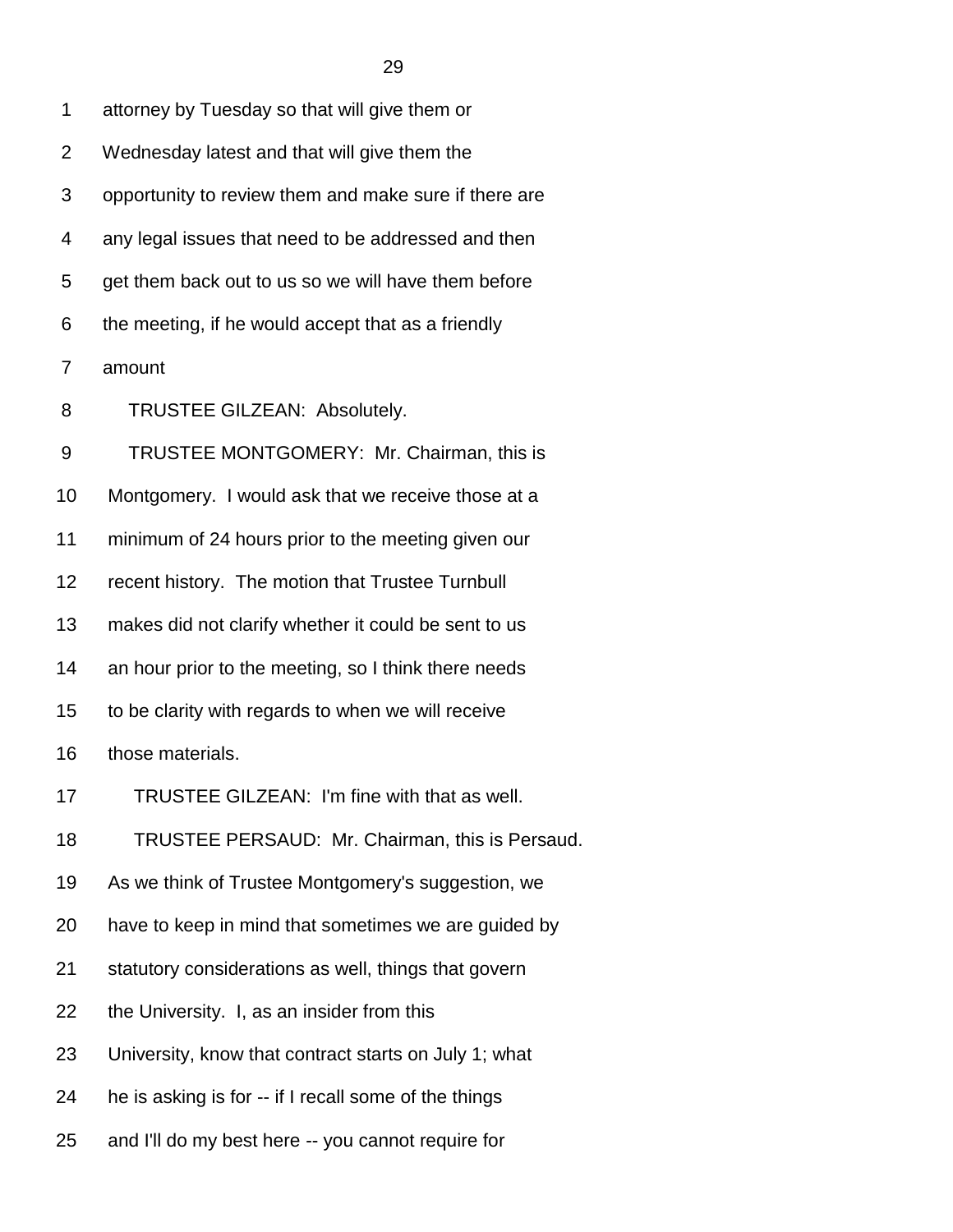3 July 1.

| 4  | Secondly, when we talk about the procedures of         |
|----|--------------------------------------------------------|
| 5  | the Board. We cannot in any way grandfather in. We     |
| 6  | are discussing this right now what policy changes we   |
| 7  | make with regards to the trustees will govern us in    |
| 8  | the future. We cannot go back on any issue and then    |
| 9  | try to grandfather in things, so we have to keep that  |
| 10 | in mind. A second suggestion that Trustee Montgomery   |
| 11 | was suggesting.                                        |
| 12 | As to what Trustee Lawson was talking about a          |
| 13 | significant increase in salary, it's between 46 and    |
| 14 | 60; 2,000. One has to take into consideration the      |
| 15 | changes in time. When you begin to consider            |
| 16 | contracts, remember that in the handle; that we have   |
| 17 | that missing information on other state Universities;  |
| 18 | for example, deferred compensation and bonuses that    |
| 19 | are tied to performance that are very flexible type of |
| 20 | bonuses which can increase and not decrease.           |
| 21 | So I do not see where we have to keep this in          |
| 22 | mind when we go back to the drawing board, and I'm     |
| 23 | throwing this out for all trustees to be aware of      |
| 24 | those things; you just cannot go in there and just do  |
| 25 | comparison across the university system. Because my    |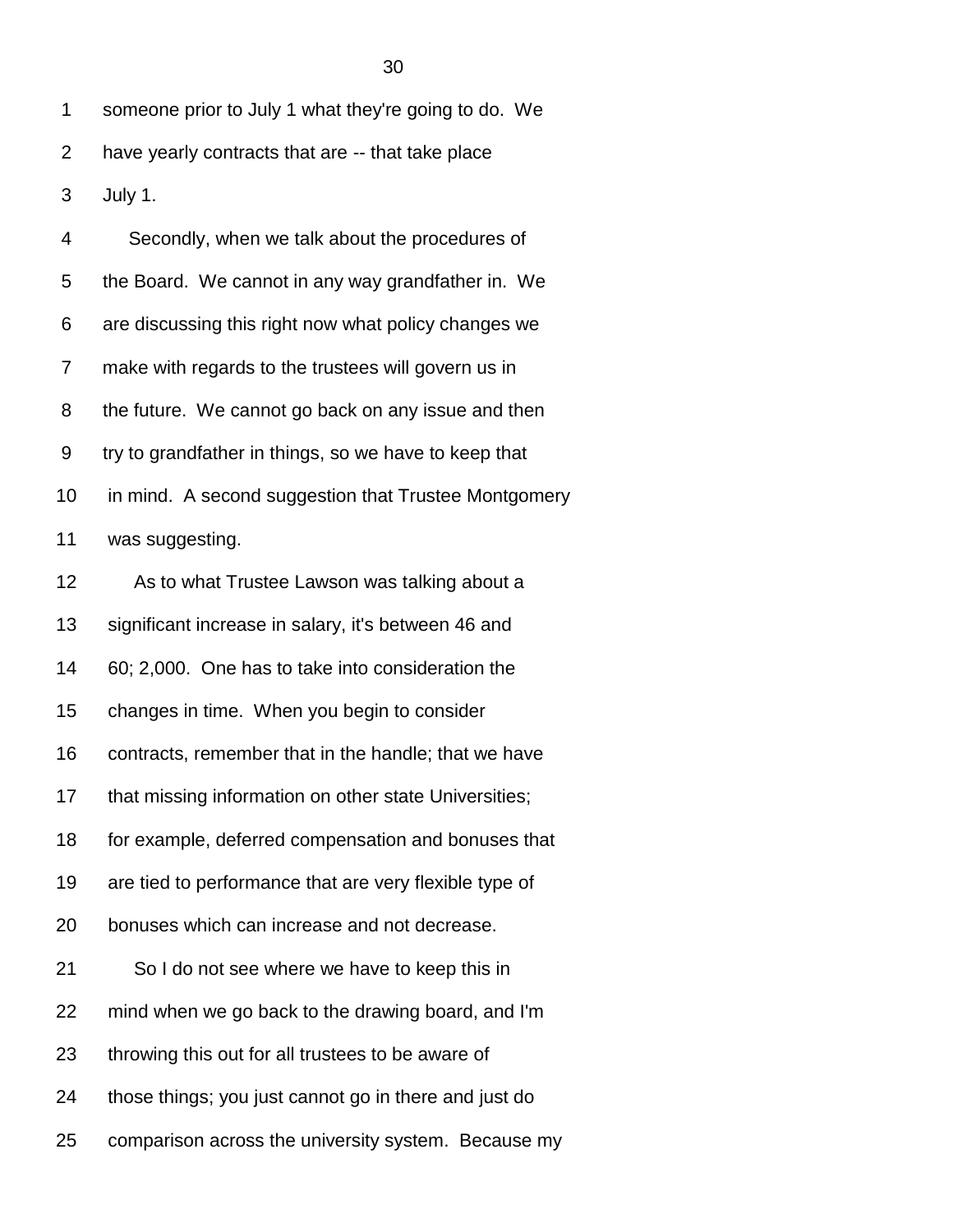| 1  | composite shows that given the current salary          |
|----|--------------------------------------------------------|
| 2  | Dr. Mangum would fall between 7th or 8th in rank in    |
| 3  | this comparison. So we have to be cautious in terms    |
| 4  | of our own personal goals and our, you know, our       |
| 5  | personal convictions and have to be realistic when we  |
| 6  | assess what is going to present to us.                 |
| 7  | And then lastly, I would like to say that all of       |
| 8  | what Trustee Montgomery has the litany of changes that |
| 9  | he's requesting. I think some of them are negligible   |
| 10 | and do not conform, so we will have to have time to    |
| 11 | really think on these things before we, you know, as   |
| 12 | we go along this process of trying to formalize this   |
| 13 | contract. (Inaudible.)                                 |
| 14 | <b>CHAIRMAN BADGER: Trustee Shannon is still --</b>    |
| 15 | TRUSTEE SHANNON: I've been in cue for comment on       |
| 16 | this motion.                                           |
| 17 | CHAIRMAN BADGER: Someone after you I thought I         |
| 18 | heard.                                                 |
| 19 | TRUSTEE SHANNON: I don't know.                         |
| 20 | CHAIRMAN BADGER: Who was it? Trustee Alston?           |
| 21 | TRUSTEE ALSTON: Yes, Mr. Chair.                        |
| 22 | CHAIRMAN BADGER: All right. Trustee Shannon,           |
| 23 | you have the floor.                                    |
| 24 | TRUSTEE SHANNON: Yeah, what I wanted to say            |
| 25 | simply, quickly, is that it sounds like there is       |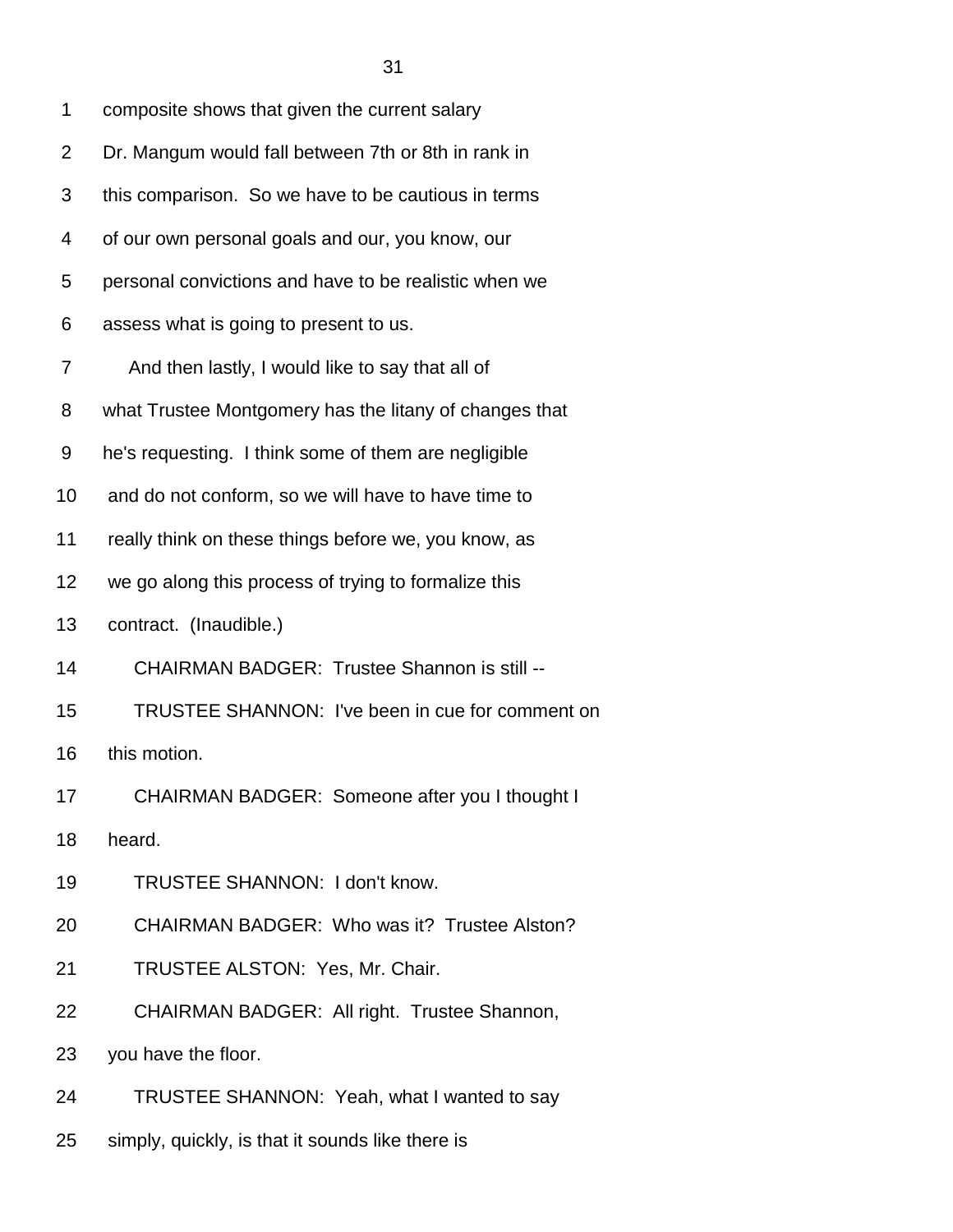| 1              | unreadiness around ratifying this contract that's been |
|----------------|--------------------------------------------------------|
| $\overline{2}$ | presented to us. I'm not so sure, though, that under   |
| 3              | the motion that's been put on the floor that that will |
| 4              | get us to where they need to be in the right way       |
| 5              | simply because there are a number of trustees that     |
| 6              | have suggestions and/or questions. And so while I      |
| 7              | agree that those be forwarded to the negotiating       |
| 8              | attorneys to be vetted so that those attorneys can     |
| 9              | communicate back with the trustees to insure charity   |
| 10             | and/or get rid -- and/or manage any concerns that may  |
| 11             | be otherwise covered in the contract language.         |
| 12             | There are also some of the suggestions that I          |
| 13             | heard are based solely upon the last president's       |
| 14             | contract and that's only one point of input. There is  |
| 15             | also the current market in terms of salaries, and you  |
| 16             | know, those are the things that can be vetted with the |
| 17             | negotiating attorneys. But I want to make sure that    |
| 18             | we're not forcing onto the record anything that we     |
| 19             | rightfully can preserve from the attorney/client       |
| 20             | privilege. And so I want us to have a way, yes, to     |
| 21             | get our recommendations vetted, reviewed and           |
| 22             | otherwise. But I don't want everybody that has a       |
| 23             | question about the contract or suggestion, I don't     |
| 24             | want that to go into an automatic red line version     |
| 25             | because it hasn't been vetted yet, so that's my only   |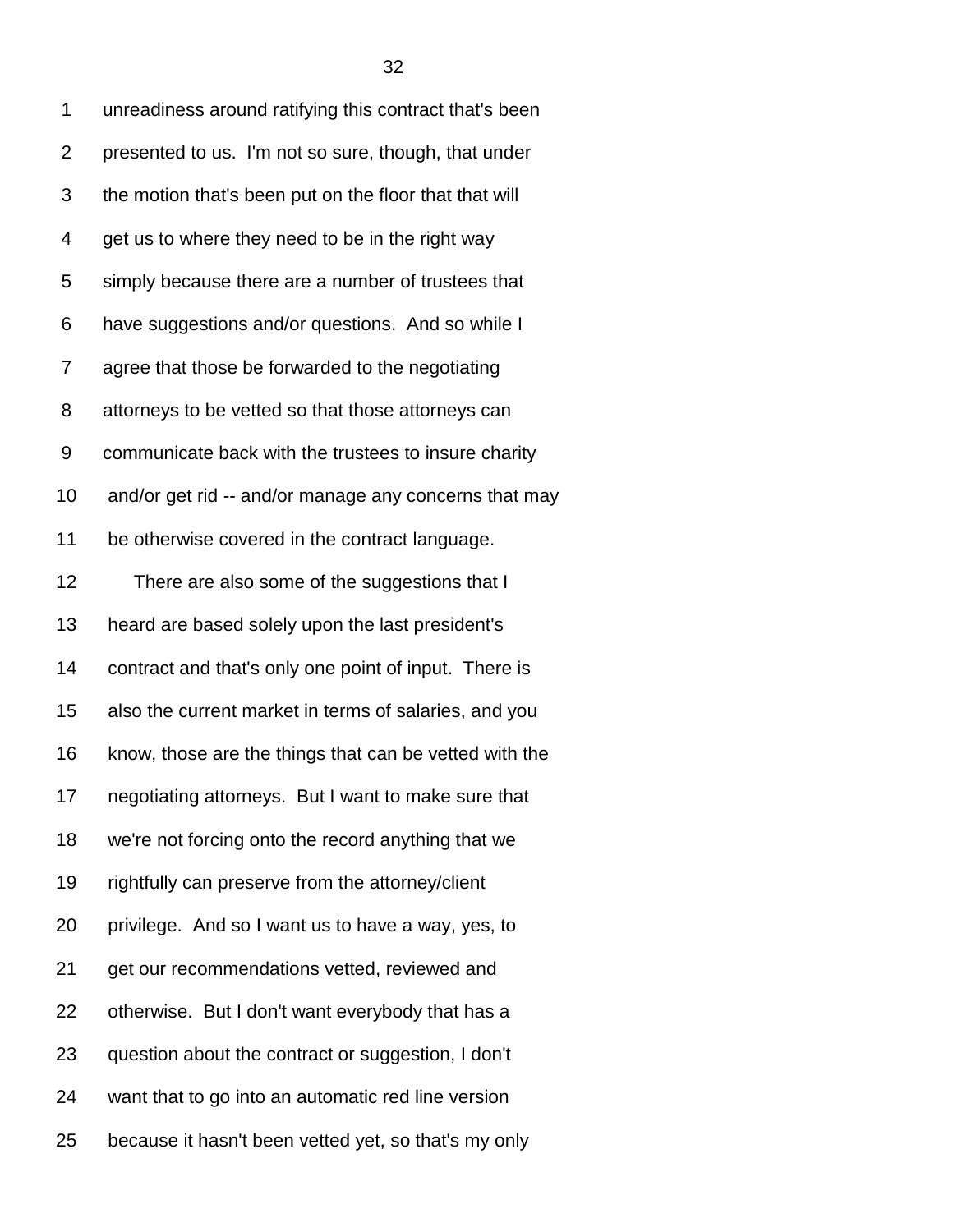1 concern with the process that's been presented by the

2 motion. We need an additional amount of time, yes,

3 but not go straight to red line.

4 CHAIRMAN BADGER: Thank you, Trustee Shannon.

5 Point well taken. Trustee Alston.

6 TRUSTEE ALSTON: Yes, thank you. We have an Ivy

7 League superstar, someone who is ready to get here by

8 April 1st in time for the legislative session and I

9 know Trustee Montgomery will provide input in the

10 upcoming budget cycle that many of us have talked

11 about.

12 The one thing I want to put on the record, at

13 least from my standpoint, is I am not willing to push

14 back her arrival date. I know that April 1st looked

15 like that was the agreed upon both sides because there

16 are so many different challenges at the University. I

17 really just hope that there if there is no intent to

18 push her away, but rather as many of you talked about

19 to really make some sensible recommendations, you

20 know, to the document.

- 21 So just from that standpoint I'm going to vote
- 22 no. I think that April 1st for me -- I grappled with
- 23 that date because we talked about having our new
- 24 leader a part of a legislative process. We talked

25 about our new leaders to be intimately involved with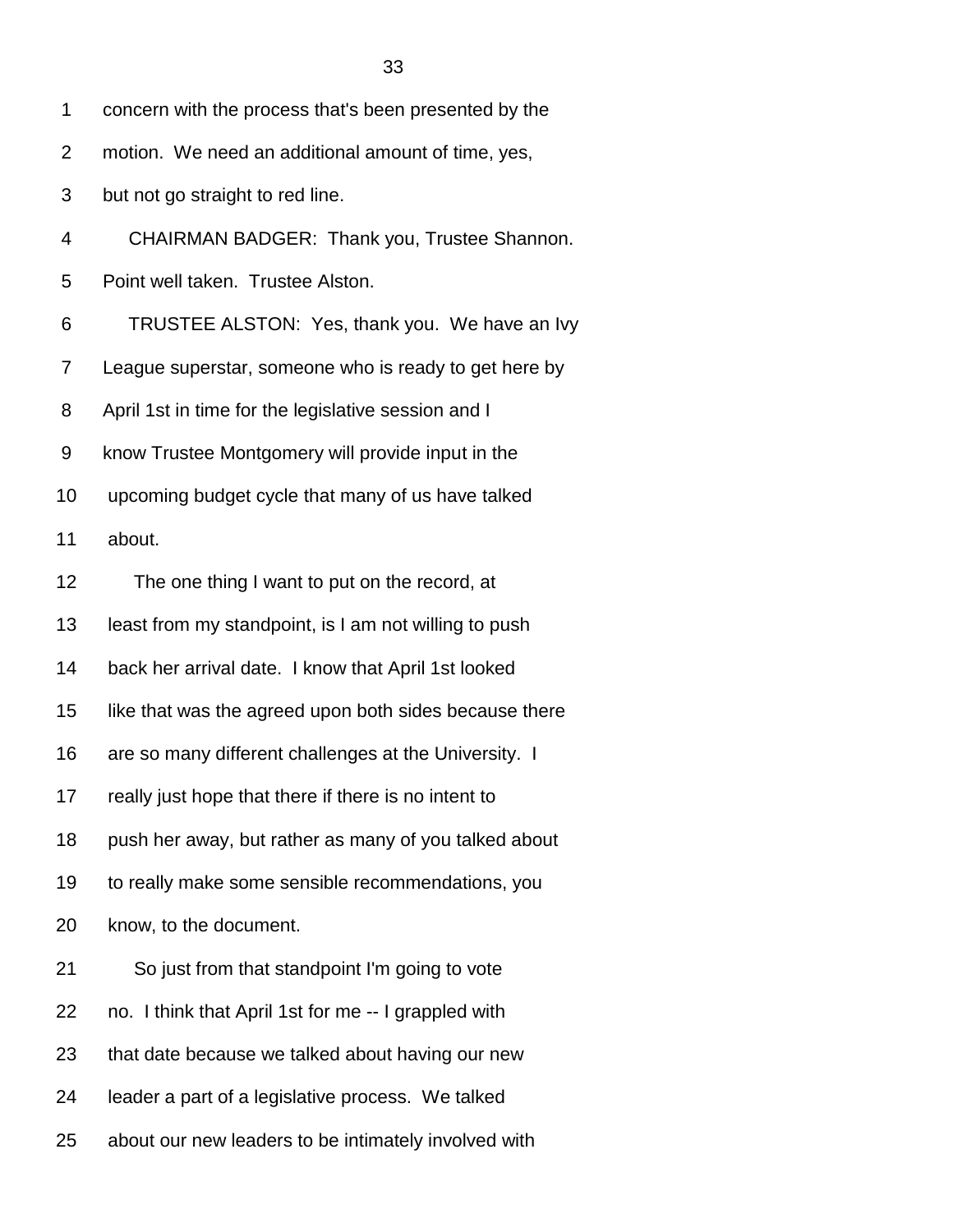- 1 the budget process. I'm just -- I'm comfortable
- 2 hopefully -- I'm just uncomfortable today, actually,
- 3 so I'm not going to support the motion.
- 4 CHAIRMAN BADGER: Thank you. Is there anyone
- 5 else in the cue before I give my little piece?
- 6 TRUSTEE SIDERS: Yeah. Chairman Badger, this is
- 7 Trustee Siders. I would -- can you hear me?
- 8 CHAIRMAN BADGER: Yes, I do.
- 9 TRUSTEE SIDERS: Okay, yeah. I just want to echo
- 10 the sentiments of Trustee Tory Alston about the
- 11 arrival date, about the said importance, but he
- 12 mentioned so as long as we can keep that at the
- 13 forefront, and I'm definitely comfortable saying as
- 14 the student representative for this Board how critical
- 15 and crucial it will be for us here on the campus, and
- 16 so as long as that's heavily taken into
- 17 consideration. I also wanted to state my position for
- 18 the record.
- 19 CHAIRMAN BADGER: Thank you. Is there anyone
- 20 else? Hearing none, I offer this only as a
- 21 conversation piece to insure that we are at least in
- 22 the knowledge of where we are headed. To be real
- 23 honest with you, we started this contract process, I
- 24 believe, on the 13th. We were back and forth and back
- 25 and forth between attorneys and (inaudible) to get to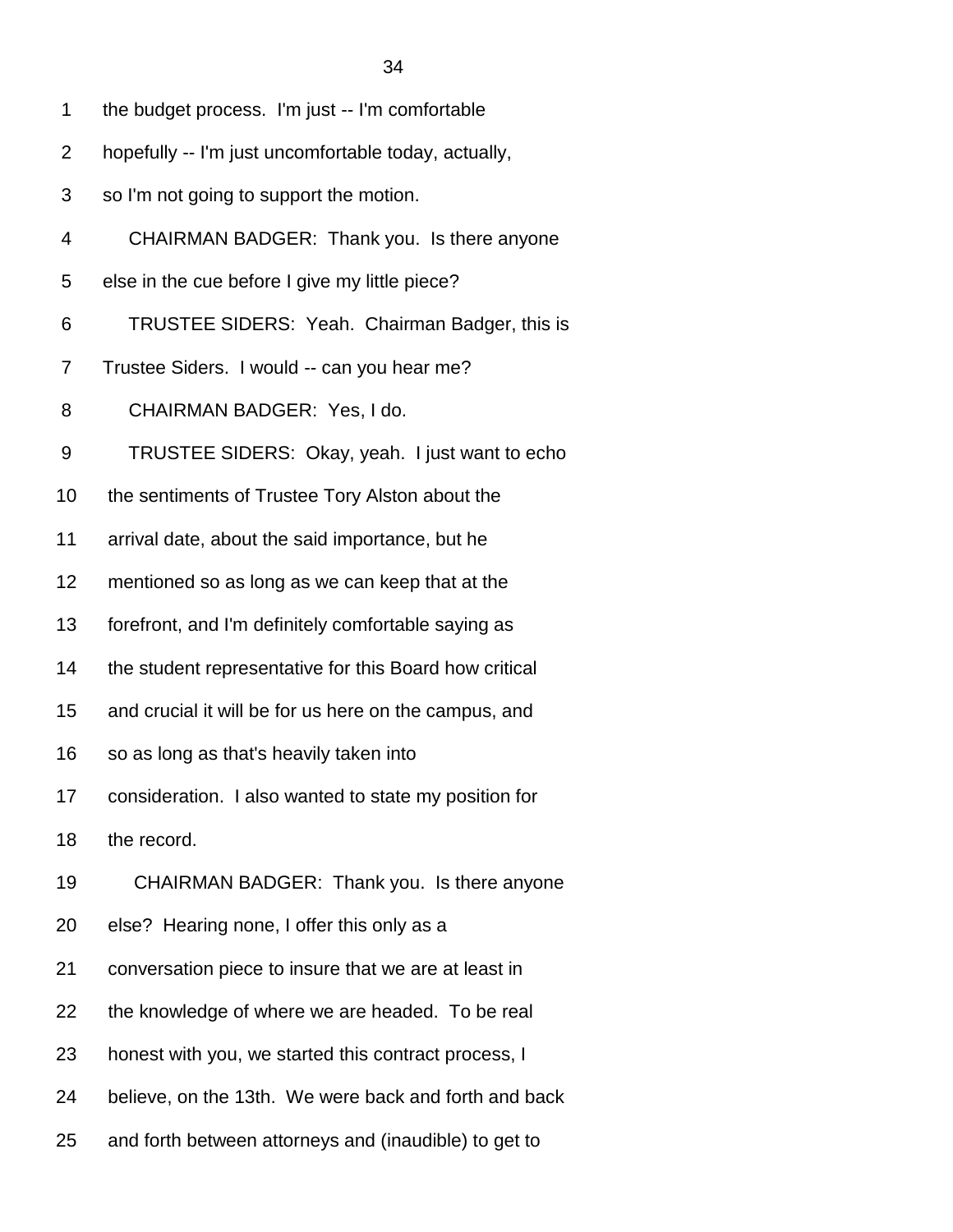1 where we are, and we got here probably two or three

2 days ago.

| 3  | If, in fact, we take that much time to get to          |
|----|--------------------------------------------------------|
| 4  | where we are today, we won't make any of the           |
| 5  | deadlines. And I don't put this out there to try and   |
| 6  | put any pressure on anybody, Trustee Alston. The       |
| 7  | meeting that's set for February 20th was set and       |
| 8  | changed to a face-to-face meeting because the          |
| 9  | President can only be confirmed by the Board of        |
| 10 | Trustees in person; you can't do it on the phone like  |
| 11 | we're doing now. She was set for our President, as     |
| 12 | well as for the President of Florida Atlantic if they  |
| 13 | are ready at that time with their contract.            |
| 14 | I just need us to be aware of the fact we won't        |
| 15 | make these deadlines, and I don't see how we will make |
| 16 | -- I'm sorry, April 1st -- unless we get this done by  |
| 17 | tomorrow.                                              |
| 18 | And I'm going to call on the legal table to            |
| 19 | insure that I'm correct in the timing. Can we have     |
| 20 | this ready -- this contract is scheduled to be a part  |
| 21 | of the package that had to be sent to the Board of     |
| 22 | Governors, I believe, last week. Am I correct? I       |
| 23 | think Ms. Barge-Miles was responsible for sending      |
| 24 | that.                                                  |
|    |                                                        |

25 ATTORNEY BARGE-MILES: Yes. I did send a package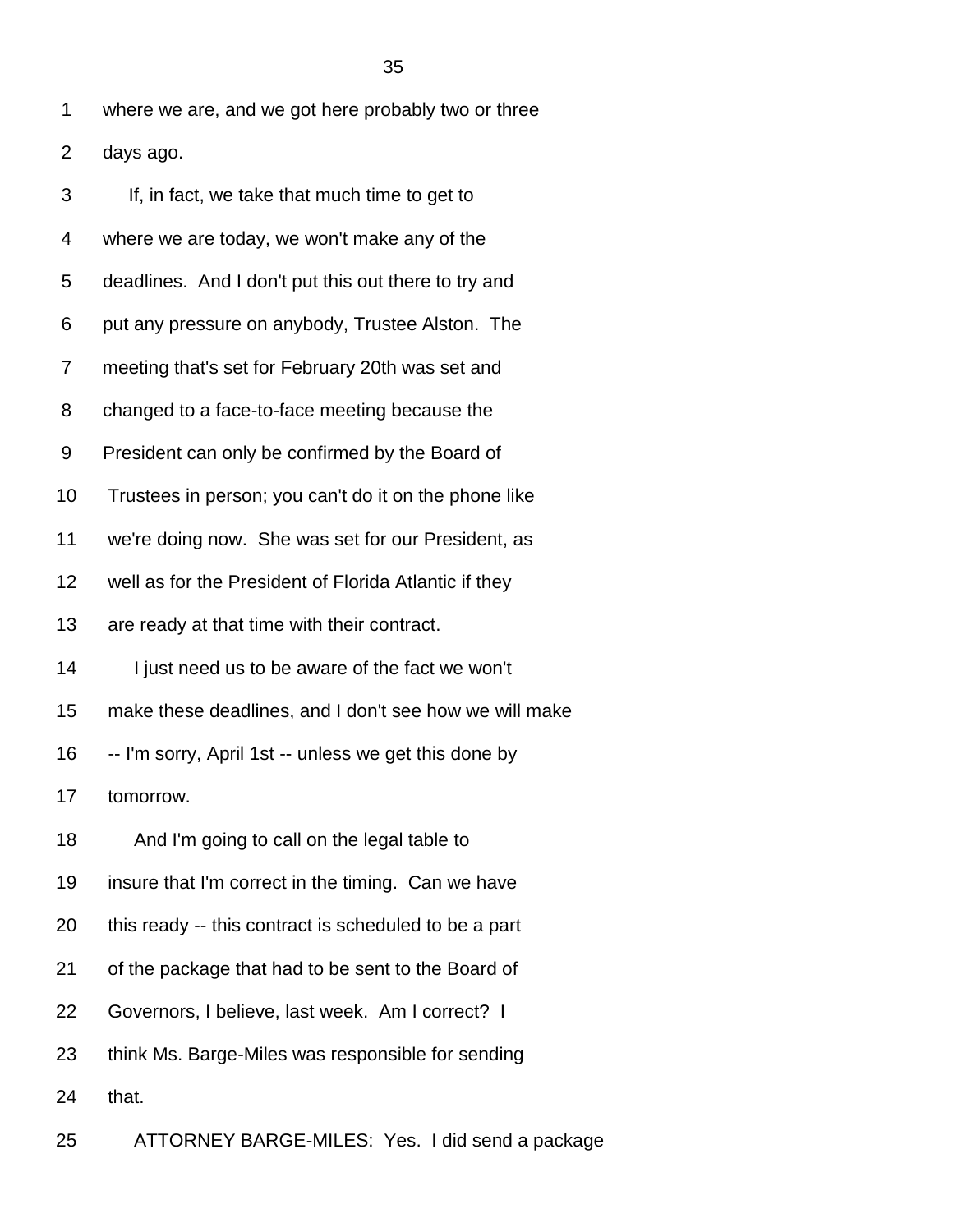- 1 already to the Board of Governor's office, but I did
- 2 not include provisions regarding the contract.
- 3 CHAIRMAN BADGER: Okay.
- 4 ATTORNEY BARGE-MILES: They do want those
- 5 provisions as well as a statement from the University
- 6 indicating that the contract is within the bounds of
- 7 the law.
- 8 CHAIRMAN BADGER: Okay. And can we send that?
- 9 Can we send the information they're requesting without
- 10 having the contract approved?
- 11 ATTORNEY BARGE-MILES: Yes. They already have
- 12 the information.
- 13 CHAIRMAN BADGER: Okay.
- 14 ATTORNEY BARGE-MILES: Or have the contract. And
- 15 they did make it clear that they did not want the
- 16 University to feel like they were rushed into
- 17 providing the contract just to meet that deadline;
- 18 they wanted the University to have a thorough look at
- 19 the contract before they made any decisions. So they
- 20 were clear that they didn't want the University to
- 21 rush.
- 22 CHAIRMAN BADGER: Okay, thank you.
- 23 TRUSTEE MONTGOMERY: Point of information,
- 24 Mr. Chairman?
- 25 CHAIRMAN BADGER: Let me go to the legal table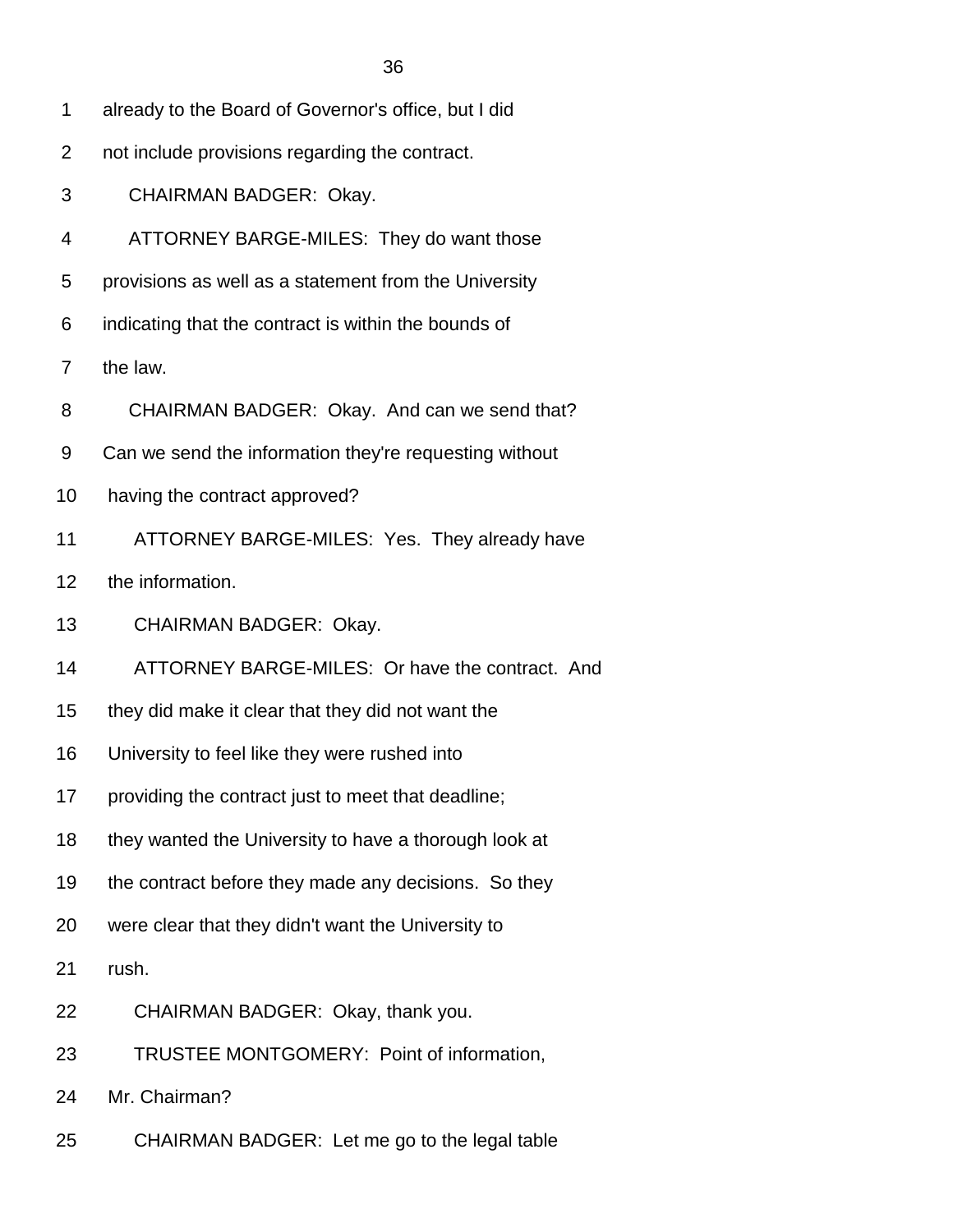| 1  | first and come right back to you, Trustee Montgomery.  |
|----|--------------------------------------------------------|
| 2  | Attorney McKnight, are you available?                  |
| 3  | <b>ATTORNEY MCKNIGHT: Yes.</b>                         |
| 4  | CHAIRMAN BADGER: Can we get this done and in           |
| 5  | place in the time to meet the 20th deadline, to your   |
| 6  | knowledge, provided all of the input you need is sent  |
| 7  | -- I think Trustee Montgomery said he could have his   |
| 8  | in three hours.                                        |
| 9  | ATTORNEY McKNIGHT: Well, I think the Board is          |
| 10 | going to have to meet to approve any changes. So I --  |
| 11 | I really can't tell you what the timeline is going to  |
| 12 | be because I'm not sure what the Board's timeline will |
| 13 | be other than maybe next Friday have another meeting,  |
| 14 | just on our side of the table; and then it would have  |
| 15 | to go back to Dr. Mangum and her attorneys, and I      |
| 16 | cannot gage what that timeline is going to look like.  |
| 17 | CHAIRMAN BADGER: That was the second part of my        |
| 18 | question. Okay, so we may or may not be able to make   |
| 19 | the current deadline?                                  |
| 20 | Okay. As long as we are aware that, I needed to        |
| 21 | be sure that we knew it so no one would think we are   |
| 22 | holding it up. And in the past through this            |
| 23 | experience, at least, our work has been in a timely    |
| 24 | fashion, and I would like to say to the other          |
| 25 | attorneys as well as I guess they could in getting it  |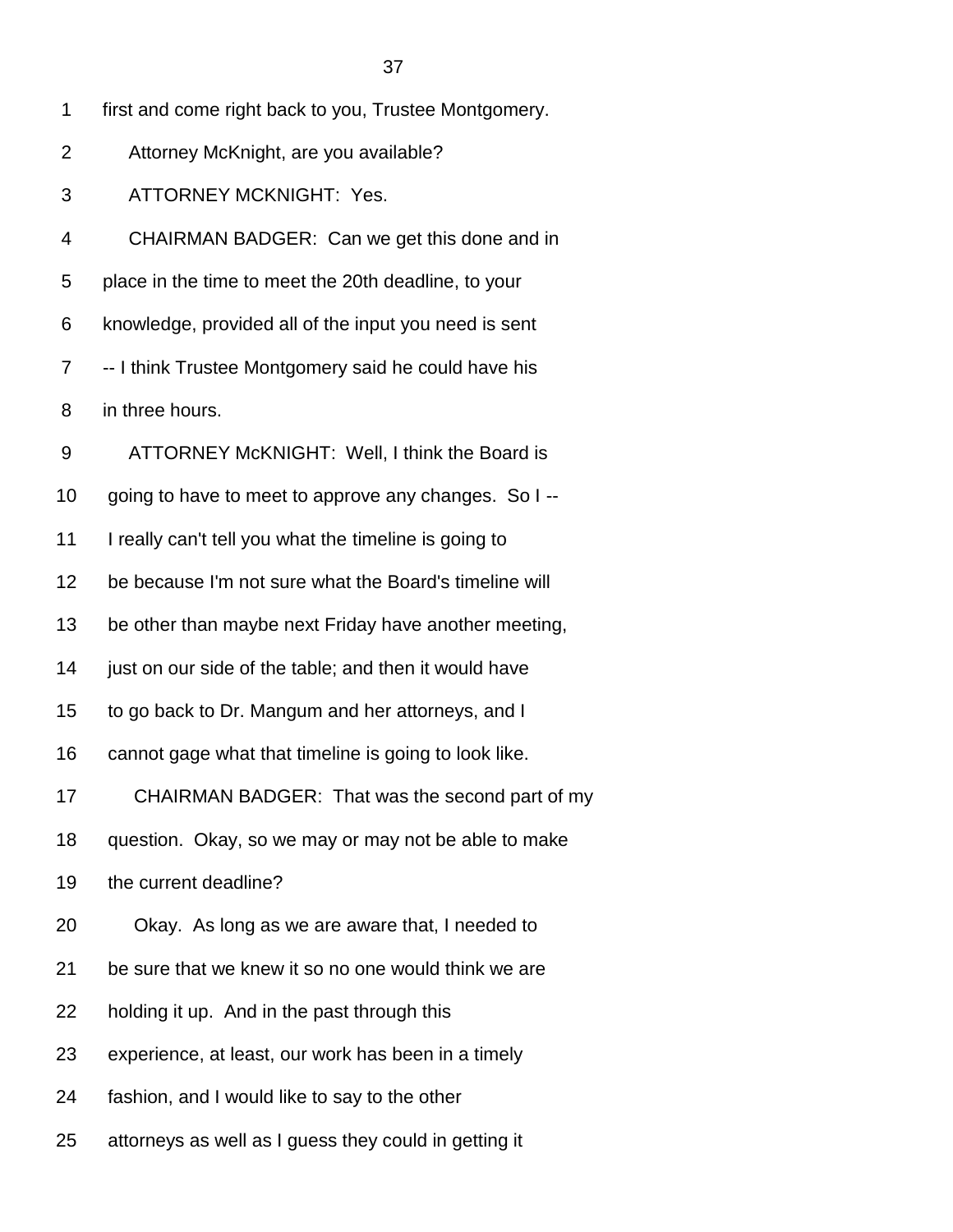| 1  | back, but any hold up was on their end, not this end.  |
|----|--------------------------------------------------------|
| 2  | Okay. Trustee Montgomery, you're recognized.           |
| 3  | TRUSTEE MONTGOMERY: Mr. Chairman, a point of           |
| 4  | information was covered by General Counsel. I did      |
| 5  | have a comment. I did not comment during the           |
| 6  | discussion on the motion, so I'll be brief in saying   |
| 7  | that I would encourage my colleagues to consider that  |
| 8  | it appears that we are -- that the process is being    |
| 9  | dictated by what are perceived time constraints and    |
| 10 | that we be mindful that this impacts not only us, what |
| 11 | we do as a Board, it impacts the institution, it       |
| 12 | impacts all of the stakeholders, and I would ask you   |
| 13 | to remove consideration of the time table driving the  |
| 14 | process.                                               |
| 15 | We have time. We have had an interim president         |
| 16 | for 18 months. FAMU has continued. He has performed    |
| 17 | ably in that period of time. We do appreciate          |
| 18 | Dr. Mangum and her talents that she brings. I agree    |
| 19 | with Trustee Alston; I believe it would be great to    |
| 20 | have her in place, but for the greater good of the     |
| 21 | University we should not allow time constraints to     |
| 22 | dictate what we're doing, and we should not take       |
| 23 | sub-par contract in the interest of rushing to meet    |
| 24 | someone else's deadline. We are the governing body,    |
| 25 | and we determine when this happens, not someone else   |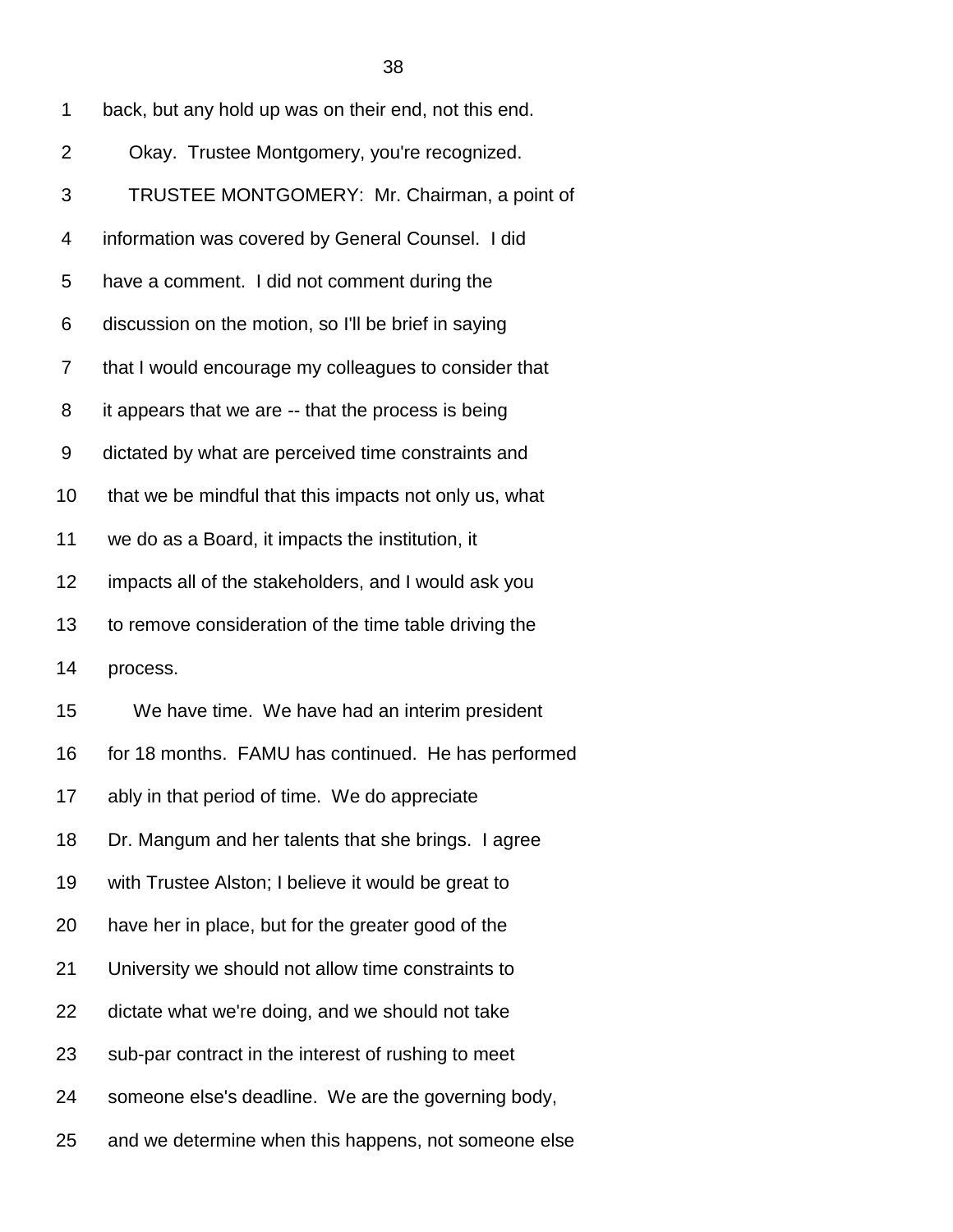- 1 and not outside influences.
- 2 Thank you, Mr. Chairman.
- 3 TRUSTEE PERSAUD: Mr. Chairman?
- 4 CHAIRMAN BADGER: Yes, Dr. Persaud.
- 5 TRUSTEE PERSAUD: This is Persaud. I applaud
- 6 Trustee Montgomery for his concerns, but being an
- 7 insider of the University that we know contracts are
- 8 given. And I would not, if I was in the place of
- 9 Dr. Mangum, I would not come here on July 1st and take
- 10 over when budgetary decisions have already been made.
- 11 So I will definitely disagree with Trustee
- 12 Montgomery. That's number one.
- 13 We are, yes, the time constraints, yes, but we
- 14 need to really evaluate the performance of a
- 15 president; we must hold that president accountable for
- 16 his or her decisions. And if Dr. Mangum is not here
- 17 by April 1, I am suspect that what will happen is that
- 18 her performance will be based on decisions made by
- 19 others rather than her; that's number one. We have to

20 keep that in mind.

- 21 Secondly, I would like to state that I don't have
- 22 any problem with her overall compensations and all of
- 23 these kinds of things, because when I do the numbers
- 24 and when I do my research, I find that she still falls
- 25 below the tier and I would hate to see us start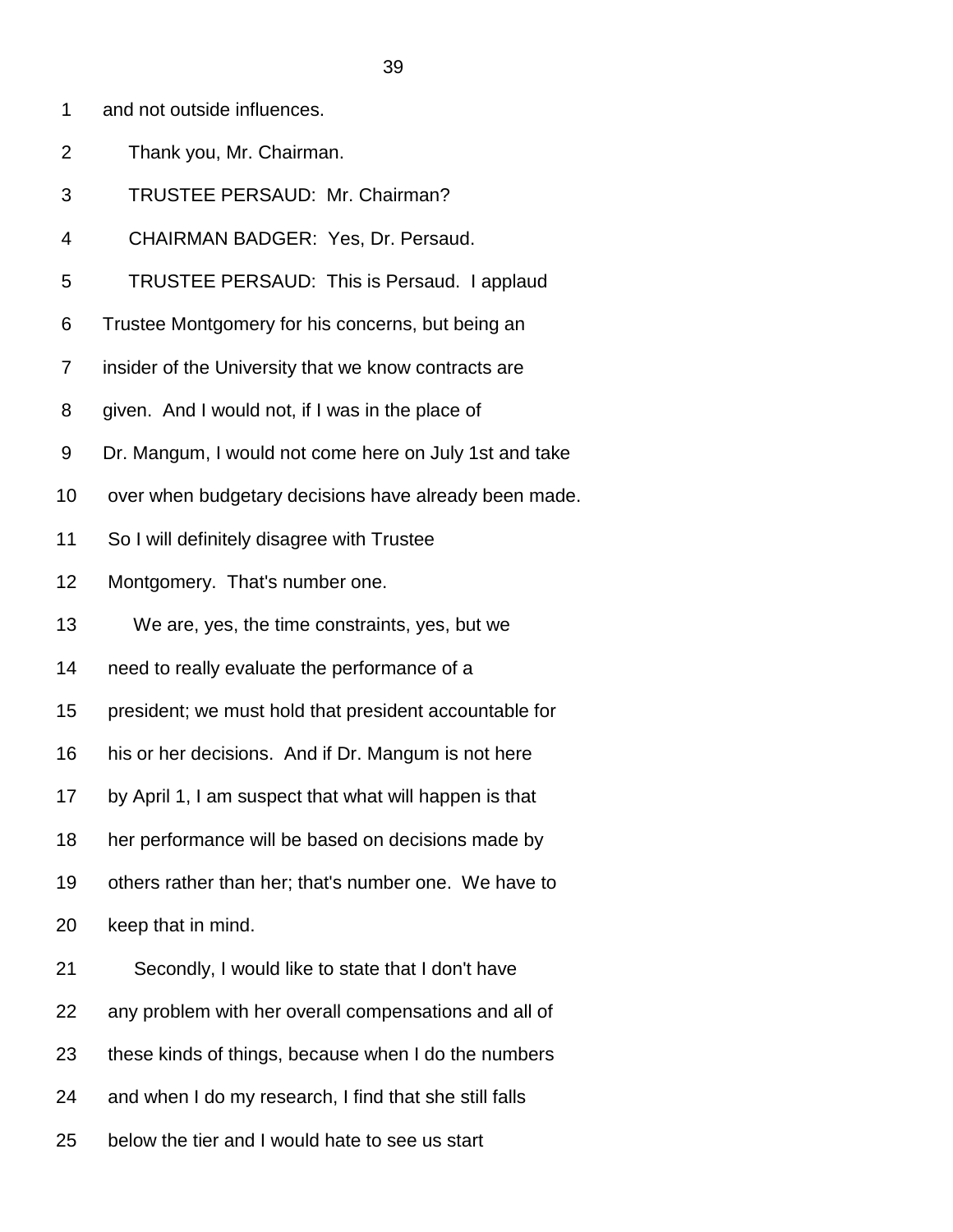- 2 her compensation.
- 3 Now, in terms of the other language, times and
- 4 what performance standards, that's a different story.
- 5 But that's my position and if we go beyond that, I
- 6 will vote no against the motion.
- 7 CHAIRMAN BADGER: Okay. Is that Lawson?
- 8 TRUSTEE WHITE: This is White.
- 9 CHAIRMAN BADGER: Trustee White?
- 10 TRUSTEE WHITE: So I would just say -- I would
- 11 like to convey a similar sentiment around the fact
- 12 that I am comfortable with terms as it relates to the
- 13 level of compensation and these things and I believe
- 14 that, you know, that is always something which has
- 15 been negotiated, and so I wouldn't want to spend a lot
- 16 of time on those.
- 17 I do, however, appreciate some of the clarifying
- 18 comments that Trustee Montgomery pointed out and I
- 19 would hope that we could get those things incorporated
- 20 very quickly, but I don't have much appetite around
- 21 changing the compensation and the annuity and those
- 22 things. So, just going on the record with my
- 23 position.
- 24 TRUSTEE LAWSON: Mr. Chair?
- 25 CHAIRMAN BADGER: Thank you. Trustee Lawson?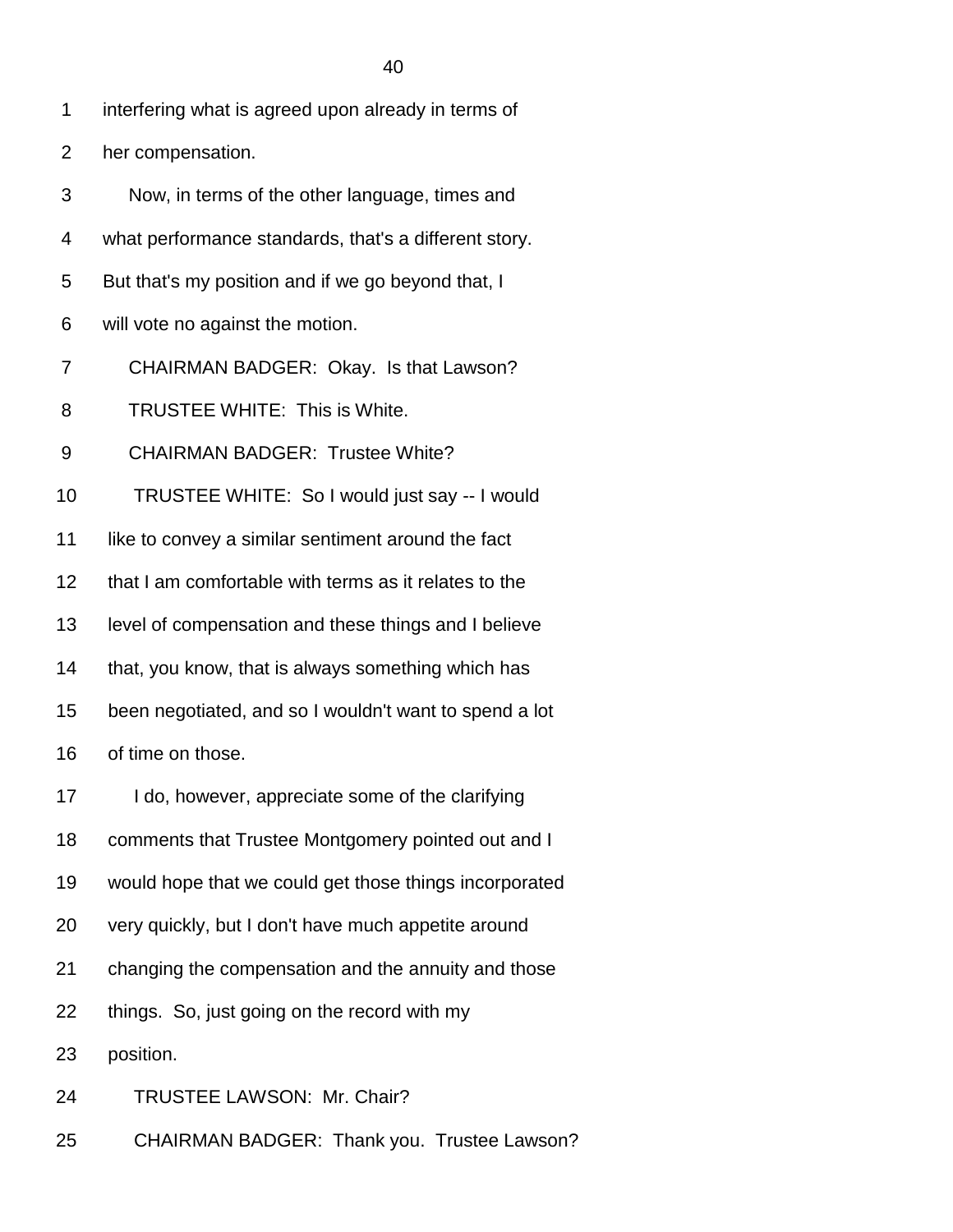| 1              | TRUSTEE LAWSON: Yeah, thank you. Trustee White         |
|----------------|--------------------------------------------------------|
| $\overline{2}$ | said a troubling statement about "already              |
| 3              | negotiated."                                           |
| 4              | My understanding is this entire process is up for      |
| 5              | discussion with the Board, which means every single    |
| 6              | component is up for discussion, debate, et cetera. So  |
| 7              | I don't want to belabor the process and I think that   |
| 8              | Trustee Alston's comments we should listen to and      |
| 9              | that's we do want to get the individual in place in a  |
| 10             | positive situation for her to move forward; however,   |
| 11             | we know from previous experience that if we don't do   |
| 12             | the contract right up front it leads to a lot of other |
| 13             | issues downstream.                                     |
| 14             | So I guess what I would ask, Mr. Chair, is can we      |
| 15             | take in these additional considerations; can we        |
| 16             | tactfully push both legal staff to turn this around so |
| 17             | we have a final review and can make the appropriate    |
| 18             | decisions and move quickly. We can make this           |
| 19             | hopefully a priority for both legal teams to get       |
| 20             | done.                                                  |
| 21             | And I do want to go on record. I do have an            |
| 22             | issue with the compensation. I think it's out of line  |
| 23             | based on history. I think it's out of line based on    |
| 24             | our financial footprint within the SUS, and I think    |
| 25             | that's something that needs to be discussed.           |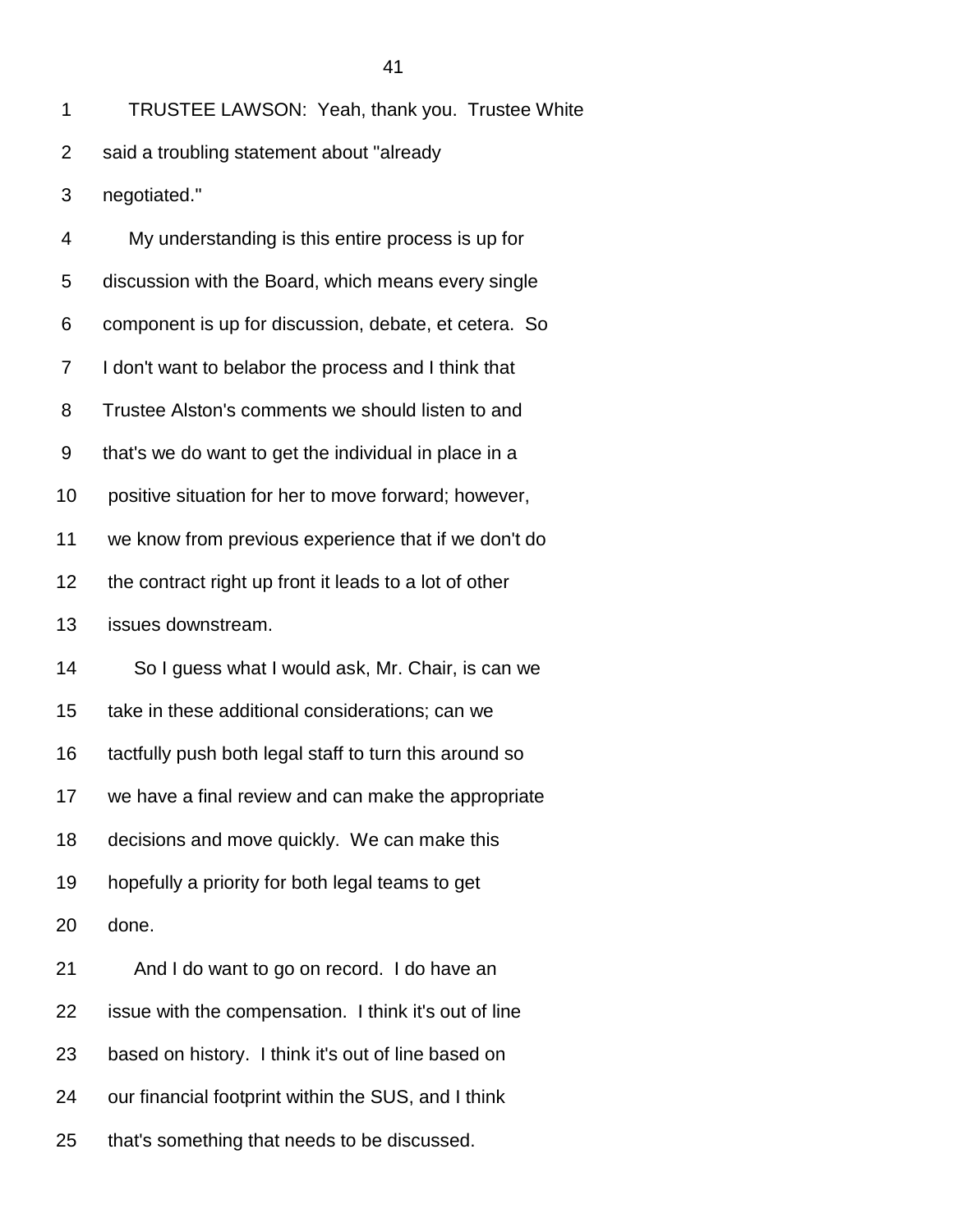3 CHAIRMAN BADGER: Trustee Turnbull.

4 TRUSTEE TURNBULL: Yes. I don't want to leave on

5 the record the idea this is a sub-par contract. I

6 have reviewed it carefully, and there may be some

7 changes that need to be made, but I do not believe

8 it's a sub-par contract.

9 The new contract did, as I understand, in the

10 negotiations, and our attorneys took into account the

11 problems we had within the old contract under

12 Dr. Ammons; therefore, these were eliminated in this

13 contract.

14 We want it to be right. We want it to be good.

15 We want it to be something three years from now we're

16 not shaking our head as to something we could have

17 thought of and we did not; that's always a danger in

18 any contract.

19 But let me suggest, she can still say no, and how

20 this Board responds in reviewing this contract may put

21 her at pause. And if she says "no," then all of our

22 deliberations will be fernot; and if we have to start

23 this process over we may think that some of our

24 concerns or some of the wording that we think is so

25 important that the attorneys may feel do not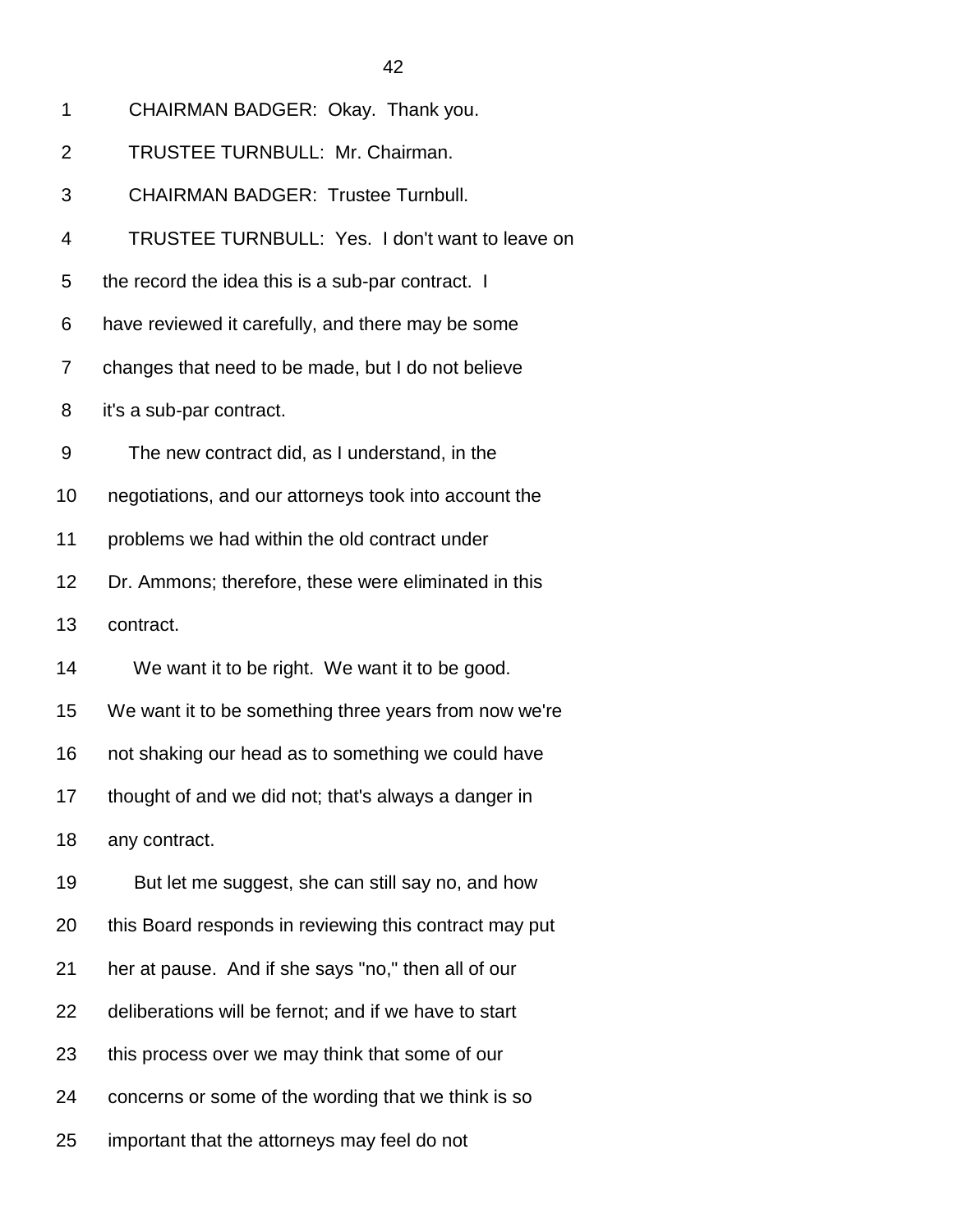1 necessarily improve the contract or change the terms

2 of the contract, we may wish we had moved with this

- 3 contract.
- 4 So let's just remember she can still say "no,"
- 5 and the way this Board responds may make a difference

6 in her decision.

- 7 CHAIRMAN BADGER: Thank you, Trustee Turnbull.
- 8 TRUSTEE WARREN: Here, here.

9 CHAIRMAN BADGER: Is that Trustee Warren?

10 TRUSTEE WARREN: It is Trustee Warren. I concur

11 with Trustee Turnbull's comments. I am hopeful that

- 12 when we engage in a following conversation that we're
- 13 not trying to structure a contract -- restructure one,

14 but to tweak this one, if you will.

- 15 I thought Trustee Montgomery did an excellent job
- 16 of walking through and clarifying statements and
- 17 insertions that make sense for this contract as
- 18 structured. I think we also put quite a bit of work
- 19 in trying to come up for a dollar amount for the
- 20 president of Florida A&M University that are
- 21 comparable for Universities of our size in the system;
- 22 I don't see this one being quite out of line, quite
- 23 frankly. If you read today's Tampa Tribune about
- 24 compensation, you will get the gist of just how she
- 25 fits into compensation that is provided to other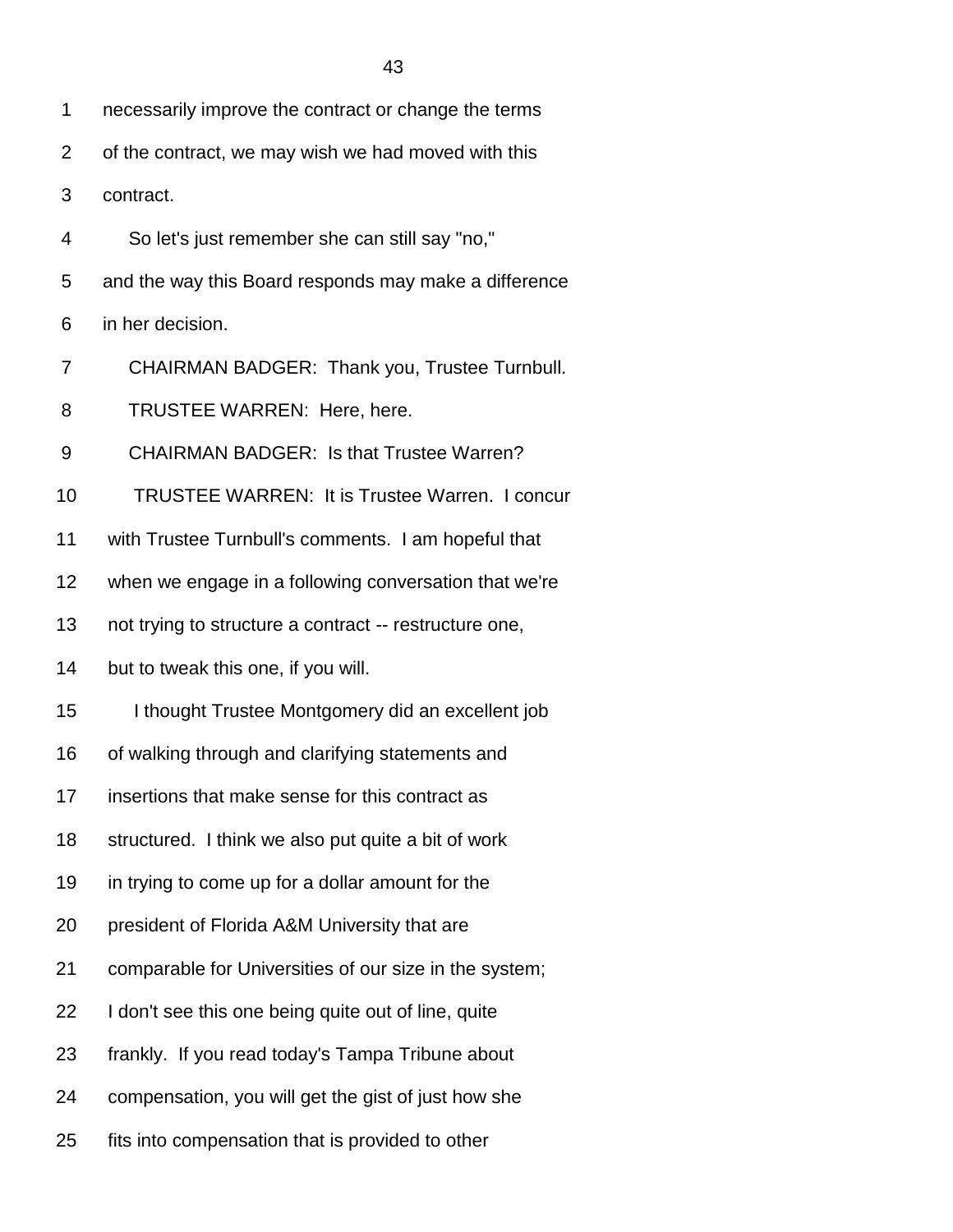| 1              | University presidents in the system.                   |
|----------------|--------------------------------------------------------|
| $\overline{2}$ | Generally speaking, I would say that we will           |
| 3              | never get to an end here if it is our desire to meet   |
| 4              | on the subsequent and other dates to write a contract, |
| 5              | if you will. I suggest all of you, the present         |
| 6              | company included, that you submit your ideas that are  |
| 7              | clarifying statements and insertions that make the     |
| 8              | contract, so we don't get into ambiguity. And that's   |
| 9              | what I took from Trustee Montgomery's several          |
| 10             | suggestions is to eliminate the degree of ambiguity    |
| 11             | that we would leave in the contract, particularly      |
| 12             | given the recent experience in the past presidential   |
| 13             | contract.                                              |
| 14             | So let's not make a mountain out of a mole hill        |
| 15             | here. Let's take what we have and see how it can be    |
| 16             | tweaked to make a clear understanding for later        |
| 17             | interpretation; if one of us is not around then we get |
| 18             | into -- pardon my French -- if we get into a pissing   |
| 19             | contest then the contract is a way to clear all of     |
| 20             | that up.                                               |
| 21             | So it's important that we not try to write a           |
| 22             | contract: One is written and one is of before you;     |
| 23             | how we tweak it so things are as clear as we want them |
| 24             | to be -- not as clear as mud but crystal clear -- that |
|                |                                                        |

25 we're not trying to get into negotiating into points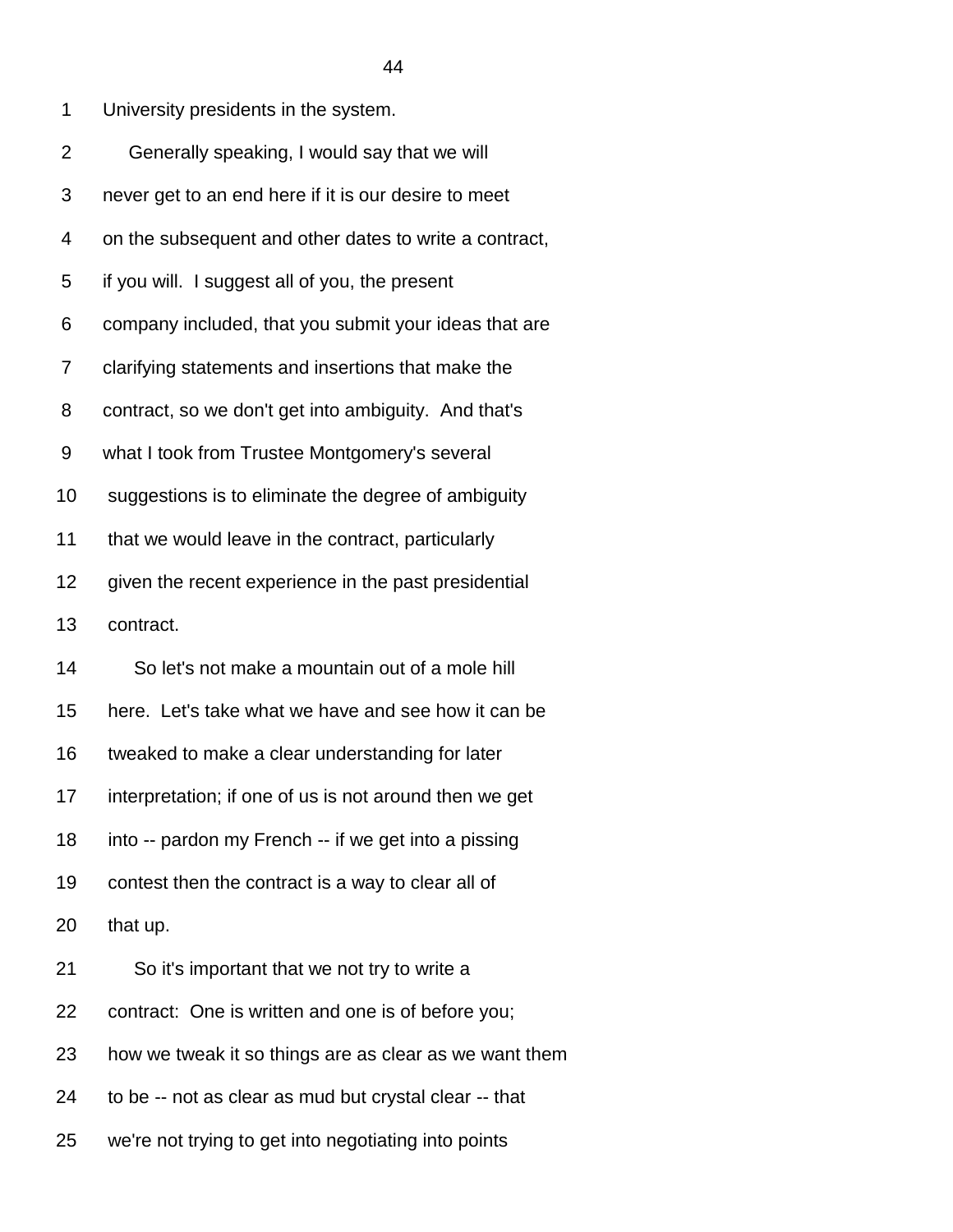- 2 that's how we get to this draft for us to consider.
- 3 I don't see, as Trustee Turnbull stated, enough
- 4 in it for us to declared to be a sub-par contract.
- 5 What I see is it does need a little wordsmithing here
- 6 and there. And again, I think Trustee Montgomery did
- 7 an excellent job in policing that up.
- 8 CHAIRMAN BADGER: Thank you. Anyone else?
- 9 TRUSTEE MONTGOMERY: Mr. Chairman, for the record
- 10 I've already forwarded a copy of that document to
- 11 General Counsel a couple of minutes ago.
- 12 CHAIRMAN BADGER: Okay, thank you.
- 13 Now, from General Counsel, how much time do you
- 14 think it would take to get this wordsmithed and get
- 15 with Trustee Thomas and Cotton, on the other end, and
- 16 try to see if we can get this same kind of speed in
- 17 getting it back in our hands?
- 18 TRUSTEE WARREN: Mr. Chair?
- 19 CHAIRMAN BADGER: Can you let me get a response
- 20 from legal, please? And I'll call you again.
- 21 ATTORNEY MCKNIGHT: Well, I think in light of
- 22 what I'm seeing here from Trustee Montgomery -- and I
- 23 will forward this to Linda and send it, if you want,
- 24 to forward it to the rest of the Board and the Board
- 25 can consider every part he's raised and vote on it as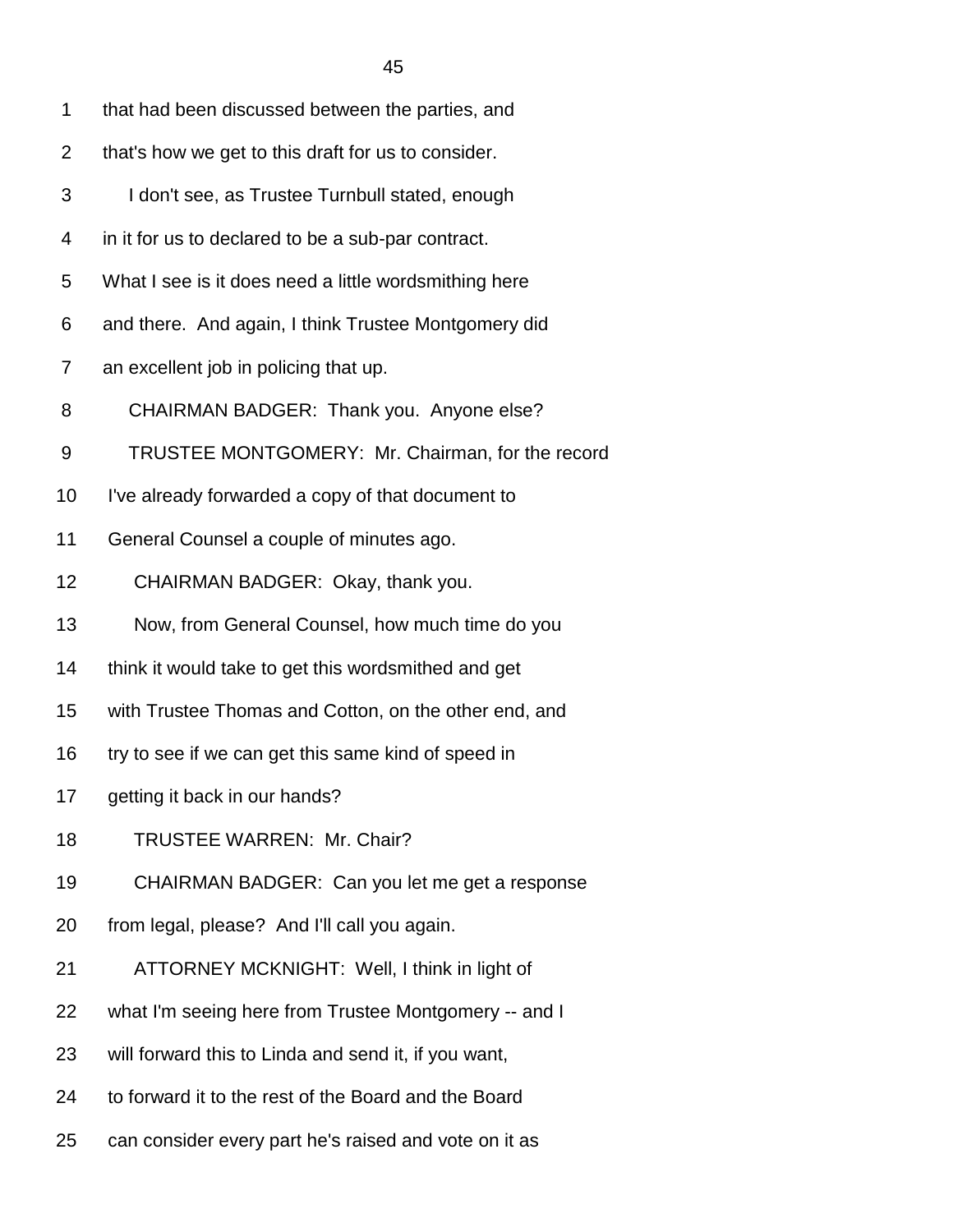2 TRUSTEE TURNBULL: What about other members'

3 comments?

- 4 ATTORNEY McKNIGHT: Well, I don't know. Yeah, so
- 5 if that's coming in, I can't give you an answer to
- 6 that question because I still have to -- my time is
- 7 going to be dictated by when comments come in, and
- 8 Trustee Montgomery just submitted his version at
- 9 11:02.
- 10 CHAIRMAN BADGER: Okay. So if that were all you
- 11 had, and if you were to get your staff working on that
- 12 now...
- 13 ATTORNEY McKNIGHT: Its's already done. What I
- 14 have from Trustee Montgomery I can forward to
- 15 Dr. Mangum's attorney right now.
- 16 CHAIRMAN BADGER: Don't forward anything until
- 17 we're done.
- 18 ATTORNEY MCKNIGHT: I'm just saying, if you're
- 19 asking me -- the work has already been done that
- 20 Trustee Montgomery has already inserted his comments,
- 21 so that part has been done.
- 22 TRUSTEE TURNBULL: Well, we haven't agreed to it.
- 23 ATTORNEY McKNIGHT: That's what I said earlier.
- 24 I agree with you, Trustee Turnbull.
- 25 CHAIRMAN BADGER: Okay. Because certainly, we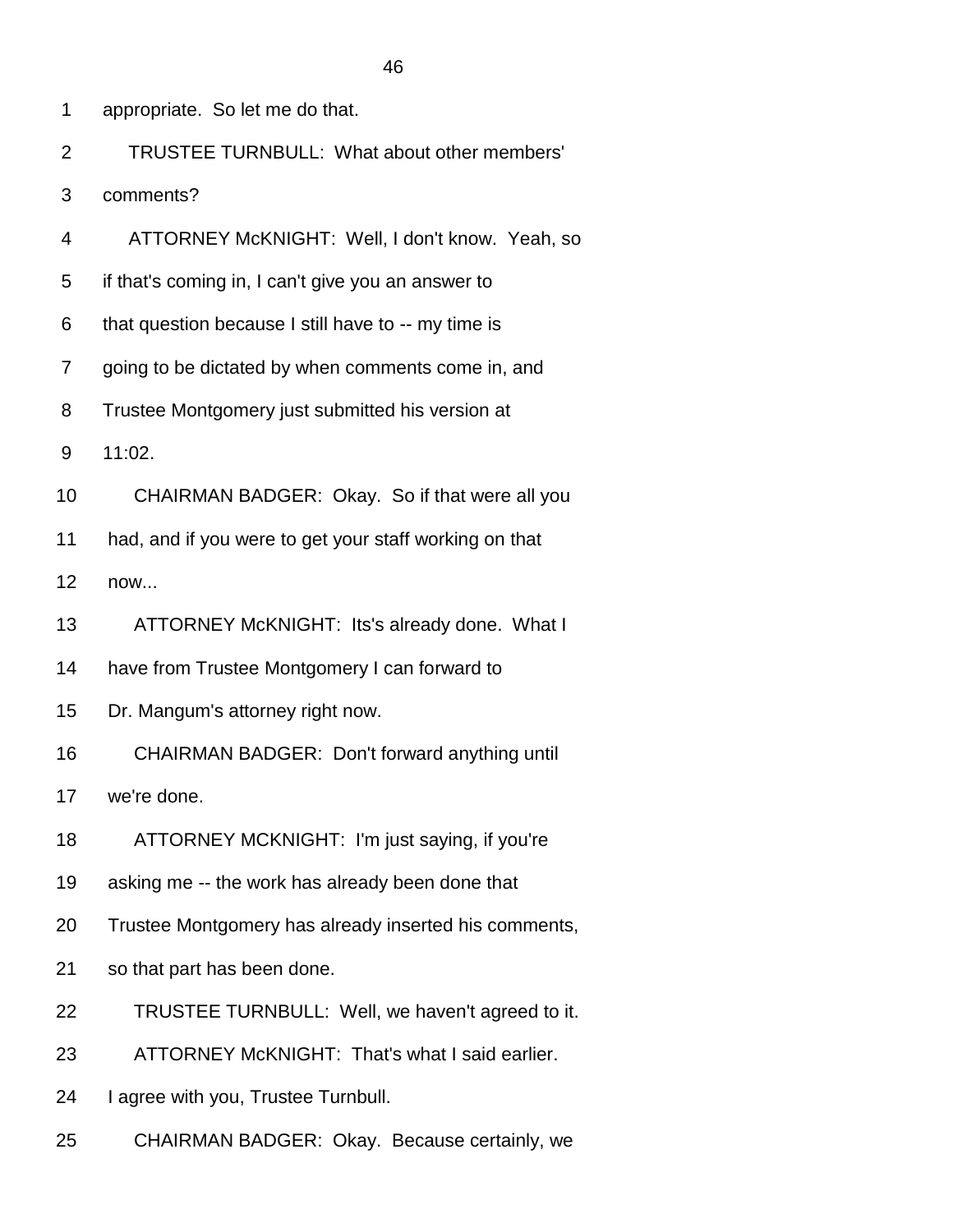- 2 other attorneys, correct?
- 3 ATTORNEY McKNIGHT: So do you want
- 4 Attorney Barge-Miles to forward to Board members right
- 5 now what Trustee Montgomery just provided to me?
- 6 ATTORNEY BARGE-MILES: You do have a motion on
- 7 the floor, Mr. Chairman.
- 8 CHAIRMAN BADGER: My question is do we need
- 9 those? I don't need them. I have tried to keep up as
- 10 best as I could, and I know that a lot of them to me
- 11 were wordsmithing. And I don't have any objection to
- 12 the wordsmithing, and I have enough faith in it to
- 13 know that you guys can put an end to the contract
- 14 where necessary and needed and get it back to us.
- 15 My concern is, when will we get it back? And I
- 16 think I'm the only person concerned about this time I
- 17 believe.
- 18 We did have a motion on the floor and the motion
- 19 was made by whom?
- 20 ATTORNEY BARGE-MILES: Trustee Gilzean.
- 21 CHAIRMAN BADGER: Trustee Gilzean, will you
- 22 repeat your motion, please?
- 23 Are you still on the phone, Trustee Gilzean? I
- 24 don't have a response from Trustee Gilzean.
- 25 Can you read the motion back?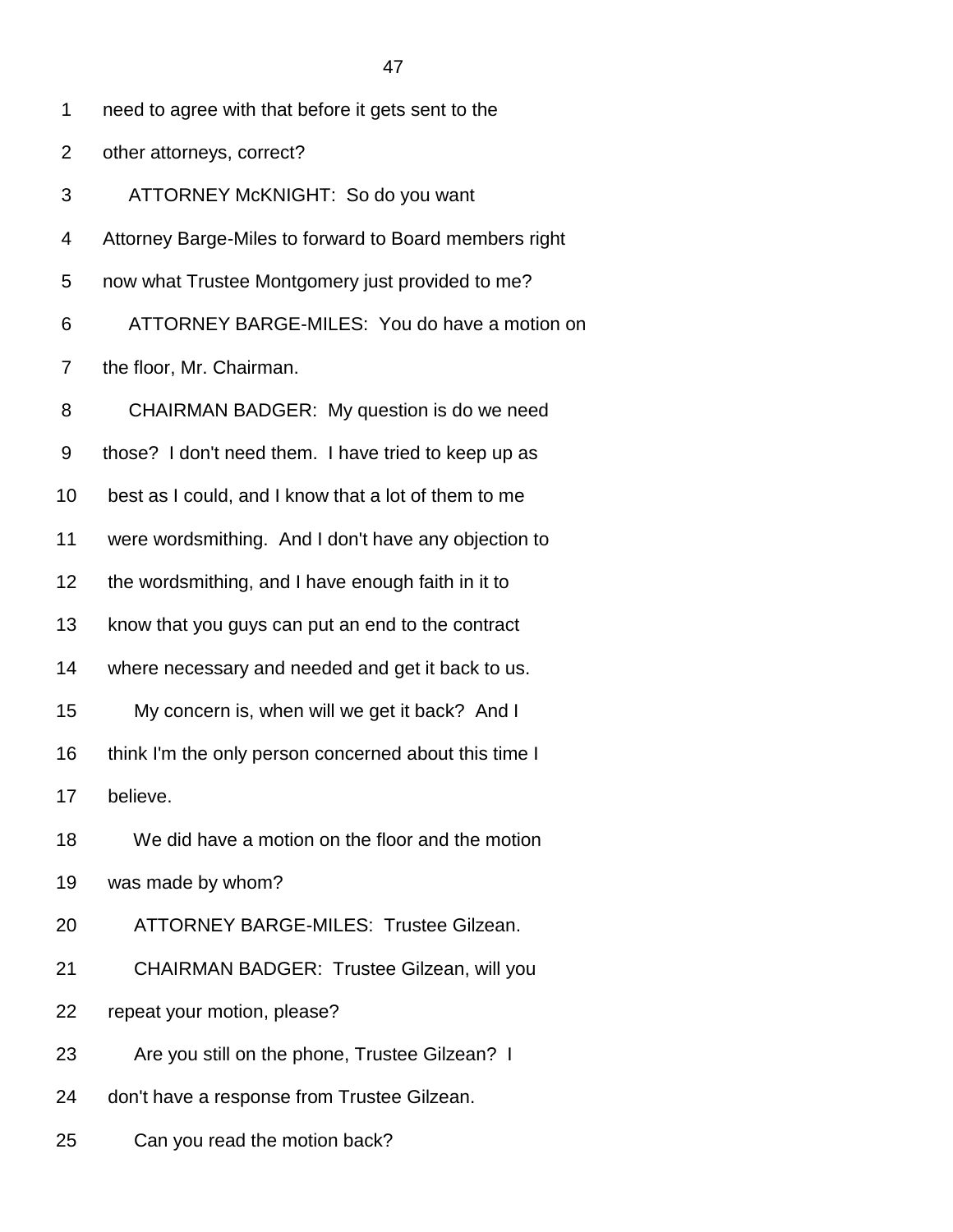| 1              | ATTORNEY BARGE-MILES: Well, this is what I             |
|----------------|--------------------------------------------------------|
| $\overline{2}$ | have: That Trustee Gilzean moved that the Board have   |
| 3              | 72 hours to receive changes to the red line and that   |
| 4              | the Board meet on Friday to discuss the contract. And  |
| 5              | then there were two friendly amendments: One from      |
| 6              | Trustee Turnbull that the Board get their responses by |
| 7              | Wednesday -- Tuesday. Their responses by Tuesday to    |
| 8              | General Counsel; and that the next one was by Trustee  |
| 9              | Montgomery, which he moved that the Board get the red  |
| 10             | line information back 24 hours prior to the next       |
| 11             | meeting. At least 24 hours.                            |
| 12             | TRUSTEE TURNBULL: Mr. Chairman, I think my             |
| 13             | suggestion about Wednesday is not necessary since the  |
| 14             | 72 hours; isn't the original motion saying we should   |
| 15             | get our information or our suggestions within 72       |
| 16             | hours?                                                 |
| 17             | ATTORNEY BARGE-MILES: Yes.                             |
| 18             | TRUSTEE TURNBULL: Then the Wednesday -- I'll           |
| 19             | withdrawal that amendment to the motion.               |
| 20             | CHAIRMAN BADGER: So anything not received within       |
| 21             | 72 hours will not be used, correct? Whatever is        |
| 22             | received within 72 hours will be used to craft into    |
| 23             | the existing contract, the ideas and suggestions that  |
| 24             | were put on the table, correct?                        |
|                |                                                        |

25 TRUSTEE PERSAUD: Mr. Chairman, I didn't know if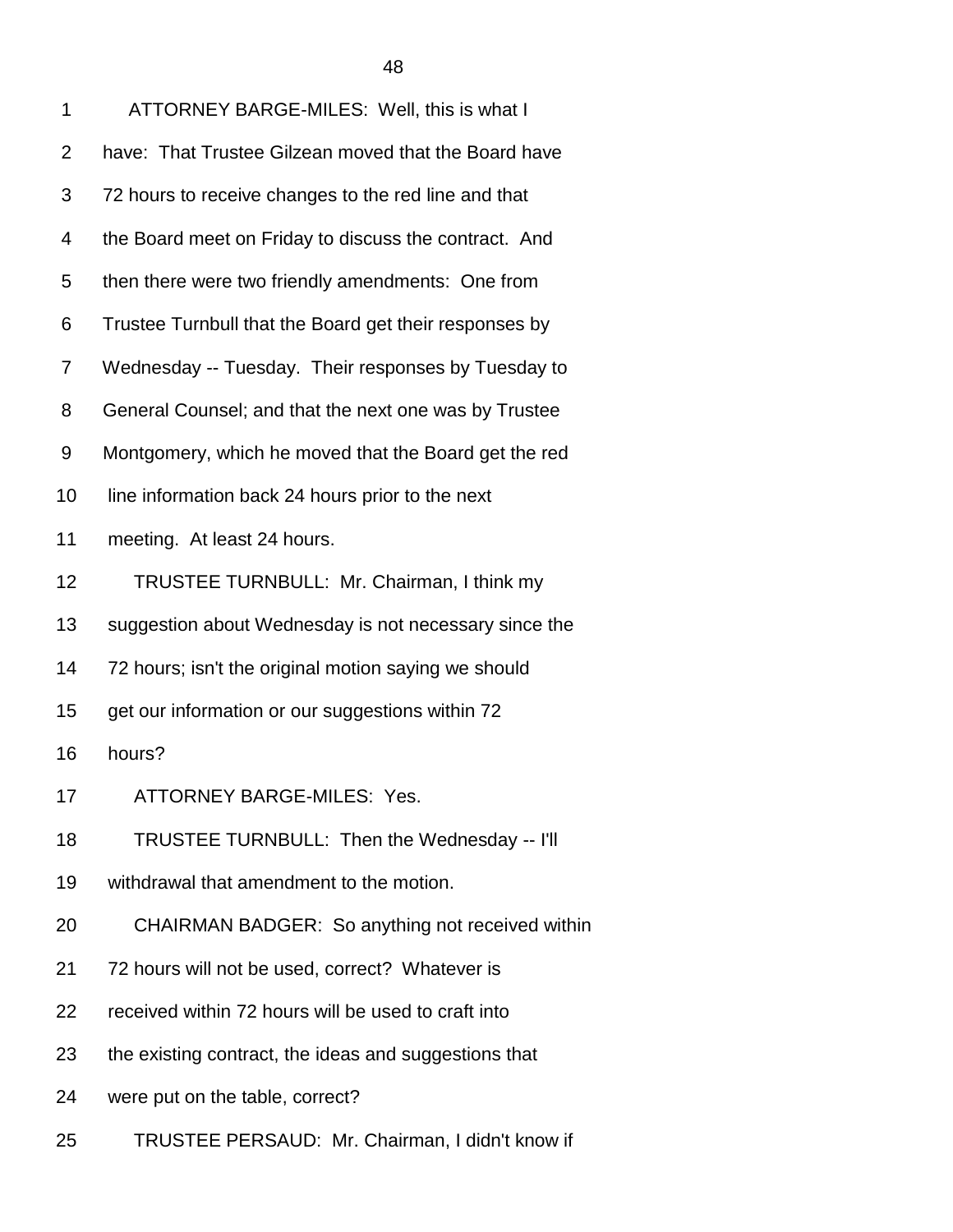| 1              | this is the time to offer a counter-motion or whatever |
|----------------|--------------------------------------------------------|
| $\overline{2}$ | you call it; I can't think about it. But I do agree    |
| 3              | that the contract needs some wordsmithing. There are   |
| 4              | some things that Trustee was suggesting, like a        |
| 5              | redaction in the 15 percent -- I need to hear          |
| 6              | something like that, 10 percent; all of that I don't   |
| 7              | agree with.                                            |
| 8              | My motion would be let's -- if he can go take the      |
| 9              | time and go over this page by page and vote which one  |
| 10             | we would like now to see inserted in the contract and  |
| 11             | vote up or down the others that we don't see; that's   |
| 12             | acceptable.                                            |
| 13             | CHAIRMAN BADGER: Up or down. So you're asking          |
| 14             | them to take the contract and plug in the terms that   |
| 15             | we want to wordsmith in?                               |
| 16             | TRUSTEE PERSAUD: Take what Montgomery has sent,        |
| 17             | what Trustee Montgomery had sent, and just go through  |
| 18             | them very quickly and see if we're going to vote them  |
| 19             | for consideration, additional consideration to be      |
| 20             | included or vote them down so we are reducing the      |
| 21             | number of concerns that he has suggested.              |
| 22             | CHAIRMAN BADGER: Do you want it sent to all            |
| 23             | trustees right now?                                    |
| 24             | TRUSTEE TURNBULL: No. Mr. Chairman, I think we         |
| 25             | don't vote on it unless we see it in writing. That     |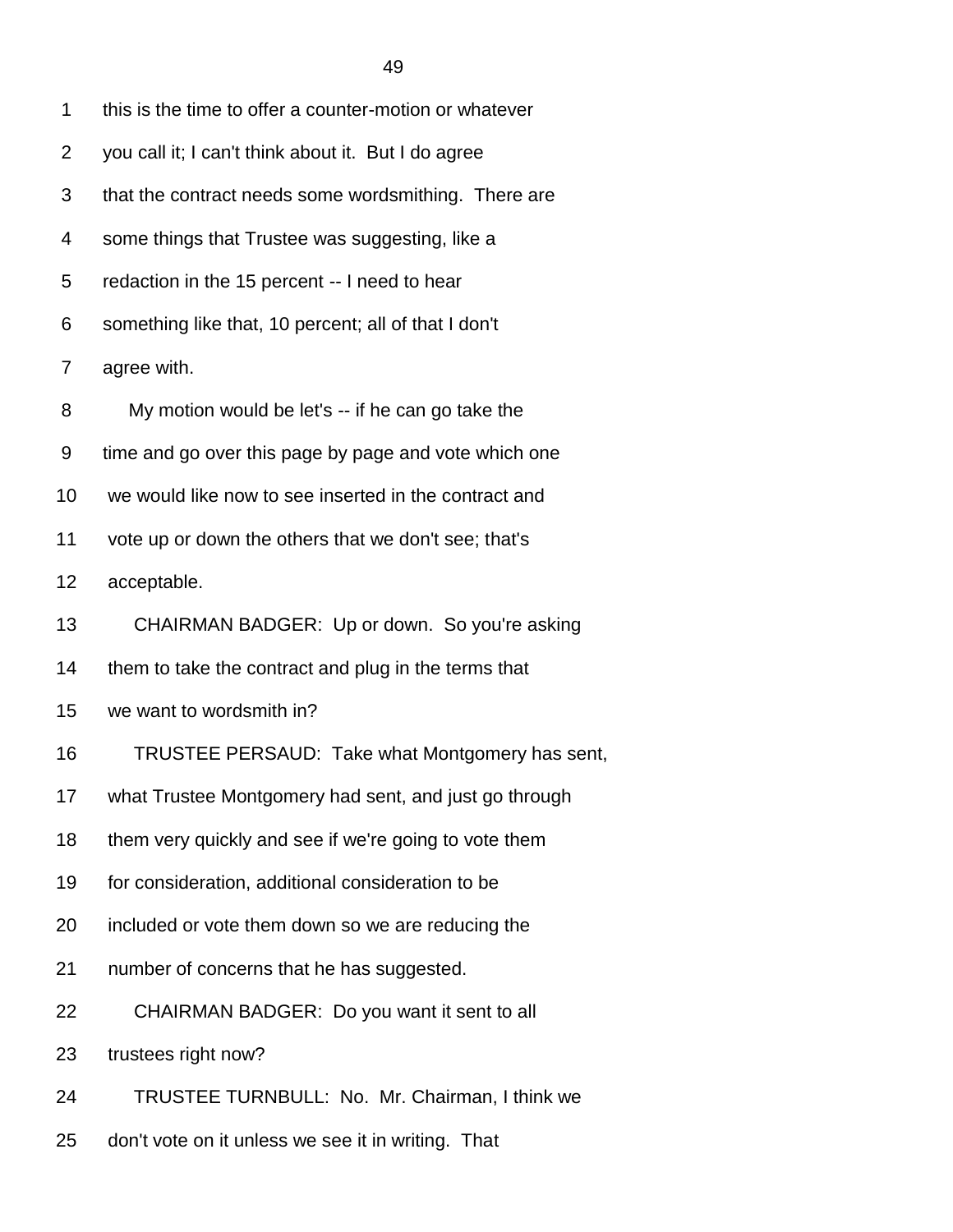- 1 was the whole purpose of having it submitted.
- 2 So yes, could you please send that to all members
- 3 whether or not we do it now or not?
- 4 CHAIRMAN BADGER: And then we do what vote on
- 5 it?
- 6 TRUSTEE TURNBULL: The motion --
- 7 ATTORNEY BARGE-MILES: Trustee Badger, I think
- 8 the motion, you will meet on Friday to discuss the
- 9 contract, next Friday, seven days.
- 10 CHAIRMAN BADGER: Are we discussing it and voting
- 11 or to consider?
- 12 ATTORNEY BARGE-MILES: Consider.
- 13 CHAIRMAN BADGER: All right. To consider.
- 14 Okay. That's the motion.
- 15 TRUSTEE ALSTON: I would like to interject if I
- 16 could, Mr. Chair. I'm still voting no, but I just
- 17 want to make sure at least for all of the trustees
- 18 that we have a time that is reasonable for all of the
- 19 Board members that can attend.
- 20 CHAIRMAN BADGER: This is going to be a
- 21 telephonic meeting, also, right?
- 22 TRUSTEE ALSTON: Yes, I just wanted to make sure
- 23 everyone could attend.
- 24 CHAIRMAN BADGER: Will everyone be in attendance
- 25 on the Friday meeting? And can we set a time when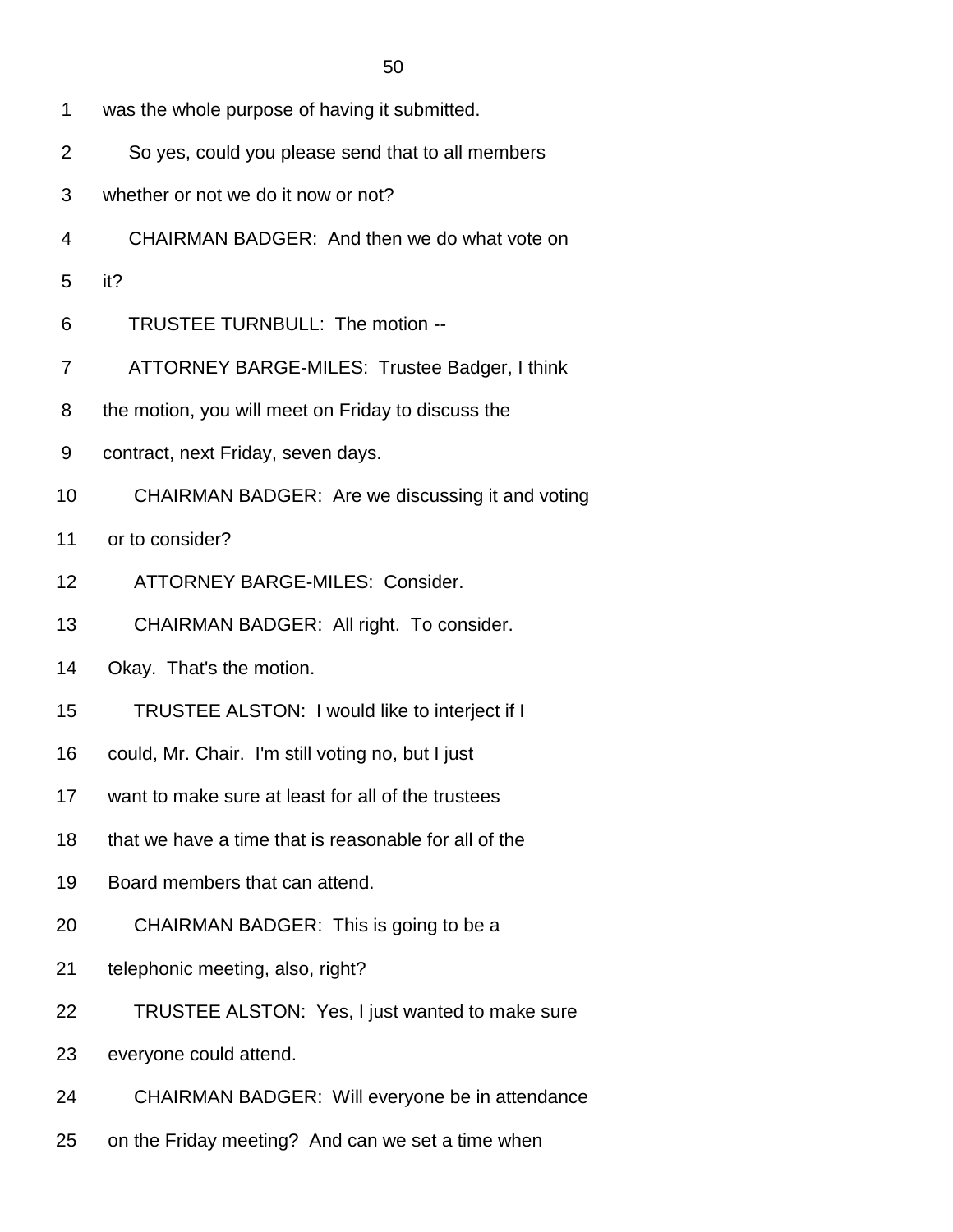1 we're on the phone?

- 2 TRUSTEE WARREN: Mr. Chair, I'm going to be
- 3 traveling back from New York on Friday, but I'm only
- 4 one member so I wouldn't want to hold up the process.
- 5 TRUSTEE ALSTON: And I know I'm tied up for two
- 6 or three hours, so we can probably do this offline.
- 7 That's the only reason I mentioned that.
- 8 CHAIRMAN BADGER: Okay.
- 9 ATTORNEY BARGE-MILES: Mr. Chair, I'll poll the
- 10 members for you. Just whenever we all can get back
- 11 together.
- 12 CHAIRMAN BADGER: Okay.
- 13 TRUSTEE WARREN: The recommendations offered by
- 14 Trustee Montgomery, General Counsel should have a
- 15 conversation with Trustee Montgomery about his
- 16 suggested insertions and/or tweaks to the contracts.
- 17 I didn't find them to be anything out of the
- 18 ordinary. They're seemingly -- make sense
- 19 suggestions. If some of them have put the potential
- 20 of, as is the severance pay issue, if they had the
- 21 potential of violating law, the prescription is for
- 22 how severance pay is to be paid, but I understood
- 23 Trustee Montgomery's desires there were to be when it
- 24 was to be paid and how.
- 25 So a conversation with General Counsel and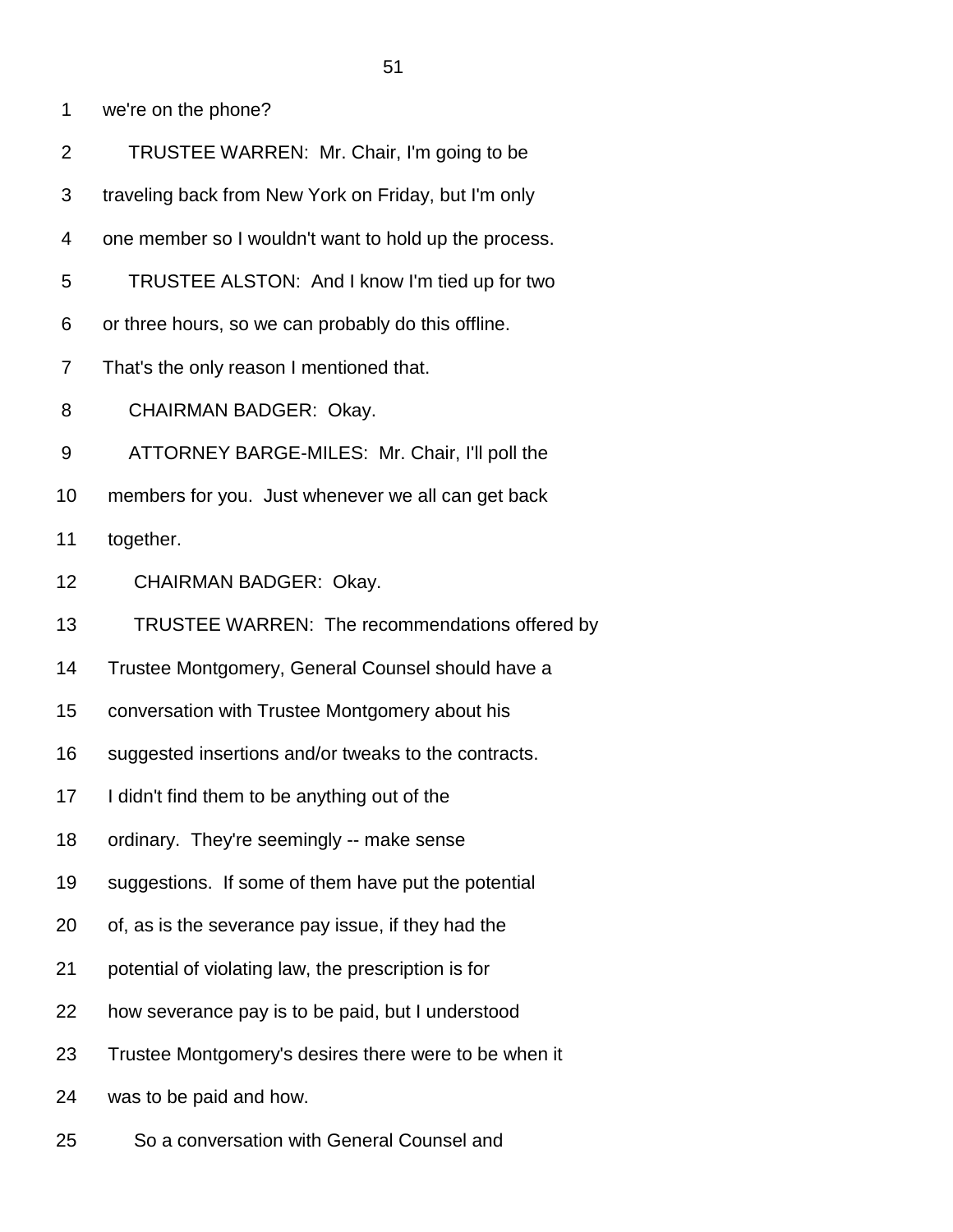| 1              | Trustee Montgomery resulting in a discussion a formal  |
|----------------|--------------------------------------------------------|
| $\overline{2}$ | contract for us to consider, to wit a second version,  |
| 3              | if you will. I didn't hear anything from him that      |
| 4              | dealt particularly with a substantive change in the    |
| 5              | contract. If we can take off of the table my           |
| 6              | suggestion, what the compensation is, we can have a    |
| 7              | later discussion about that as a group, but as far as  |
| 8              | I'm concerned that number makes sense for where we     |
| 9              | are, where she is and so on.                           |
| 10             | But generally speaking, the litany of things           |
| 11             | offered by Trustee Montgomery, we should see those how |
| 12             | they read into the contract, how they provide clarity  |
| 13             | or not; and if others of us have some kind of those    |
| 14             | kinds of add notes to put into the contract, we should |
| 15             | provide those, so that we come back with something     |
| 16             | that is not a new contract but is this version         |
| 17             | tweaked, modified, so those clarifying statements are  |
| 18             | included, whether it makes sense.                      |
| 19             | And McKnight, I would hope that the General            |
| 20             | Counsel sees as its roll to be of consulting help to   |
| 21             | us here rather than just taking -- rather than doing   |
| 22             | the wordsmithing. But there is the need for some       |
| 23             | conversation between you and Trustee Montgomery, in    |
| 24             | particular, and then later when we see this thing, I   |
| 25             | hope to have more talking from General Counsel than    |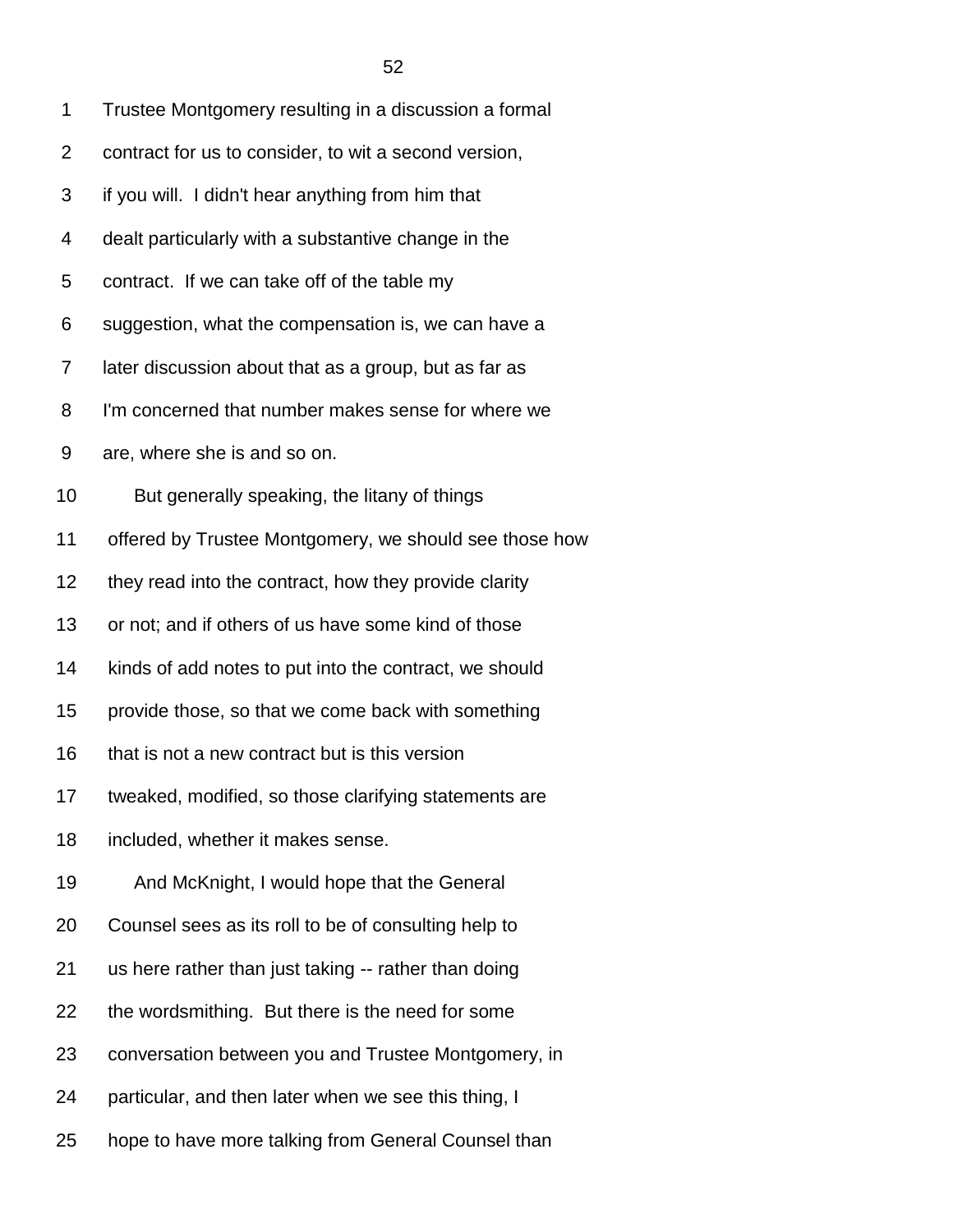2 TRUSTEE TURNBULL: Agreed.

3 TRUSTEE SHANNON: I agree.

4 CHAIRMAN BADGER: So are we looking for a red

5 line wordsmith information so we can vote that up or

6 down and get it in the hands of --

7 TRUSTEE WARREN: As post a discussion between

8 McKnight and Montgomery.

9 CHAIRMAN BADGER: McKnight and Montgomery have a

- 10 conversation as soon as possible and send us a copy of
- 11 the contract with red line information in place which
- 12 does wordsmithing and we're not bothered for the time
- 13 being the compensation section.
- 14 TRUSTEE SHANNON: Mr. Chairman, if there were
- 15 other trustees have other questions or clarifications,
- 16 they should do likewise as Trustee Warren has
- 17 suggested and contact our negotiating legal counsel to
- 18 discuss and get clarification, and if there are any
- 19 material changes to this draft that are being
- 20 recommended, I think that is the only list that needs
- 21 to be transmitted back to the Board for input.
- 22 TRUSTEE WARREN: Yes. Well said.
- 23 TRUSTEE TURNBULL: Yes.
- 24 CHAIRMAN BADGER: That will be transmitted as
- 25 well to legal to insure that everybody's comments are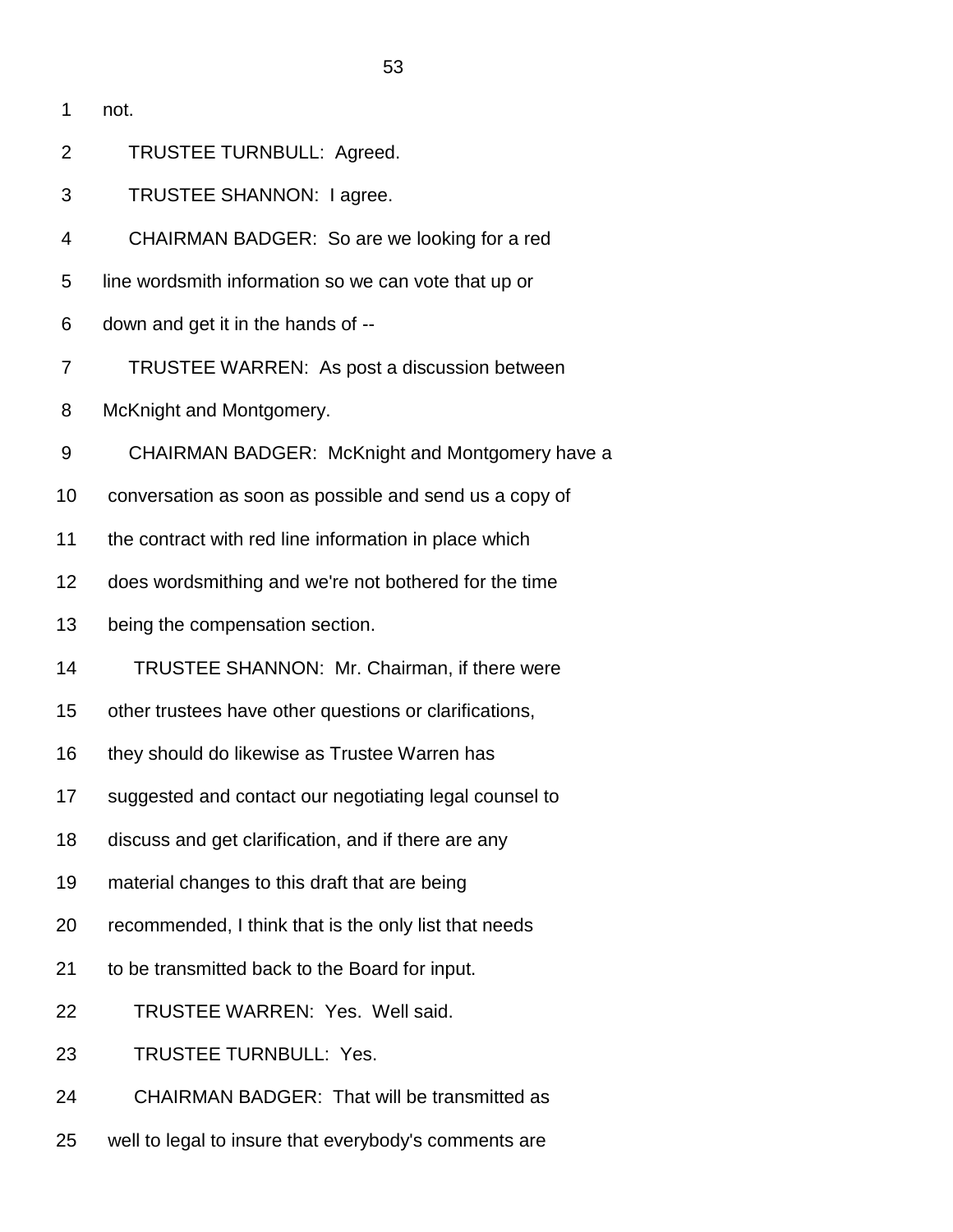| 1              | included. Anybody want to present their comments?      |
|----------------|--------------------------------------------------------|
| $\overline{2}$ | ATTORNEY BARGE-MILES: Dr. Badger, this is              |
| 3              | Linda. Are you saying that we will send you, the       |
| 4              | Board, the red line Trustee Montgomery has provided?   |
| 5              | CHAIRMAN BADGER: That's not what I was saying.         |
| 6              | You can send that, but prepared to -- I heard the      |
| 7              | Board wants the applicable comments from Trustee       |
| 8              | Montgomery to be injected, and then send that back to  |
| 9              | us as a contract. Did I understand you correctly?      |
| 10             | ATTORNEY BARGE-MILES: Okay. But remember, you          |
| 11             | have a motion on the floor that says that it moves     |
| 12             | that the Board will have 72 hours to get that          |
| 13             | information to the General Counsel or red line, and    |
| 14             | then that the Board will meet on Friday to consider    |
| 15             | that contract.                                         |
| 16             | TRUSTEE SIDERS: It's merely a motion. Let's            |
| 17             | dispense it and be done with it.                       |
| 18             | TRUSTEE MONTGOMERY: Or offer a -- excuse me,           |
| 19             | Mr. Chairman -- offer a substitute motion from the     |
| 20             | chairman and we can vote on your motion, Mr. Chairman. |
| 21             | CHAIRMAN BADGER: Okay. Trustee Montgomery?             |
| 22             | TRUSTEE MONTGOMERY: Yes.                               |
| 23             | CHAIRMAN BADGER: Were you saying you were going        |
| 24             | to offer --                                            |

25 TRUSTEE MONTGOMERY: I was saying a substitute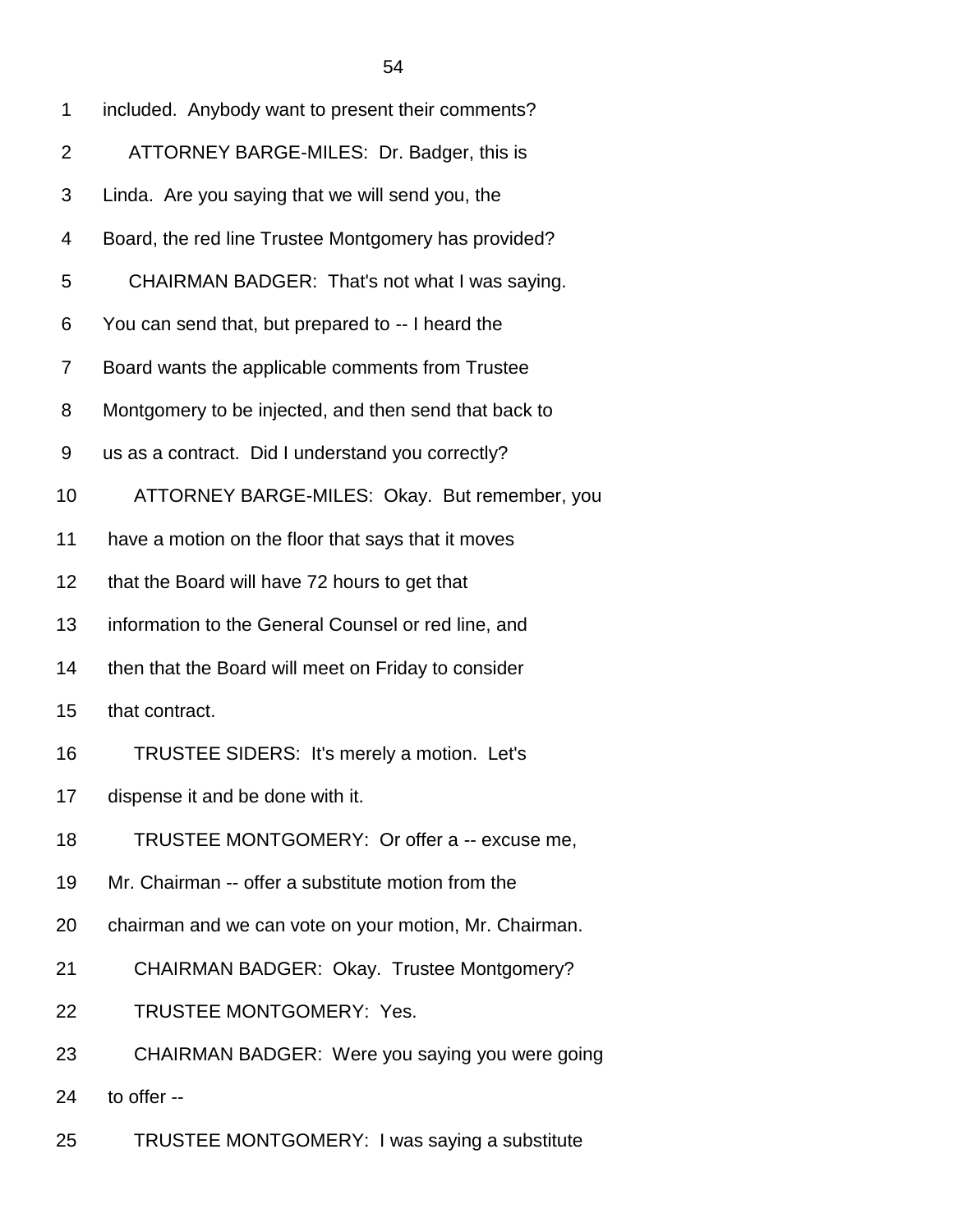- 1 motion from you and we can vote on it.
- 2 CHAIRMAN BADGER: I'm not going to make a
- 3 motion.
- 4 TRUSTEE PERSAUD: Mr. Chair?
- 5 CHAIRMAN BADGER: Yes, sir.
- 6 TRUSTEE PERSAUD: I would offer a substitute
- 7 motion that in accordance with what Trustee Warren has
- 8 suggested, is that we do accept -- we do look or
- 9 examine the comments by Trustee Montgomery without any
- 10 changes to the compensation packet that is currently
- 11 being offered in the contract, in the current
- 12 contract, in the current draft contract with
- 13 Dr. Mangum.
- 14 CHAIRMAN BADGER: Would a friendly amendment to
- 15 that motion include Trustee Montgomery and any other
- 16 trustees that may submit?
- 17 TRUSTEE TURNBULL: Why don't we simply say any
- 18 suggestions from any member of the Board and leave out
- 19 any name?
- 20 TRUSTEE PERSAUD: Yes, okay.
- 21 TRUSTEE TURNBULL: And make it real clear we're
- 22 talking about input from any trustee.
- 23 ATTORNEY BARGE-MILES: Dr. Badger, this is
- 24 Linda. I'm just asking the question: You asked if
- 25 Trustee Gilzean was on the line, and I'm not sure that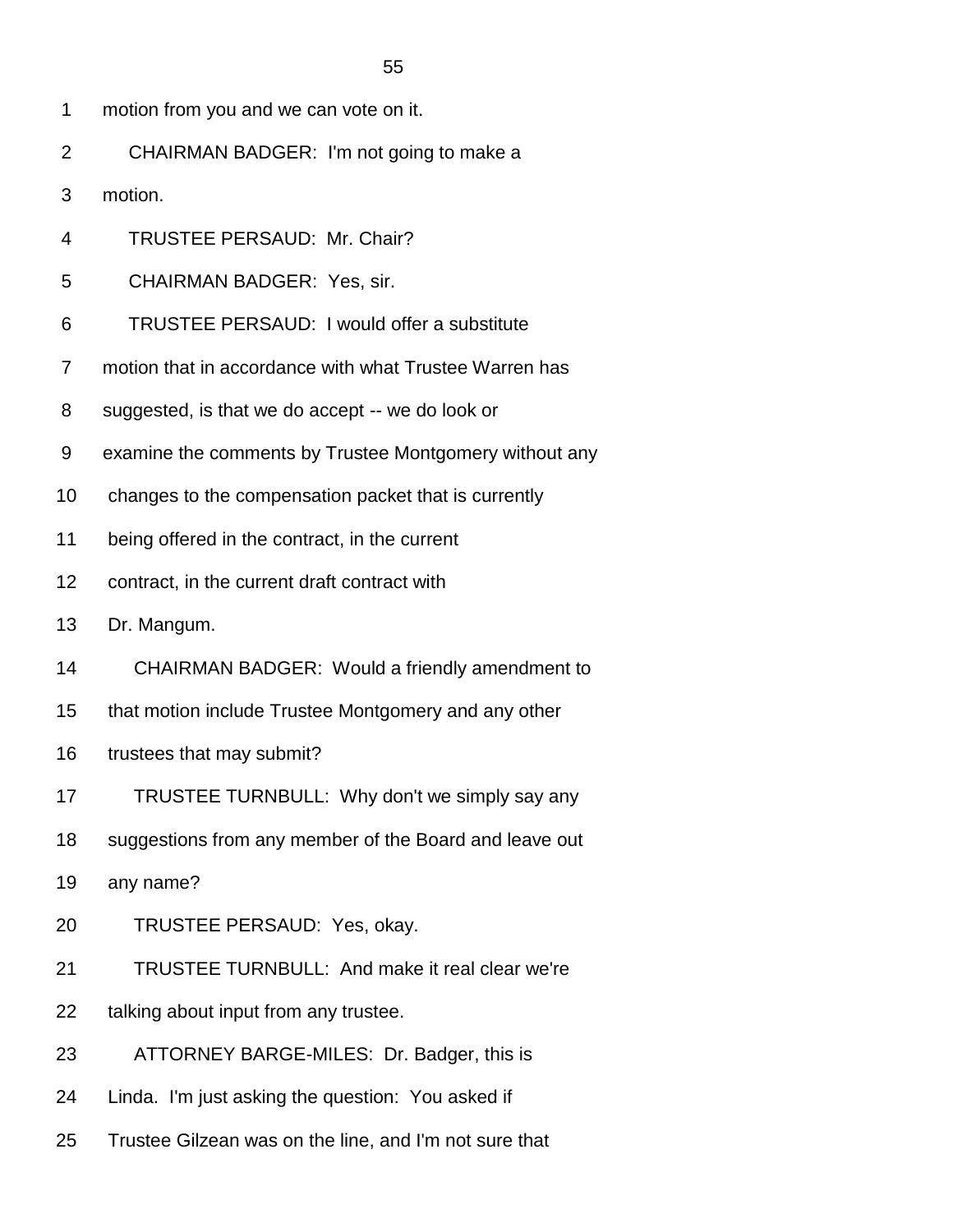| 1  | he is still with the call and he was the one that made |  |
|----|--------------------------------------------------------|--|
| 2  | the motion, so I'm just questioning what the changes   |  |
| 3  | could be to that motion if he's no longer on the call, |  |
| 4  | in order to dispense of that motion.                   |  |
| 5  | TRUSTEE PERSAUD: Mr. Chair, can we offer a             |  |
| 6  | substitute motion, and as Trustee Montgomery           |  |
| 7  | suggested, we vote on the substitute motion first?     |  |
| 8  | CHAIRMAN BADGER: Would that satisfy your               |  |
| 9  | inquiry, Linda?                                        |  |
| 10 | ATTORNEY BARGE-MILES: Trustee Badger, I think          |  |
| 11 | you have to dispense of that first motion, you know,   |  |
| 12 | vote it up or down and start over since Trustee        |  |
| 13 | Gilzean is no longer with the call and start from      |  |
| 14 | scratch.                                               |  |
| 15 | <b>CHAIRMAN BADGER: Those in favor of Trustee</b>      |  |
| 16 | Gilzean's motion, let it be known by the sign of a     |  |
| 17 | aye. Oppose same sign.                                 |  |
| 18 | (Answers in opposition.)                               |  |
| 19 | CHAIRMAN BADGER: Thank you, it's been disposed         |  |
| 20 | of.                                                    |  |
| 21 | Now, the new motion.                                   |  |
| 22 | TRUSTEE PERSAUD: I move that we accept input           |  |
| 23 | from the trustees as to their concerns with the        |  |
|    |                                                        |  |

- 24 current contract, excluding the portion with
- 25 compensation and the time line for Dr. Mangum to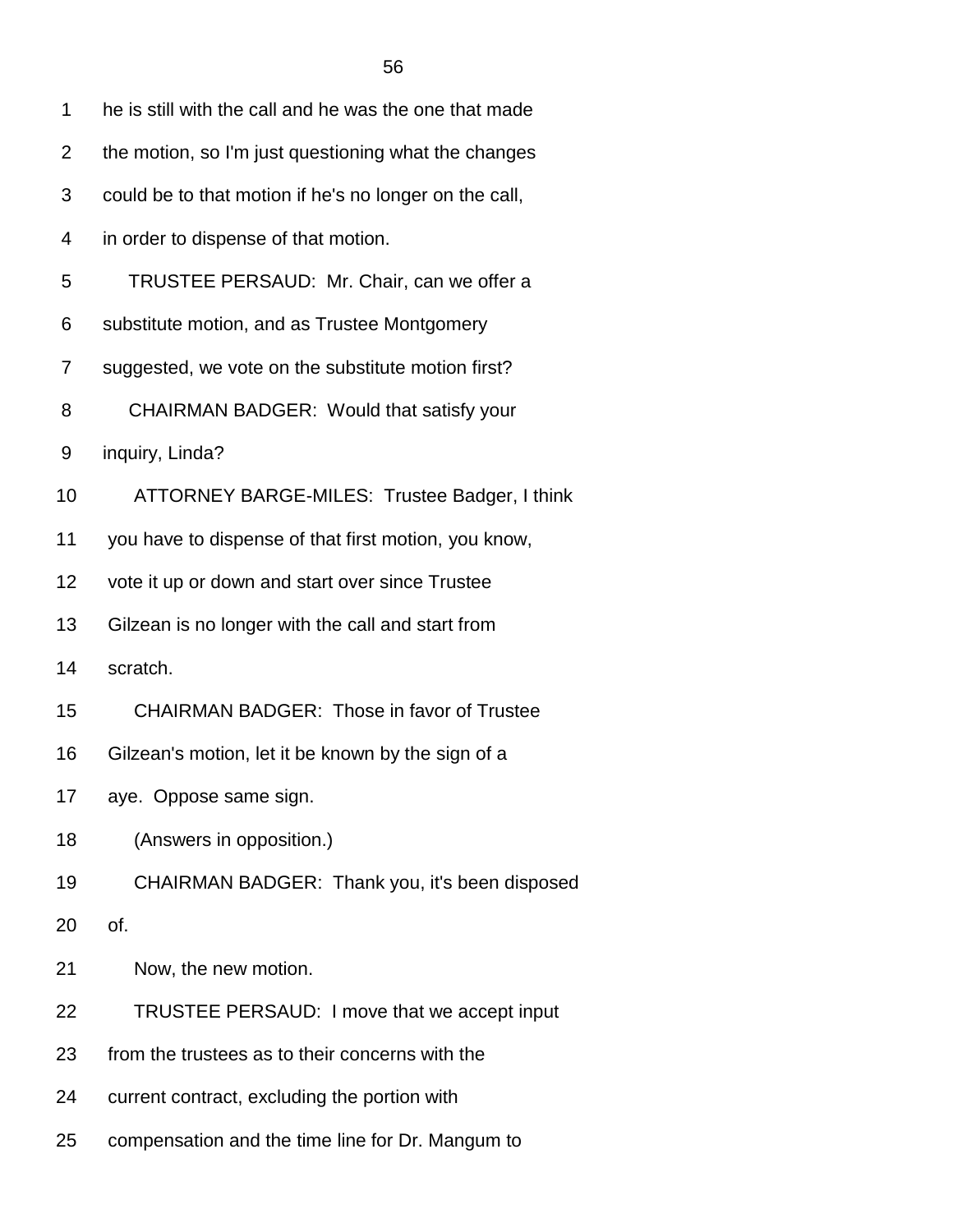- 1 assume the presidency of Florida A.M. University.
- 2 So, the two things that are excluded from
- 3 consideration is the compensation packet and the time
- 4 frame that she was given for her.
- 5 TRUSTEE WARREN: That still could be impacted.
- 6 CHAIRMAN BADGER: The time line can be impacted
- 7 for sure. Okay, you've heard the motion.
- 8 TRUSTEE TURNBULL: I think it died for lack of
- 9 second.
- 10 CHAIRMAN BADGER: I did not hear a second.
- 11 TRUSTEE WHITE: Mr. Chairman?
- 12 CHAIRMAN BADGER: Trustee White?
- 13 TRUSTEE WHITE: Yes.
- 14 CHAIRMAN BADGER: Thank you.
- 15 TRUSTEE WHITE: So it's the desire -- so I would
- 16 move that we would allow 72 hours for the trustees to
- 17 provide additional comments as it relates to
- 18 clarifying issues related to the contract and all
- 19 issues excluding compensation.
- 20 CHAIRMAN BADGER: Second the motion?
- 21 TRUSTEE WARREN: Second.
- 22 CHAIRMAN BADGER: Motion and second. Any
- 23 discussion? Hearing none, those in favor let it be
- 24 known by the sign "aye."
- 25 All in favor. Motion passes.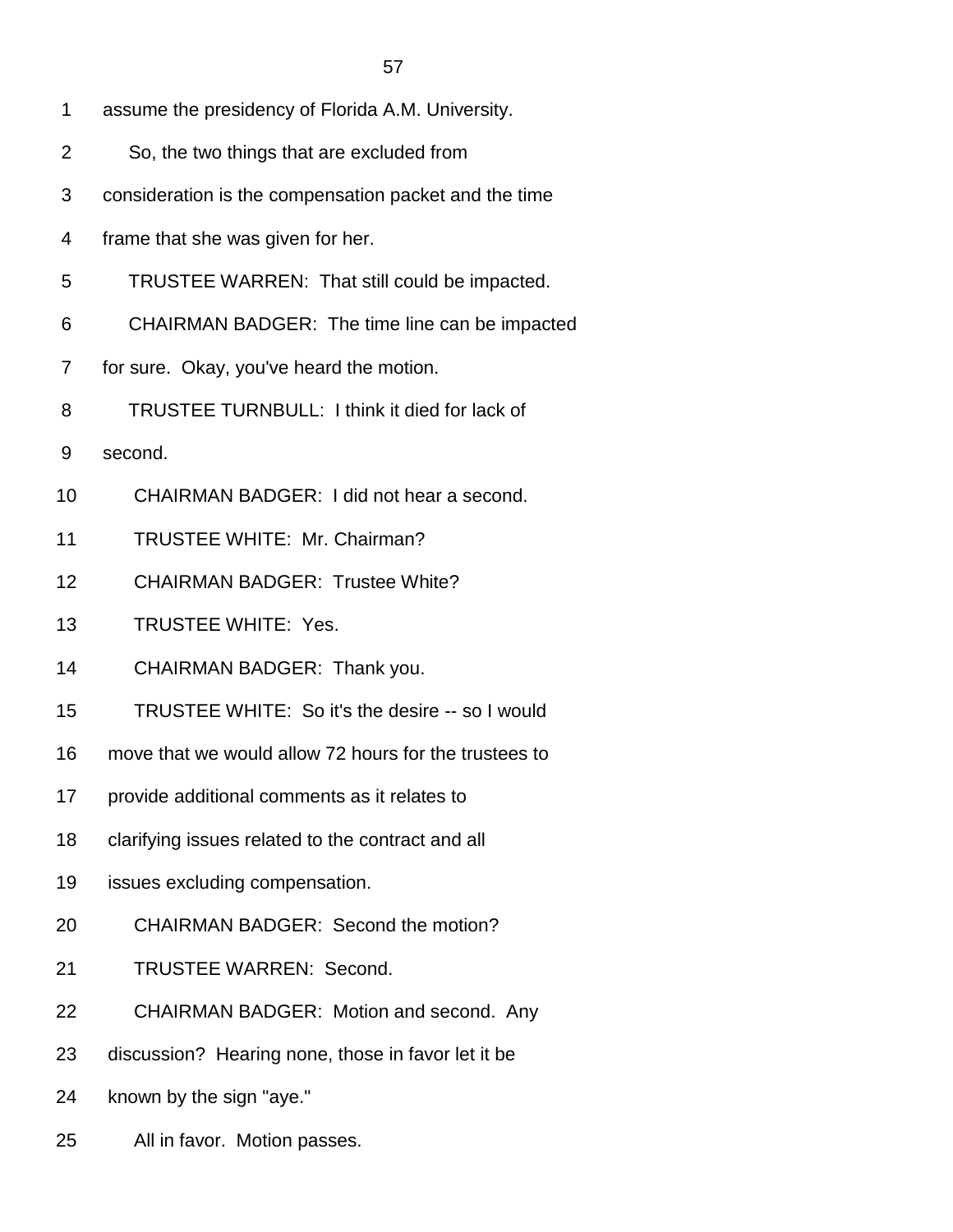- 1 TRUSTEE ALSTON: Nay. Trustee Alston.
- 2 TRUSTEE LAWSON: And Lawson as well.
- 3 CHAIRMAN BADGER: Record Trustee Lawson.
- 4 ATTORNEY BARGE-MILES: Dr. Badger, can we do a
- 5 roll call, because I wasn't able to get all of those.
- 6 CHAIRMAN BADGER: Okay.
- 7 ATTORNEY BARGE-MILES: Trustee Alston?
- 8 TRUSTEE ALSTON: No.
- 9 ATTORNEY BARGE-MILES: Trustee Badger?
- 10 CHAIRMAN BADGER: No.
- 11 ATTORNEY BARGE-MILES: Trustee Gilzean?
- 12 Trustee Lawson?
- 13 TRUSTEE LAWSON: No.
- 14 ATTORNEY BARGE-MILES: Trustee McWilliams?
- 15 Trustee Montgomery?
- 16 TRUSTEE MONTGOMERY: No.
- 17 ATTORNEY BARGE-MILES: Trustee Moore?
- 18 Trustee Moore? Trustee Persaud?
- 19 TRUSTEE PERSAUD: Yes.
- 20 ATTORNEY BARGE-MILES: Trustee Shannon?
- 21 TRUSTEE SHANNON: Yes.
- 22 ATTORNEY BARGE-MILES: Trustee Siders?
- 23 TRUSTEE SIDERS: No.
- 24 ATTORNEY BARGE-MILES: Trustee Turnbull?
- 25 TRUSTEE TURNBULL: Yes.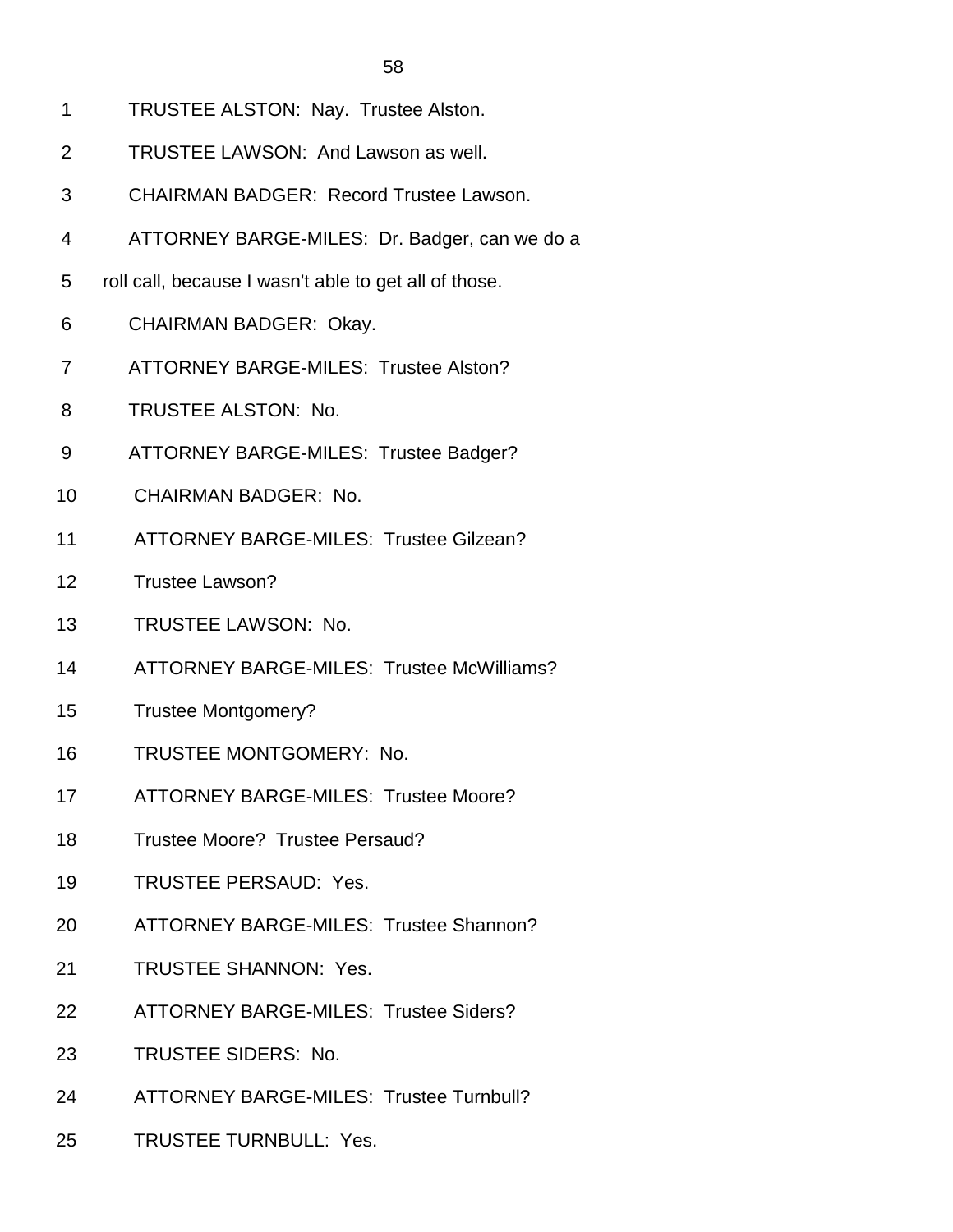- 1 ATTORNEY BARGE-MILES: Trustee Warren?
- 2 TRUSTEE WARREN: Yes.
- 3 ATTORNEY BARGE-MILES: Trustee White?
- 4 TRUSTEE WHITE: Yes.
- 5 TRUSTEE PERSAUD: The motion dies.
- 6 TRUSTEE MONTGOMERY: Mr. Chairman, I have a
- 7 question.
- 8 ATTORNEY BARGE-MILES: The vote was --
- 9 CHAIRMAN BADGER: I'm waiting on --
- 10 ATTORNEY BARGE-MILES: -- potential vote was five
- 11 "yes," and five "nos."
- 12 CHAIRMAN BADGER: Tied.
- 13 TRUSTEE WHITE: Mr. Chairman?
- 14 CHAIRMAN BADGER: Go ahead.
- 15 TRUSTEE WHITE: I'm trying to determine what is
- 16 it that people want us to do at this point?
- 17 CHAIRMAN BADGER: You've heard the question.
- 18 What is it that -- does anyone have a response to what
- 19 it is that you expect us to do at this point?
- 20 It's my opinion that the Board is saying, take
- 21 this back and get using the input that comes from
- 22 Board members and bring it back within 72 hours for
- 23 Board members to look at the contract tweaked excusing
- 24 or excluding (inaudible) and the date that may be
- 25 affected, date of arrival which may be affected.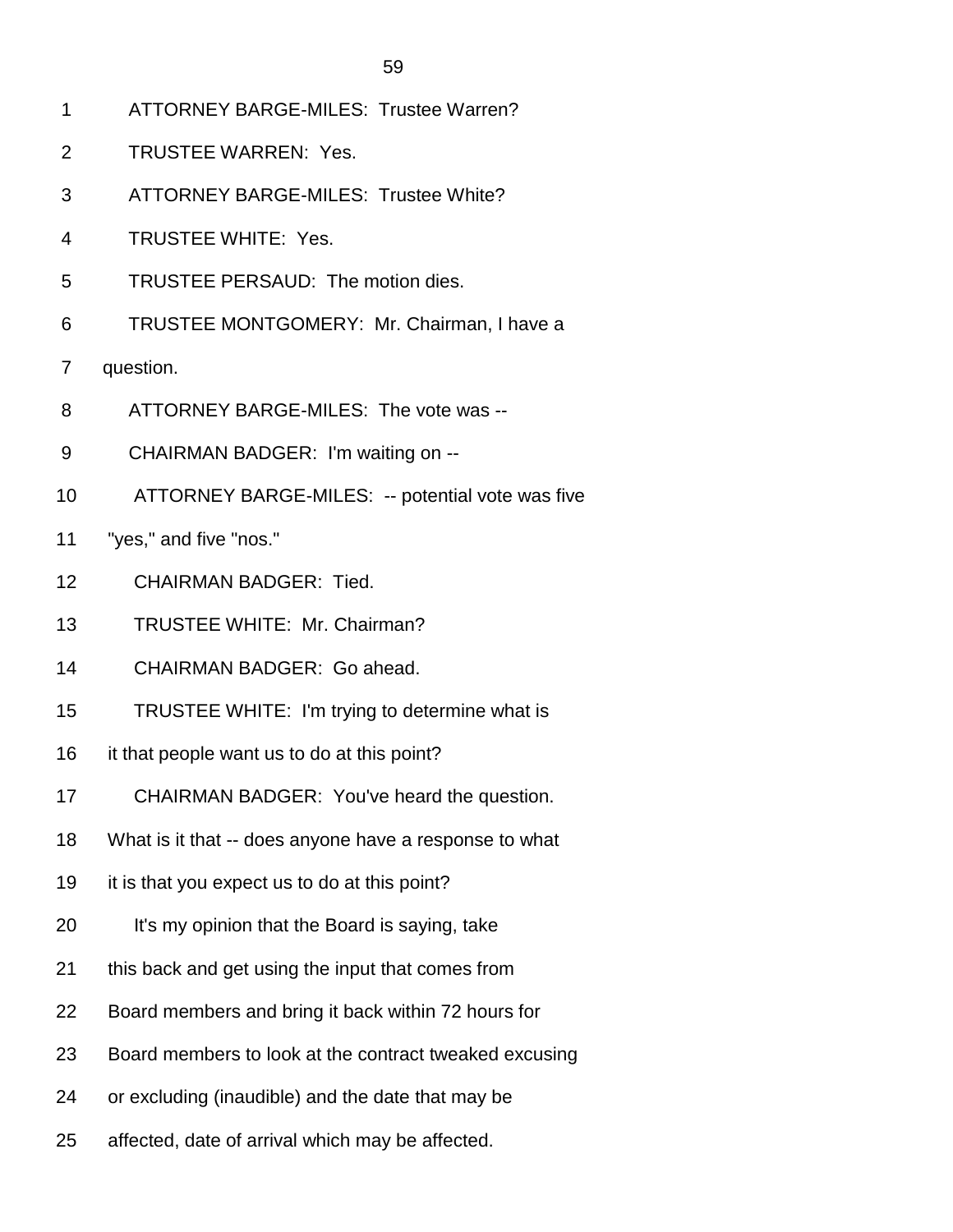| TRUSTEE LAWSON: Chairman Badger, could you |  |
|--------------------------------------------|--|
|--------------------------------------------|--|

- 2 restate that? There was a little bit of static at the
- 3 end of the comment.
- 4 CHAIRMAN BADGER: If I do, it will be
- 5 interesting. I said it's my interpretation of that
- 6 that the Board would in 72 hours for all board members
- 7 have in place input to tweaking the contract, to
- 8 wordsmith the contract, excluding anything regarding
- 9 the compensation and the time of arrival.
- 10 TRUSTEE TURNBULL: Mr. Chairman?
- 11 CHAIRMAN BADGER: Trustee Turnbull?
- 12 TRUSTEE TURNBULL: Is there any reason we need to
- 13 exclude anything? Can't that be part of the comments
- 14 from Board members, and then we discuss it at that
- 15 time after we find out whether in fact this one week
- 16 is going to delay the original date in the contract?
- 17 We don't know that yet.
- 18 CHAIRMAN BADGER: No, we don't. The concern I
- 19 have, Trustee Turnbull, is I heard more than one
- 20 trustee put a motion on the floor to not interfere
- 21 with the financial packet that has been -- we also
- 22 heard it come from Vice-president Haynes that the fact
- 23 that has been negotiated and they were in agreement
- 24 that could be done, and we also heard a comment that
- 25 that's in keeping with where we are.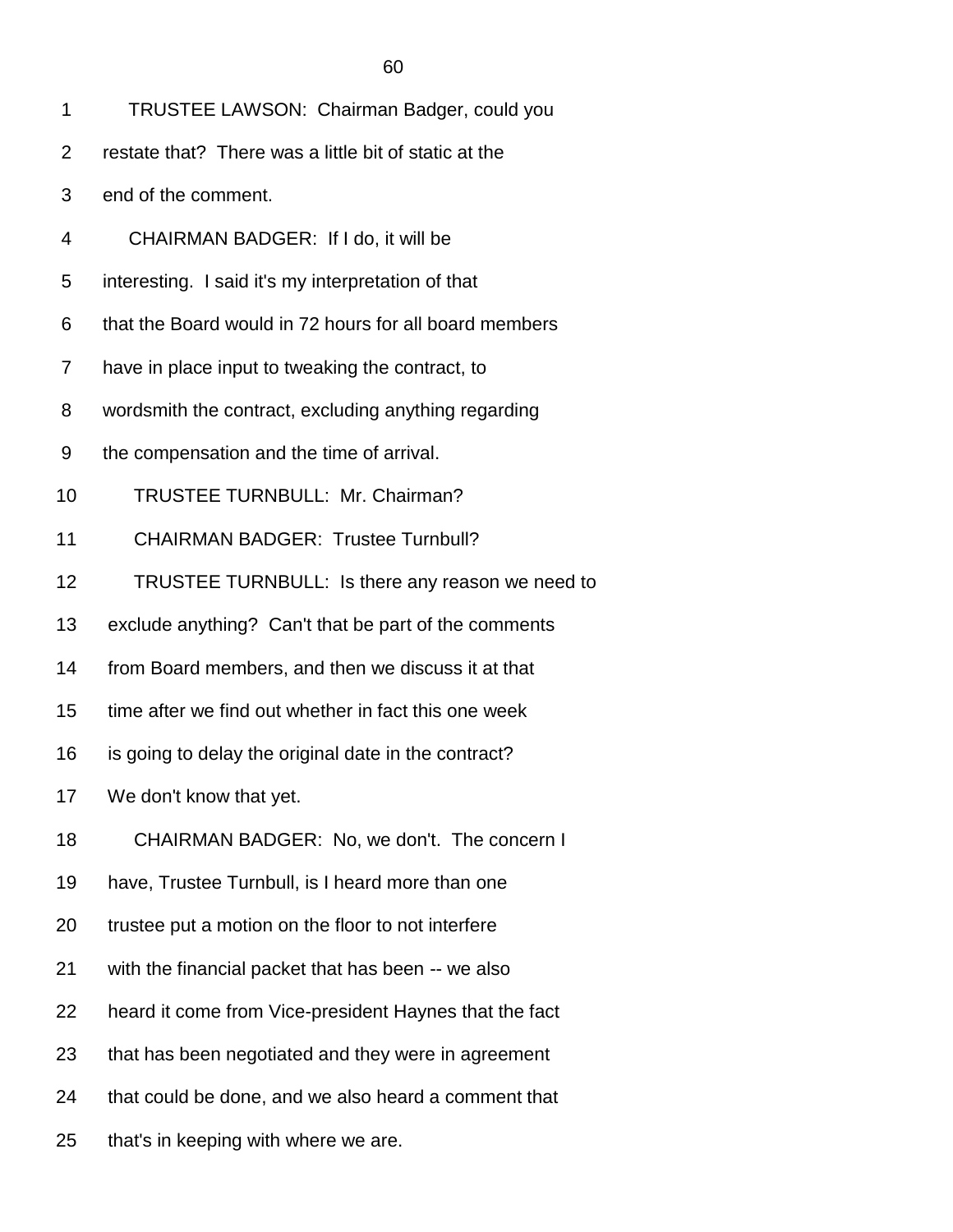1 You heard from another trustee the fact that that 2 puts FAMU near the middle. I think I saw some place 3 within the top 8 out of 12. Right now, I think we're 4 second from the bottom or maybe third from the 5 bottom. (Inaudible.)

6 TRUSTEE SHANNON: Go ahead, Trustee Montgomery.

7 This is Trustee Shannon.

8 TRUSTEE MONTGOMERY: Unfortunately, I'm going to

9 have to drop from the call. It's my understanding at

10 a 5:5 vote, at this point this evolves into a

11 leadership call with regard to moving forward. It

12 would make sense to me that the -- that all trustees

13 submit their proposed changes; that the General

14 Counsel contact each trustee that forwards the changes

15 so that there's clarifications; from a legal

16 perspective and also from a FAMU perspective that

17 whatever the trustee is attempting to communicate or

18 attempting to do is true to form and have the.

19 And then whatever your process is for moving this

20 along -- have a document with proposed changes, all

21 changes, no exclusions; you can even source the

22 potential changes -- and then in our next conversation

23 as Trustee Persaud we go through -- we debate each one

24 and we vote on the provisions that are contested, but

25 I just think at this point we need to move the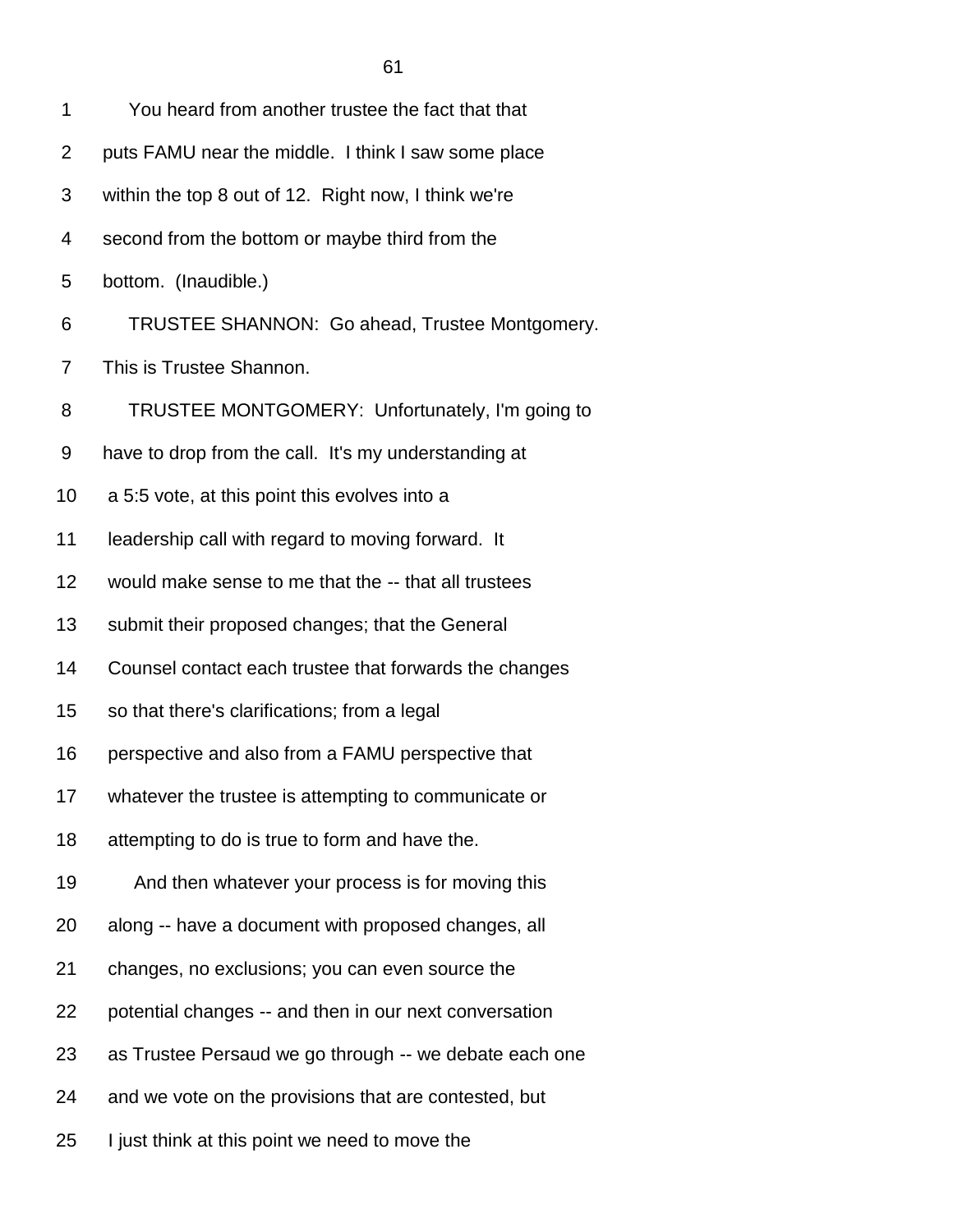| 1  | conversation forward. And if there's not obviously     |
|----|--------------------------------------------------------|
| 2  | going to be contentious on what we need to do and at   |
| 3  | this point it becomes a leadership call.               |
| 4  | TRUSTEE TURNBULL: I second the motion.                 |
| 5  | CHAIRMAN BADGER: Okay. Thank you. Everyone             |
| 6  | that has input into this contract, you need to get     |
| 7  | that to General Counsel as soon as possible, within 72 |
| 8  | hours. You're expected to have -- we will probably     |
| 9  | call another meeting not later than Friday to discuss  |
| 10 | the input. The recommendation has been, and I concur,  |
| 11 | that general counsel's office have a conversation with |
| 12 | the person submitting provisions to the contract to    |
| 13 | insure that they are fitting and wordsmithing is done  |
| 14 | and a copy is sent to everyone to be yet online with   |
| 15 | it again.                                              |
| 16 | We have before us a document that we can discuss       |
| 17 | that has at least everybody's input into it. I did     |
| 18 | not hear in that conversation the piece about avoiding |
| 19 | the contract part or the finance part. That's the big  |
| 20 | hold up. And that's what I would like to inject.       |
| 21 | TRUSTEE WARREN: Mr. Chair, could we have General       |
| 22 | Counsel minimally forward to us a red line version     |
| 23 | with Trustee Montgomery's suggestions? I think they    |
|    |                                                        |

- 24 provide great food for thought, and it will be helpful
- 25 to have those so those aren't things that we sort of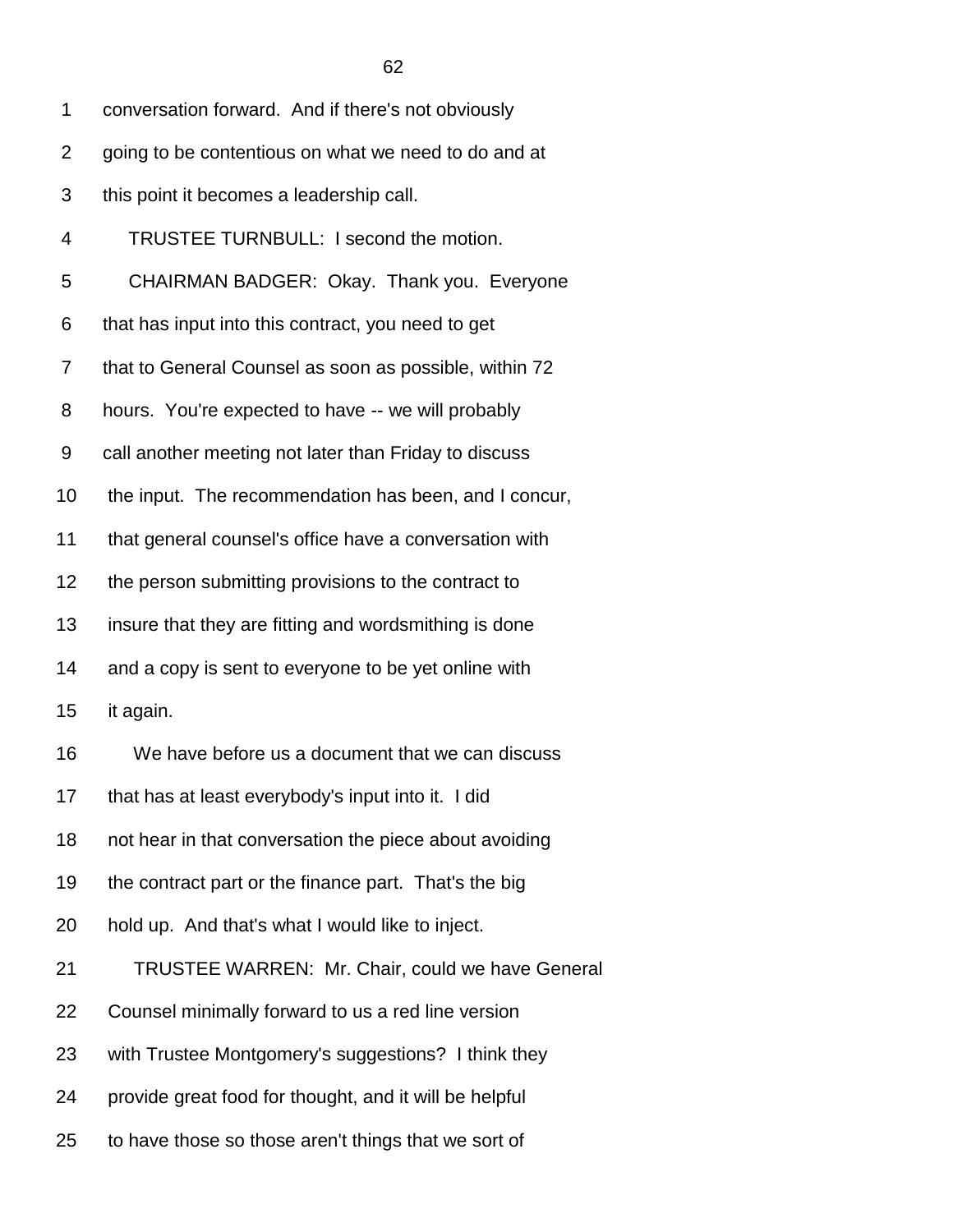| 1  | take to attempt to rewrite if those recommendations or |
|----|--------------------------------------------------------|
| 2  | the language makes sense, we would have the benefit of |
| 3  | that.                                                  |
| 4  | CHAIRMAN BADGER: Duplication in the interest of        |
| 5  | time; we probably will move faster in doing it that    |
| 6  | way, I believe. Can we get a red line copy of that,    |
| 7  | <b>Attorney McKnight?</b>                              |
| 8  | <b>ATTORNEY McKNIGHT: Yes.</b>                         |
| 9  | TRUSTEE WARREN: "Internal use only."                   |
| 10 | CHAIRMAN BADGER: Internal use only. Well -- we         |
| 11 | get that as soon as possible. And you said that        |
| 12 | earlier -- no, that was Montgomery that said he would  |
| 13 | get it done in three hours. But could you get that to  |
| 14 | the Board as quickly as possible so we can work on it  |
| 15 | and get it cooking?                                    |
| 16 | ATTORNEY McKNIGHT: Yes, sir.                           |
| 17 | CHAIRMAN BADGER: Now, did you want those sent          |
| 18 | back to you after we have looked at them? Do you want  |
| 19 | a "yay" or "nay" or anything from Board members?       |
| 20 | Because it could get into drafts and that's what I     |
| 21 | think we're trying to avoid. Am I correct?             |
| 22 | Hearing none, then that's what we will do. We          |
| 23 | will get comments into legal office.                   |
| 24 | TRUSTEE SIDERS: Mr. Chairman, this is Trustee          |

25 Siders.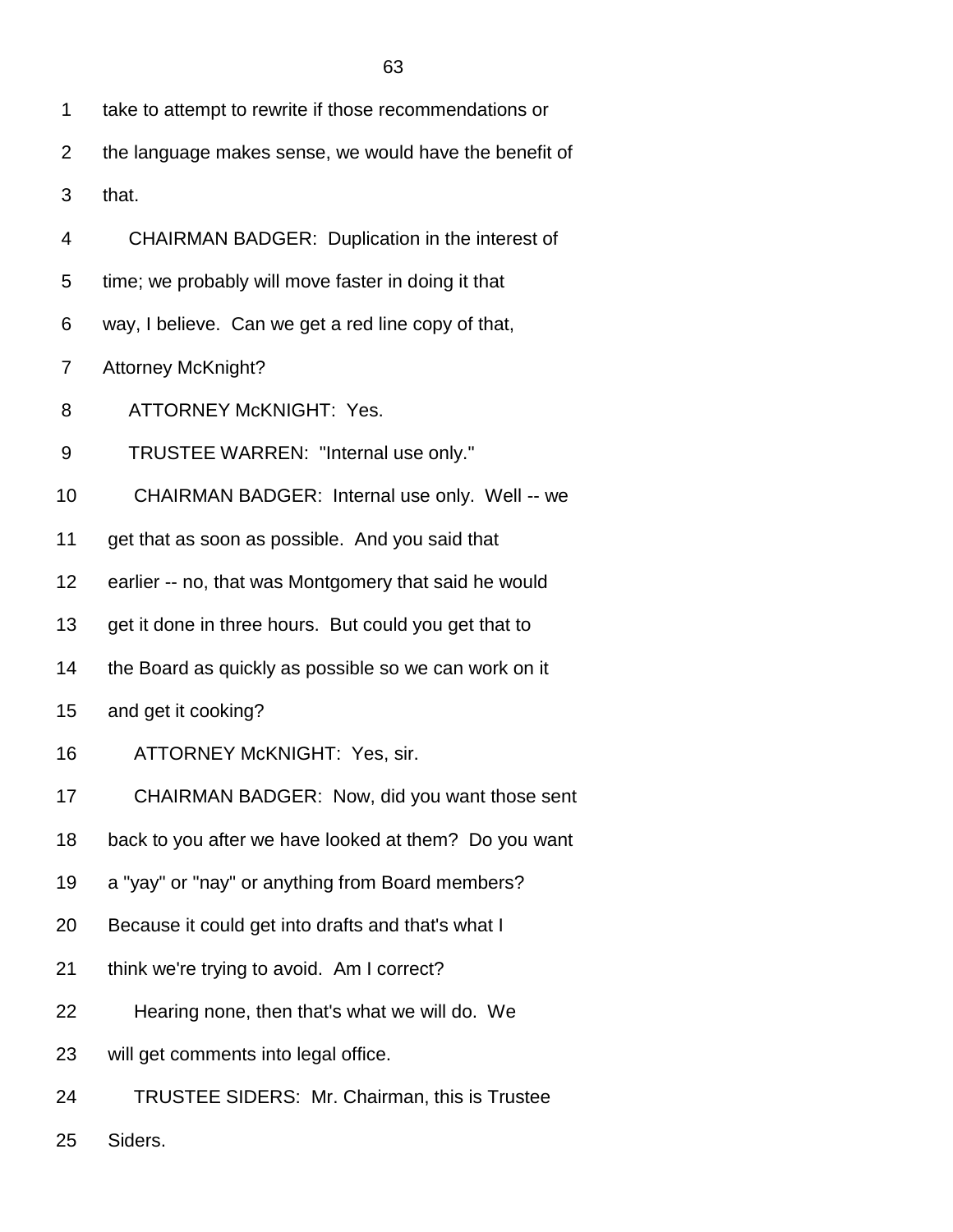| 1  | CHAIRMAN BADGER: Can you speak up? I can hardly        |
|----|--------------------------------------------------------|
| 2  | hear you.                                              |
| 3  | <b>TRUSTEE SIDERS: This is Trustee Siders. I have</b>  |
| 4  | just a quick question, and this is toward Attorney     |
| 5  | Barge-Miles and Attorney McKnight. Given the said      |
| 6  | time frame of when we are to allowed the parties to    |
| 7  | deliberate and also when we expect this Board to meet  |
| 8  | telephonically again, do we anticipate still meeting   |
| 9  | the deadline of February 20th for the Board of         |
| 10 | Governor's?                                            |
| 11 | ATTORNEY BARGE-MILES: We have no control over          |
| 12 | that right now because this -- as Attorney McKnight    |
| 13 | said, this has to go back to Dr. Mangum, and so we     |
| 14 | don't have any control over that. Certainly, we will   |
| 15 | have our part done.                                    |
| 16 | And as I said earlier, the Board of Governor's in      |
| 17 | making that February 20th date wanted to make it clear |
| 18 | that they did not want the University to rush to try   |
| 19 | to meet that deadline. They want us to have the        |
| 20 | contract. That was what I was told.                    |
| 21 | TRUSTEE SIDERS: Okay. Thank you.                       |
| 22 | CHAIRMAN BADGER: The ball is not in our court          |
| 23 | all of the time, and when it gets to the other side,   |
| 24 | in the past it has taken longer for us to get where we |
| 25 | are now. So -- (inaudible) our attorneys will do       |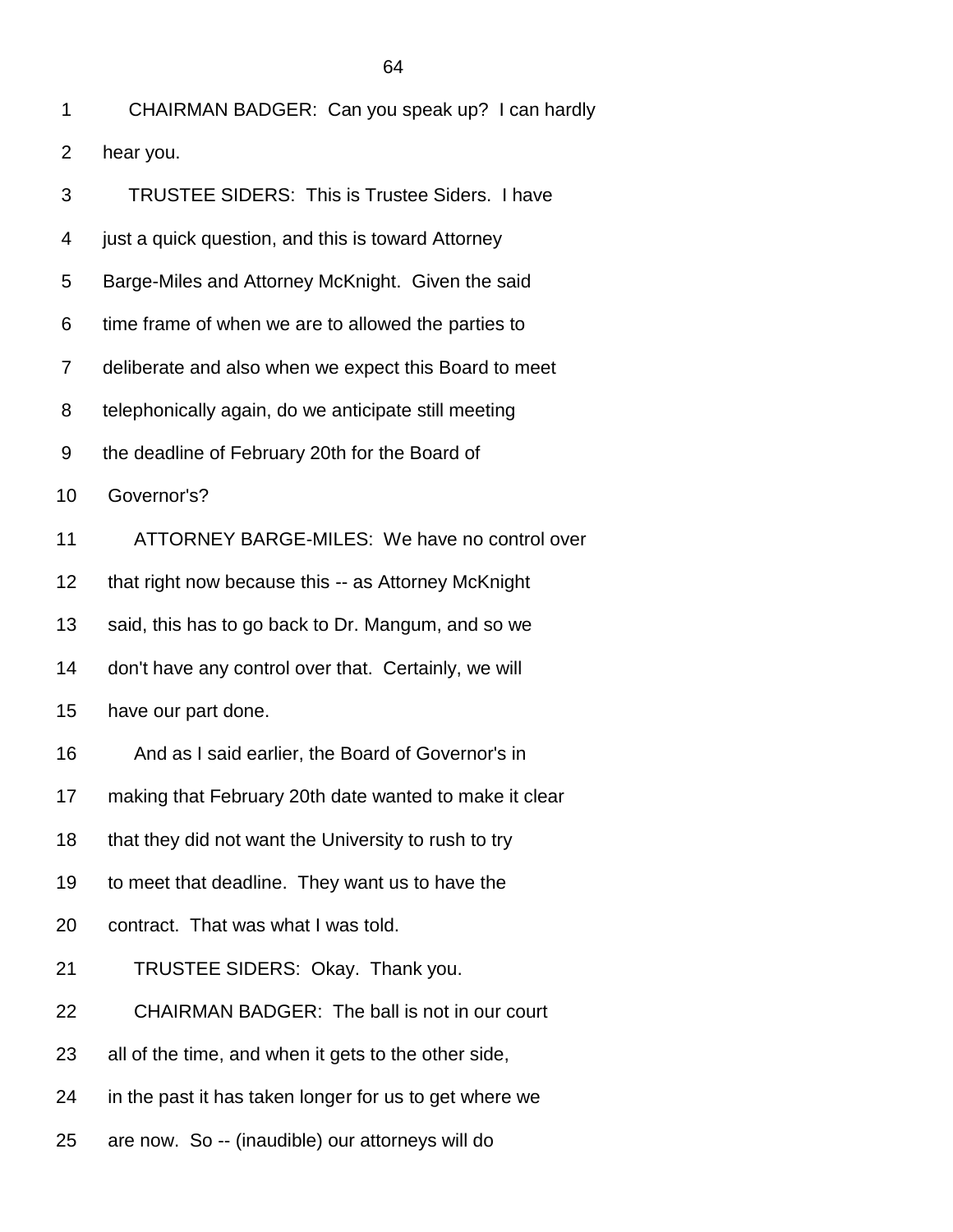- 1 diligently requested and get it forward.
- 2 TRUSTEE PERSAUD: Mr. Chairman, as a point of
- 3 clarification, does that mean that the paperwork for
- 4 Dr. Mangum will not come before the Board of
- 5 Governor's or -- it was not very clear to me. If it
- 6 can go before the Board of Governor's without a
- 7 formalized contract.
- 8 CHAIRMAN BADGER: No, we're going to need a
- 9 contract when we go to the Board of Governor's.
- 10 TRUSTEE PERSAUD: All right.
- 11 CHAIRMAN BADGER: And that's set for the 20th.
- 12 And I really would like to make that because they have
- 13 made that an in-person meeting rather than a
- 14 telephonic meeting to accommodate us, but the 20th was
- 15 as far as they would go.
- 16 TRUSTEE PERSAUD: Thank you, Mr. Chair.
- 17 CHAIRMAN BADGER: Uh-huh. Any other questions?
- 18 Any motions on the floor, Ms. Barge-Miles?
- 19 ATTORNEY BARGE-MILES: No.
- 20 CHAIRMAN BADGER: Okay. So we don't have a
- 21 motion to approve it; there's no need to do an a
- 22 motion for approving it. If there's nothing else to
- 23 be said, you will hear soon from us, hopefully the
- 24 time and date for our next telephonic meeting. Sounds
- 25 as if it's going to be Friday, so if you can start to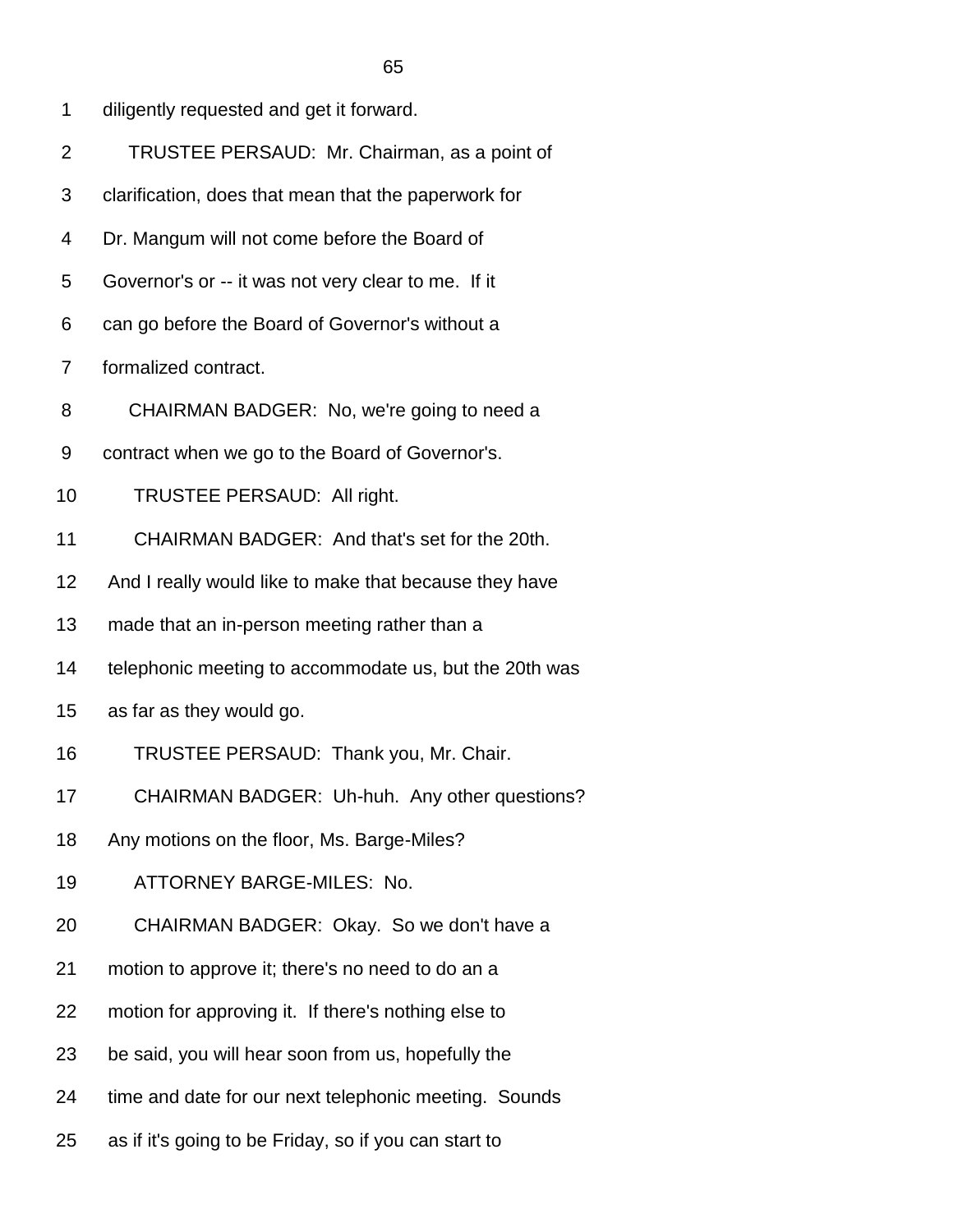| 1              | block out that time, please do so.             |
|----------------|------------------------------------------------|
| $\overline{2}$ | Any other questions? Anything else for the     |
| 3              | Board? Hearing none, the meeting is adjourned. |
| $\overline{4}$ | (Telephonic Conference is concluded.)          |
| 5              |                                                |
| 6              |                                                |
| 7              |                                                |
| 8              |                                                |
| 9              |                                                |
| 10             |                                                |
| 11             |                                                |
| 12             |                                                |
| 13             |                                                |
| 14             |                                                |
| 15             |                                                |
| 16             |                                                |
| 17             |                                                |
| 18             |                                                |
| 19             |                                                |
| 20             |                                                |
| 21             |                                                |
| 22             |                                                |

- 
- 
-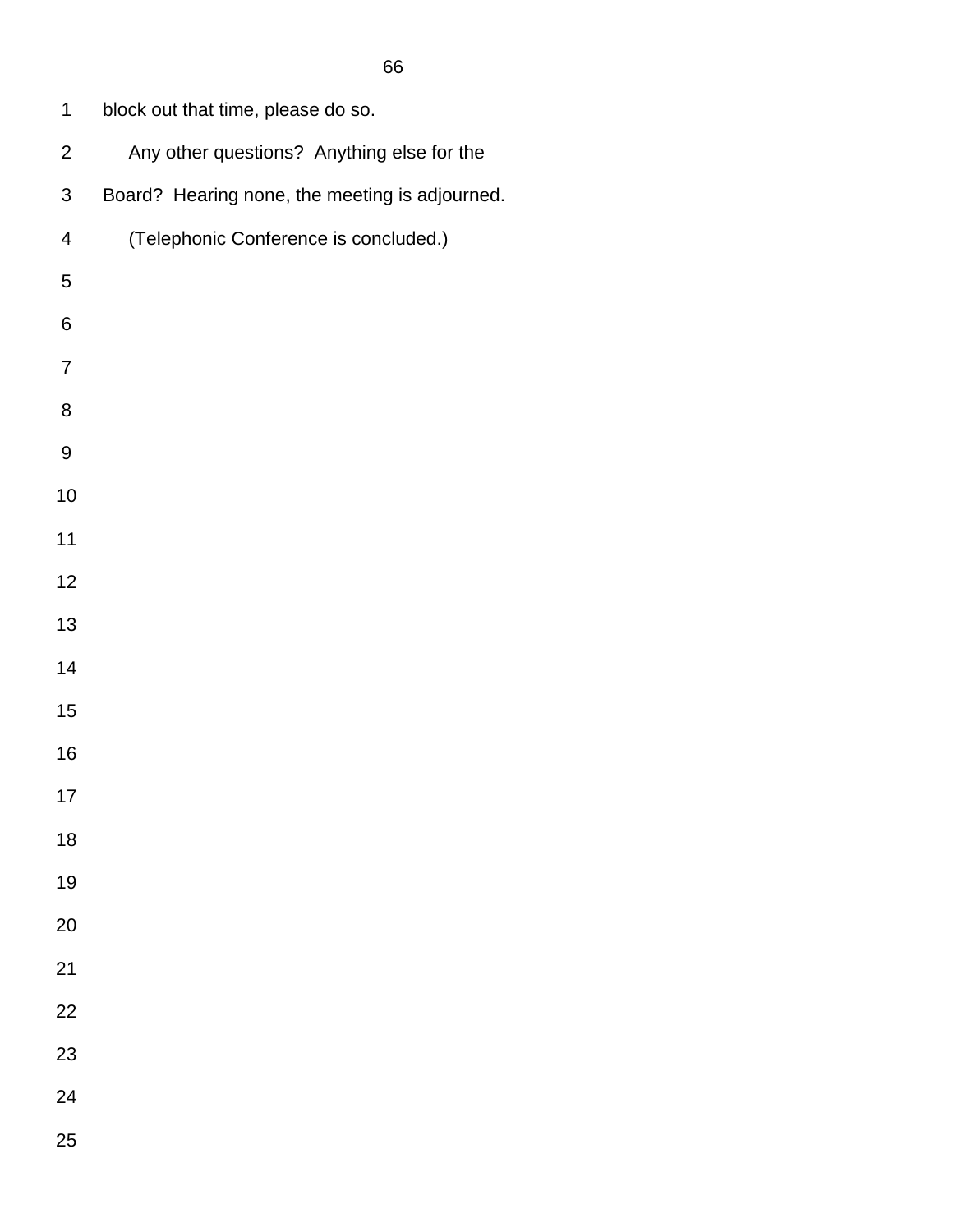2 CERTIFICATE OF REPORTER

3

4 STATE OF FLORIDA)

5 COUNTY OF LEON)

6

7 I, Yvonne LaFlamme, Florida Professional Reporter 8 and Notary Public, certify that I was authorized to and 9 did stenographically transcribe the foregoing proceeding; 10 and that the transcript is a true and complete record of 11 my stenographic notes. 12 I further certify that I am not a relative, 13 employee, attorney, or counsel of any of the parties, nor 14 am I a relative or employee of any of the parties' 15 attorney or counsel connected with the action, nor am I 16 financially interested in the outcome of this case. 17 18 Dated this 2nd day of February 2014. 19 20 21 \_\_\_\_\_\_\_\_\_\_\_\_\_\_\_\_\_\_\_\_\_\_\_ 22 Yvonne LaFlamme, FPR Court Reporter 23 Notary Public State of Florida at Large 24 25